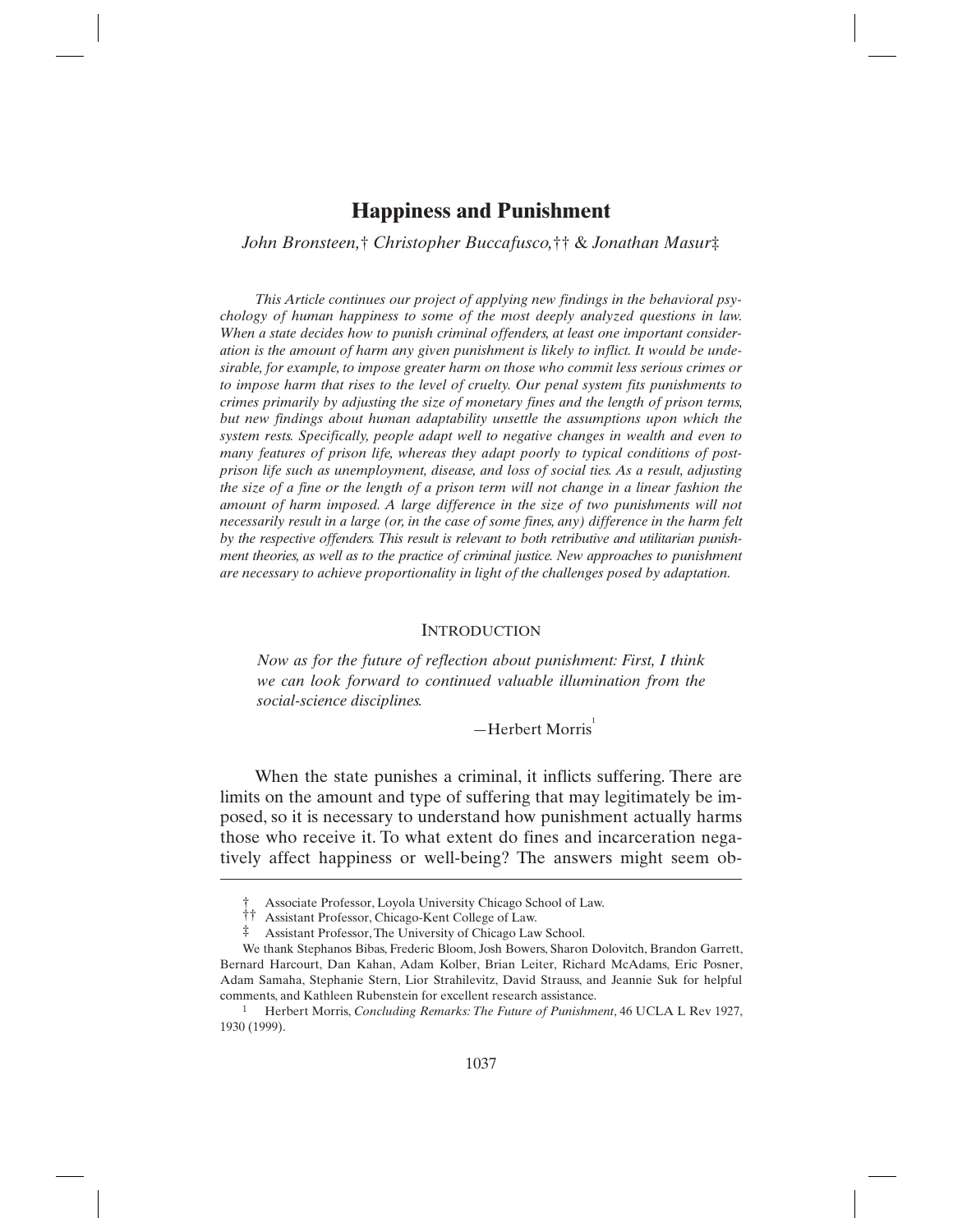vious, but as we have indicated in the context of civil settlements, $\epsilon$ <sup>2</sup> recent empirical work in behavioral psychology suggests otherwise.

This empirical work suggests that people adapt to monetary fines far better than they expect. Losing money tends to decrease one's level of happiness initially, but that level rebounds quickly toward its initial state. Even large fines are likely to have only minor effects on the wellbeing of those who receive them, because people adjust quite easily to their new financial circumstances. Adaptation thus heavily reduces the punitive consequence of a fine.

Prison has a more complicated effect on happiness. To a noteworthy degree, people adapt to being in prison. Their happiness drops at the beginning and they expect it to remain at that low ebb, but it ascends as they adjust to their new surroundings. On the other hand, virtually any period of incarceration, no matter how brief, has consequences that negatively affect prisoners' lives in ways that resist adaptation, even after they have been released. Prisoners are often abandoned by their spouses and friends, face difficulty finding and keeping employment, and may suffer from incurable diseases contracted during their incarceration. Thus, living in prison itself becomes less oppressive with time, but the effects of having been in prison tend to linger and to diminish happiness indefinitely.

These results differ from the assumptions that generally underlie penal policy and philosophical scholarship on punishment. All major accounts of punishment place a high value on proportionality: more serious crimes warrant more severe punishment, either to effect greater deterrence, to repay the offender adequately for her misdeeds, to express the appropriate level of societal condemnation, or some combination thereof.<sup>3</sup> But owing to the ways in which people do and do not adapt to various hardships, our current methods of punishment may be too blunt to fashion proportional punishments.

Adjusting the size of a fine or the length of a prison sentence does not adjust, to the degree expected or in a linear fashion, the amount of unhappiness that is ultimately experienced by the offender. Offenders adapt to paying more money or to staying in prison for a longer period. As a result, fines of varying sizes may well impose only fleeting harm. On the other hand, virtually any term of imprisonment imposes large

<sup>2</sup> See John Bronsteen, Christopher Buccafusco, and Jonathan Masur, *Hedonic Adaptation and the Settlement of Civil Lawsuits*, 108 Colum L Rev 1516, 1536–38 (2008) (arguing that hedonic adaptation increases the probability of pretrial settlement by lowering a tort plaintiff's acceptable settlement price).

<sup>&</sup>lt;sup>3</sup> We employ the feminine pronoun here because it is our preferred convention, despite the fact that the vast majority of prisoners are male and the behavioral studies we discuss employed only male subjects.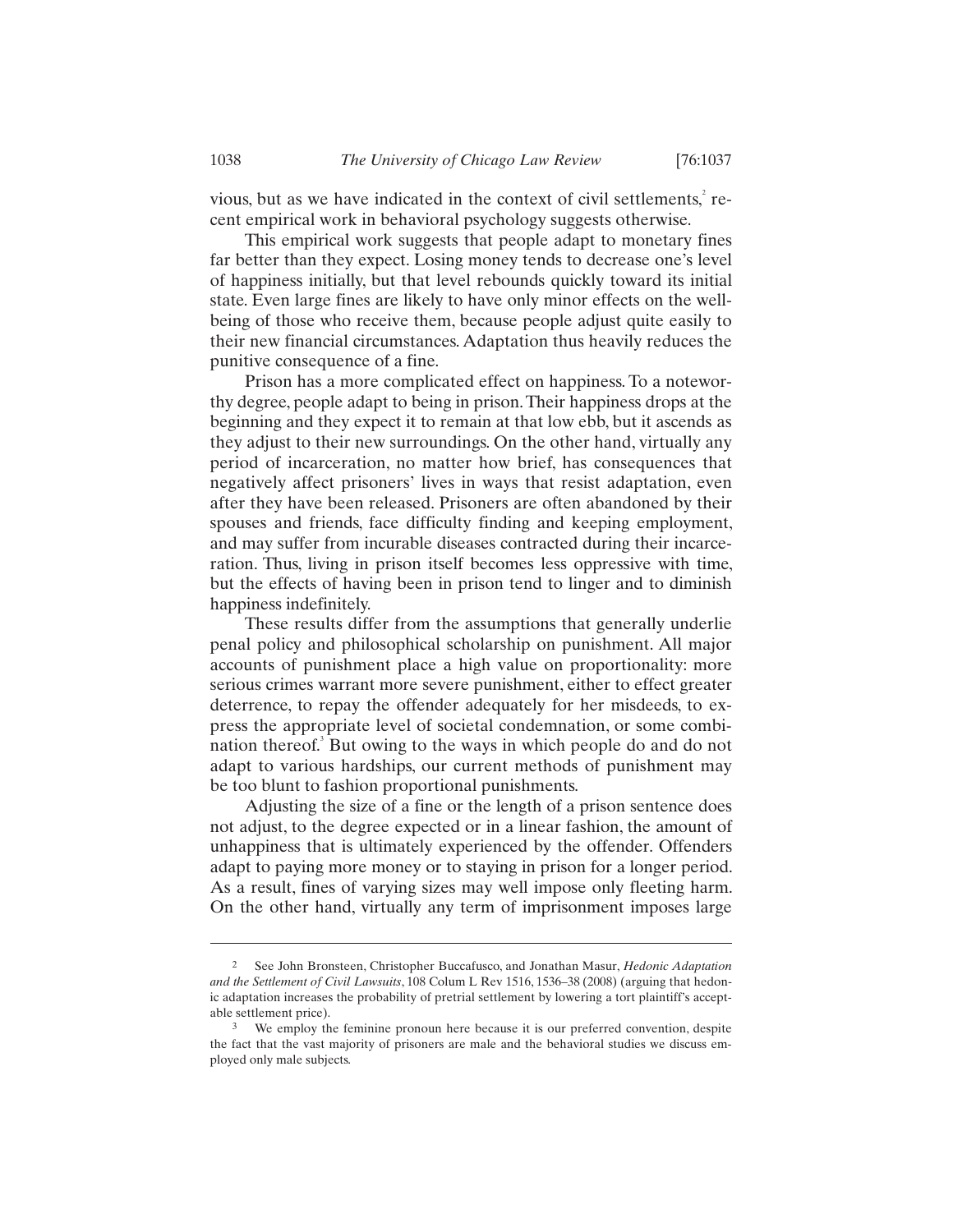and lasting harm by causing disease, unemployment, and loss of social connection. But the difference in harm between longer and shorter prison terms is smaller than typically assumed, with heavier harm occurring at the beginning of imprisonment and persistent harm plaguing post-prison life. These facts make it more difficult to tailor a punishment to fit the severity of a crime, given the penal options available.

In addition to undermining efforts to tailor proportional punishments, adaptation has other significant effects. It diminishes the harm imposed by a monetary fine without diminishing the fine's capacity to deter, because would-be offenders will mistakenly expect a large fine to decrease their happiness substantially. Adaptation to the actual time spent in prison works similarly, but that phenomenon works at cross-purposes with the fact that post-prison life is worse than has been assumed by most theorists, legislators, and presumably offenders. In designing a system of punishment, scholars and policymakers need to account for the ramifications of hedonic adaptation to the extent that penal regimes should reflect the actual experience of punishment. This holds for both retributive and utilitarian theorists.

Our aim in this Article is to use recent psychological findings to describe more accurately the effects of punishment. In Part I, we analyze the findings and the studies that give rise to them. In Part II, we apply the findings to the utilitarian theory of punishment, and in Part III we apply them to retributive and mixed theories of punishment. We assess the import of the findings for each theory and the new challenges they pose for criminal justice.

# I. THE HEDONIC CONSEQUENCES OF PUNISHMENT

All leading theories of criminal punishment must be concerned with the way punishment is subjectively experienced by the offender.<sup>4</sup> Until recently, however, little was known about how people responded to the various punishments inflicted on them. Over the past couple of decades, and especially in the last few years, an interdisciplinary group of social scientists has begun to develop techniques for measuring the subjective pain—physical and psychological—that punishment inflicts.

This research on the subjective experience of punishment is part of a larger body of social science research devoted to the measurement and determinants of subjective well-being.<sup>5</sup> Motivated by the belief that

<sup>4</sup> See Adam Kolber, *The Subjective Experience of Punishment*, 109 Colum L Rev 182, 196 (2009).

<sup>5</sup> See Daniel Kahneman, Ed Diener, and Norbert Schwarz, *Preface*, in Daniel Kahneman, Ed Diener, and Norbert Schwarz, eds, *Well-being: The Foundations of Hedonic Psychology* ix (Russell Sage 1999) (presenting a new field within psychology, "the study of what makes experiences and life pleasant or unpleasant," which the authors christen "hedonic psychology").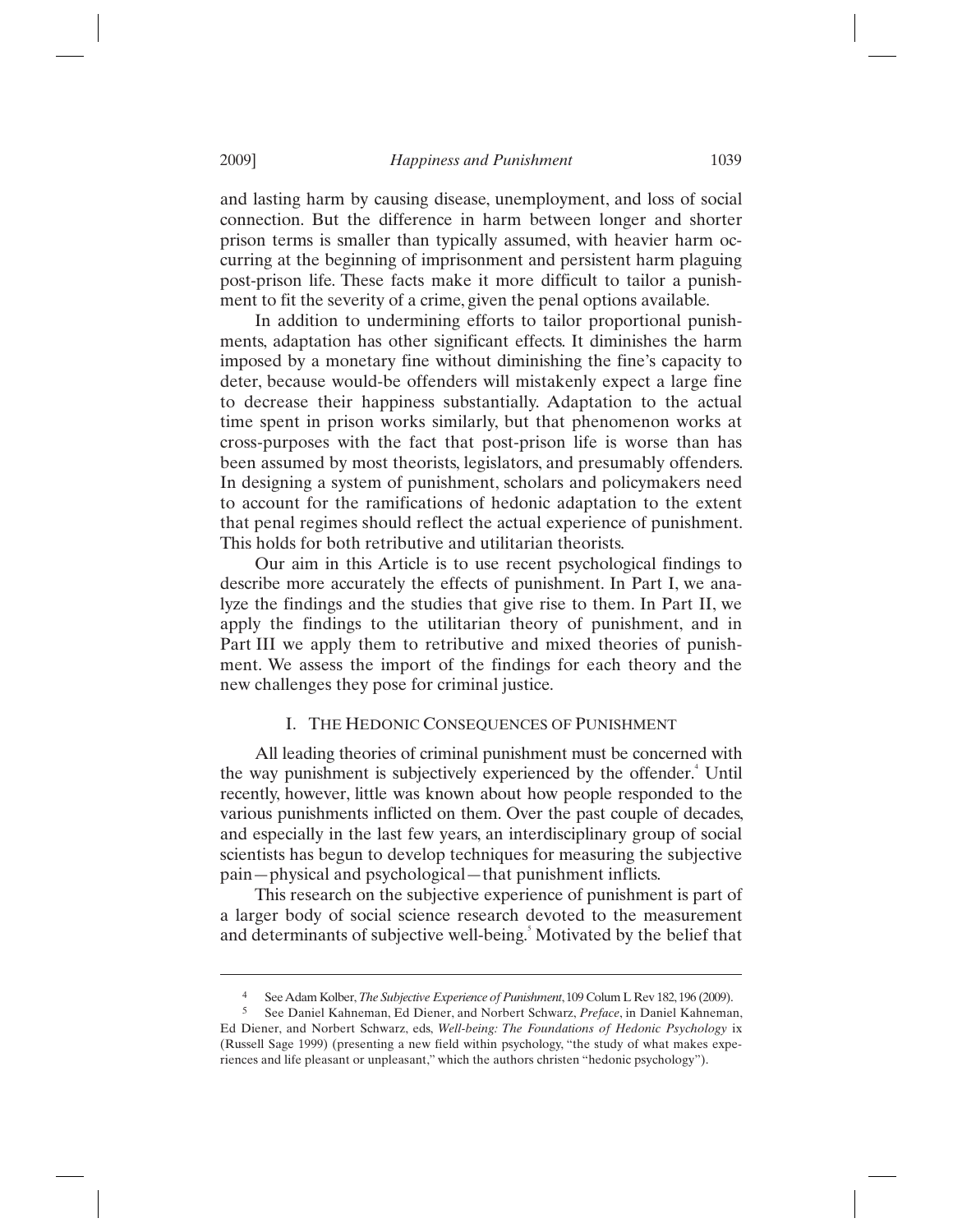individual self-reports provide the best metrics of well-being, hedonic psychology (or simply "hedonics") has emerged as one of the most vibrant fields in the behavioral sciences.<sup>6</sup> Among its most robust and consistent findings are two that are highly relevant to the study of punishment: (1) many life events, whether positive or negative, exert little lasting effect on an individual's well-being because people adapt rapidly to them; and (2) people do not recognize or remember how quickly they adapt and thus make very poor estimates about the hedonic impact of future events.<sup>7</sup> Studies have shown that a person's well-being initially decreases but soon rebounds (at least to some meaningful degree) following negative experiences of all magnitudes, ranging from learning that she scored poorly on a personality test<sup>®</sup> to becoming paraplegic.

This Part explores evidence of hedonic adaptation to the two principal forms of punishment used in the United States, monetary fines and imprisonment. $10^{\circ}$  Recent social scientific studies support the notion that criminals adapt to these punishments, and that increasing their magnitude through larger fines or longer prison terms will have less than the expected effect on the punishments' overall hedonic impact. Yet while offenders are likely to adapt to paying fines and spending time in prison, other research has shown that incarceration substantially affects former inmates for many years following prison. People who have spent any time in prison are significantly more likely to experience chronic, stress-related health impairments, unemployment, and the breakdown of psychologically vital social ties. These post-prison consequences of

<sup>6</sup> For a review of the extensive literature on happiness and hedonics, see Sonja Lyubomirsky, Kennon M. Sheldon, and David Schkade, *Pursuing Happiness: The Architecture of Sustainable Change*, 9 Rev Gen Psych 111, 112 (2005). Hedonic psychology has also had a substantial impact on American popular culture. See generally, for example, Malcolm Gladwell, *Blink: The Power of Thinking without Thinking* (Little, Brown 2005); Daniel Gilbert, *Stumbling on Happiness* (Knopf 2006); Jonathan Haidt, *The Happiness Hypothesis: Finding Modern Truth in Ancient Wisdom* (Basic Books 2006).

<sup>7</sup> Timothy D. Wilson, et al, *Focalism: A Source of Durability Bias in Affective Forecasting*, 78 J Personality & Soc Psych 821, 833 (2000).

<sup>8</sup> See Daniel T. Gilbert, et al, *Immune Neglect: A Source of Durability Bias in Affective Forecasting*, 75 J Personality & Soc Psych 617, 629 (1998).

<sup>9</sup> See C. Lundqvist, et al, *Spinal Cord Injuries: Clinical, Functional, and Emotional Status*, 16 Spine 78, 81 (1991) (finding that patients with traumatic spinal cord injuries showed improvement in mood that was "obvious after 2 years and continuously better later").

<sup>10</sup> Although we focus on fines and imprisonment, our arguments are certainly relevant to debates about less traditional forms of punishment, including shaming. See, for example, Dan M. Kahan, *What Do Alternative Sanctions Mean?*, 63 U Chi L Rev 591, 594 (1996). For brevity's sake, we also do not discuss certain punishments that are traditionally viewed as less severe than fines, such as probation and community service. For a discussion of these punishments, see Norval Morris and Michael Tonry, *Between Prison and Probation: Intermediate Punishments in a Rational Sentencing System* 6–7 (Oxford 1990).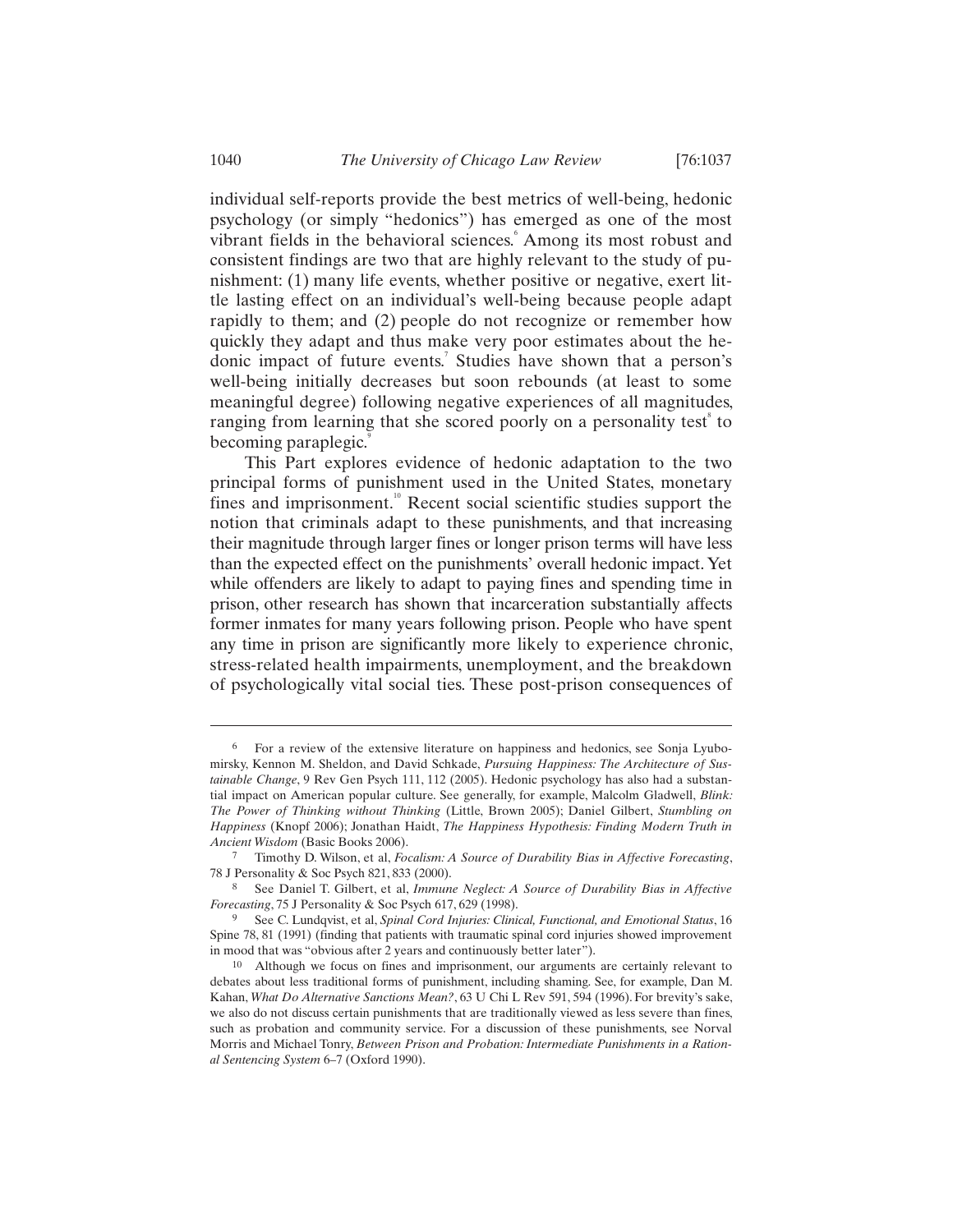incarceration are likely to generate substantial and long-lasting hedonic penalties for ex-inmates regardless of the lengths of their sentences.

One cautionary note is in order. The field of hedonic psychology is still quite young, and many questions remain unanswered. Throughout this Article we endeavor wherever possible to use only the most reliable existing research, and we are at pains to avoid drawing conclusions beyond what the psychological findings can sustain. The arguments we advance here are, of course, subject to revision as new research comes to light.

## A. Hedonic Adaptation and Affective Forecasting

In a now-classic study published in 1978, Philip Brickman and his colleagues compared recent lottery winners and recently paralyzed paraplegics and quadriplegics with control groups. The lottery winners were not much happier than the controls, and the accident victims were considerably happier than anticipated, reporting levels of wellbeing above the scale's midpoint.<sup>11</sup> According to Brickman, these results indicated that people experience life as if on a "hedonic treadmill" such that positive and negative life events create only temporary departures from an established well-being set point.<sup>12</sup> This theory has been enormously influential in the social sciences, particularly as it has challenged the traditional economic understanding of utility.<sup>13</sup> Moreover, it has motivated innumerable studies exploring the hedonic consequences of a large variety of events.<sup>14</sup>

These studies, whether examining responses to income gains, $15$  tenure denial, $\alpha$ <sup>16</sup> or disability, $\alpha$ <sup>17</sup> often report similar findings: "Most people

14 For an early review, see Shane Frederick and George Loewenstein, *Hedonic Adaptation*, in Kahneman, Diener, and Schwarz, eds, *Well-being* at 302, 312 (cited in note 5).

15 See Easterlin, 100 Proceedings Natl Acad Sci at 11176, 11182 (cited in note 13) ("An increase in income ... does not bring with it a lasting increase in happiness because of the negative effect on utility of hedonic adaptation and social comparison.").

<sup>11</sup> Philip Brickman, Dan Coates, and Ronnie Janoff-Bulman, *Lottery Winners and Accident Victims: Is Happiness Relative?*, 36 J Personality & Soc Psych 917, 920–21 (1978).

<sup>12</sup> Philip Brickman and Donald T. Campbell, *Hedonic Relativism and Planning the Good Society*, in M.H. Appley, ed, *Adaptation-level Theory: A Symposium* 287, 289 (Academic 1971).

<sup>13</sup> See Daniel Kahneman, *Objective Happiness*, in Kahneman, Diener, and Schwarz, eds, *Well-being* 15–22 (cited in note 5) (challenging the traditional economic understanding that changes in wealth represent permanent changes in utility because an accurate estimation of utility requires a study of utility's *duration*); Richard A. Easterlin, *Explaining Happiness*, 100 Proceedings Natl Academy Sci 11176, 11176 (2003) (questioning, based upon empirical observations from happiness surveys, the common economic assumption that overall well-being moves in tandem with changes in income).

<sup>16</sup> See Gilbert, et al, 75 J Personality & Soc Psych at 624 (cited in note 8) (reporting results suggesting that "the outcome of a tenure decision did not have a dramatic and robust influence on the general happiness of experiencers," despite the subjects' predictions that, at least in the short term, it would).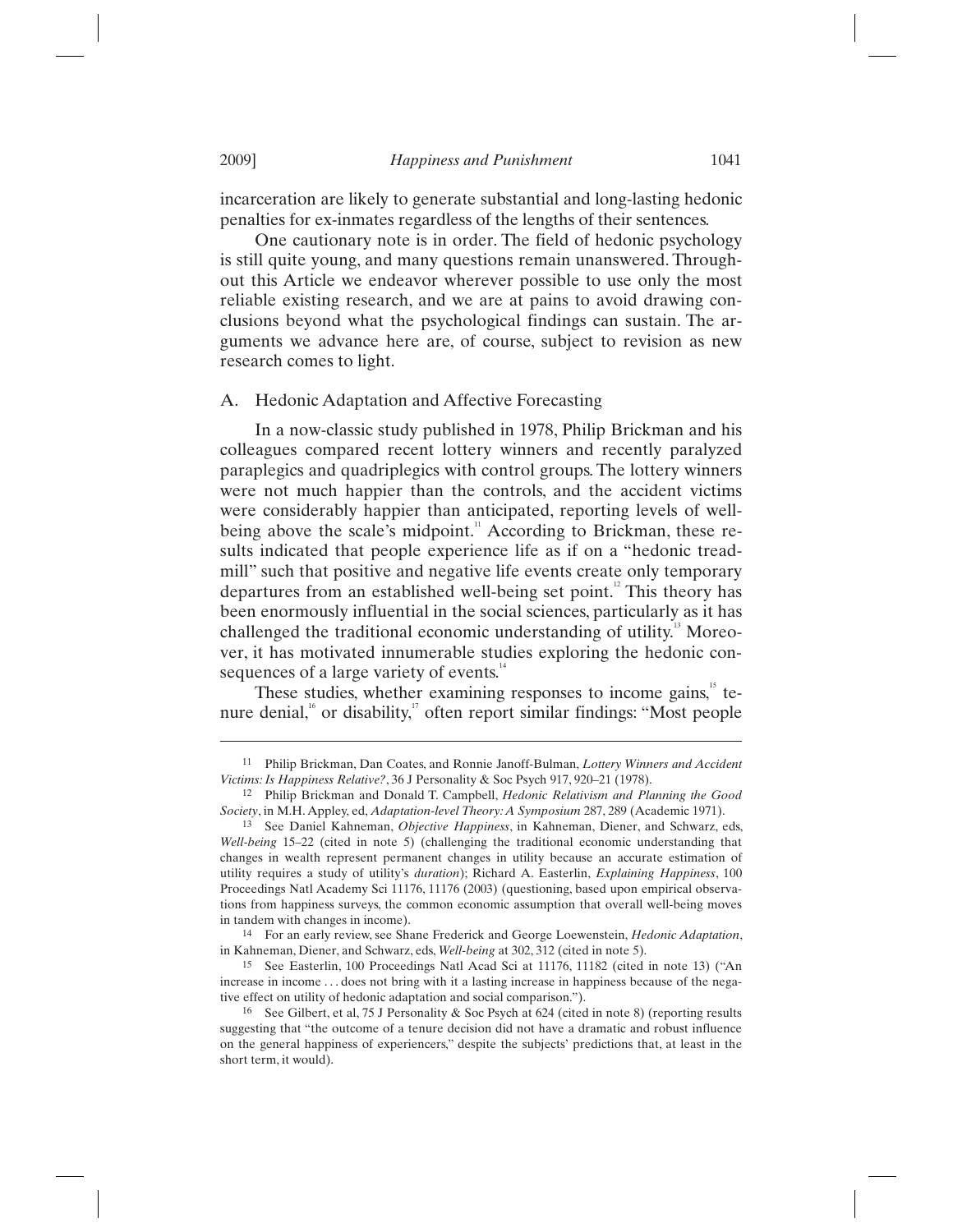are reasonably happy most of the time, and most events do little to change that for long."<sup>8</sup> The many studies examining people's experiences with disability provide the most compelling evidence.<sup>19</sup> For example, people with spinal cord injuries report levels of well-being similar to those of healthy controls, $\sum_{n=1}^{\infty}$  as do burn victims,<sup>21</sup> patients with colostomies, $\alpha$ <sup>2</sup> and those undergoing dialysis for treatment of kidney disorders.<sup>23</sup> In the most recent longitudinal study of adaptation, economists tracked the subjective well-being ratings of people who subsequently became disabled and remained so. They found that after two years, subjects had become significantly happier than they were immediately after they became injured.<sup>24</sup> Although the psychological mechanisms underlying hedonic adaptation remain poorly understood, it seems as though people have a "psychological immune system" that helps them cope with the effects of many kinds of adverse events. $25$ 

<sup>19</sup> For a review of these studies and their implications for legal settlement, see Bronsteen, Buccafusco, and Masur, 108 Colum L Rev at 1527–31, 1541 (cited in note 2).

23 See Jason Riis, et al, *Ignorance of Hedonic Adaptation to Hemodialysis: A Study Using Ecological Momentary Assessment*, 134 J Exp Psych: General 3, 6 (2005).

24 See Oswald and Powdthavee, 92 J Pub Econ at 1066, 1070 (cited in note 17). As a group, people who became disabled reported an average well-being score of 4.8 out of 7 for the two years preceding disability, an abrupt fall to 3.7 at the onset of disability, and then a subsequent rebound to 4.1 in the next two years despite the fact that the disabilities themselves had not changed. Separating the moderately and severely disabled groups, the authors found approximately 50 percent adaptation to moderate disability and 30 percent adaptation to severe disability. Thus, there is substantial evidence that hedonic adaptation to disability (even if incomplete) is significant. See id.

25 Gilbert, et al, 75 J Personality & Soc Psych at 619 (cited in note 8) ("Ego defense, rationalization, dissonance reduction, motivated reasoning, positive illusions, self-serving attribution, self-deception, self-enhancement, self-affirmation, and self-justification are just some of the terms that psychologists have used to describe the various strategies, mechanisms, tactics, and maneuvers of the psychological immune system."). Similarly, Daniel Kahneman and Richard Thaler note that a subject's attention is normally directed toward novelty, including changes in response to disability. Therefore, "as the new state loses its novelty it ceases to be the exclusive focus of attention, and other aspects of life again evoke their varying hedonic responses." Daniel Kahneman and Richard H. Thaler, *Anomalies: Utility Maximization and Experienced Utility*, 20 J Econ Perspectives 221, 230 (2006). These coping strategies are evolutionarily adaptive, allowing people to recover quickly from considerable misfortune. See id.

 <sup>17</sup> See Andrew J. Oswald and Nattavudh Powdthavee, *Does Happiness Adapt? A Longitudinal Study of Disability with Implications for Economists and Judges*, 92 J Pub Econ 1061, 1070 (2008) (finding that individuals who become disabled can experience some hedonic adaptation, though it is incomplete for those with severe disability).

<sup>18</sup> Gilbert, et al, 75 J Personality & Soc Psych at 618 (cited in note 8).

<sup>20</sup> See Lundqvist, et al, 16 Spine at 80 (cited in note 9).

<sup>21</sup> See David R. Patterson, et al, *Psychological Effects of Severe Burn Injuries*, 113 Psych Bull 362, 370, 375 (1993).

<sup>22</sup> See Norman F. Boyd, et al, *Whose Utilities for Decision Analysis?*, 10 Med Dec Making 58, 65–66 (1990) (finding that patients who had colostomies reported higher utility scores for life with a colostomy than either rectal cancer patients without colostomies or healthy volunteers who were asked to imagine life with a colostomy).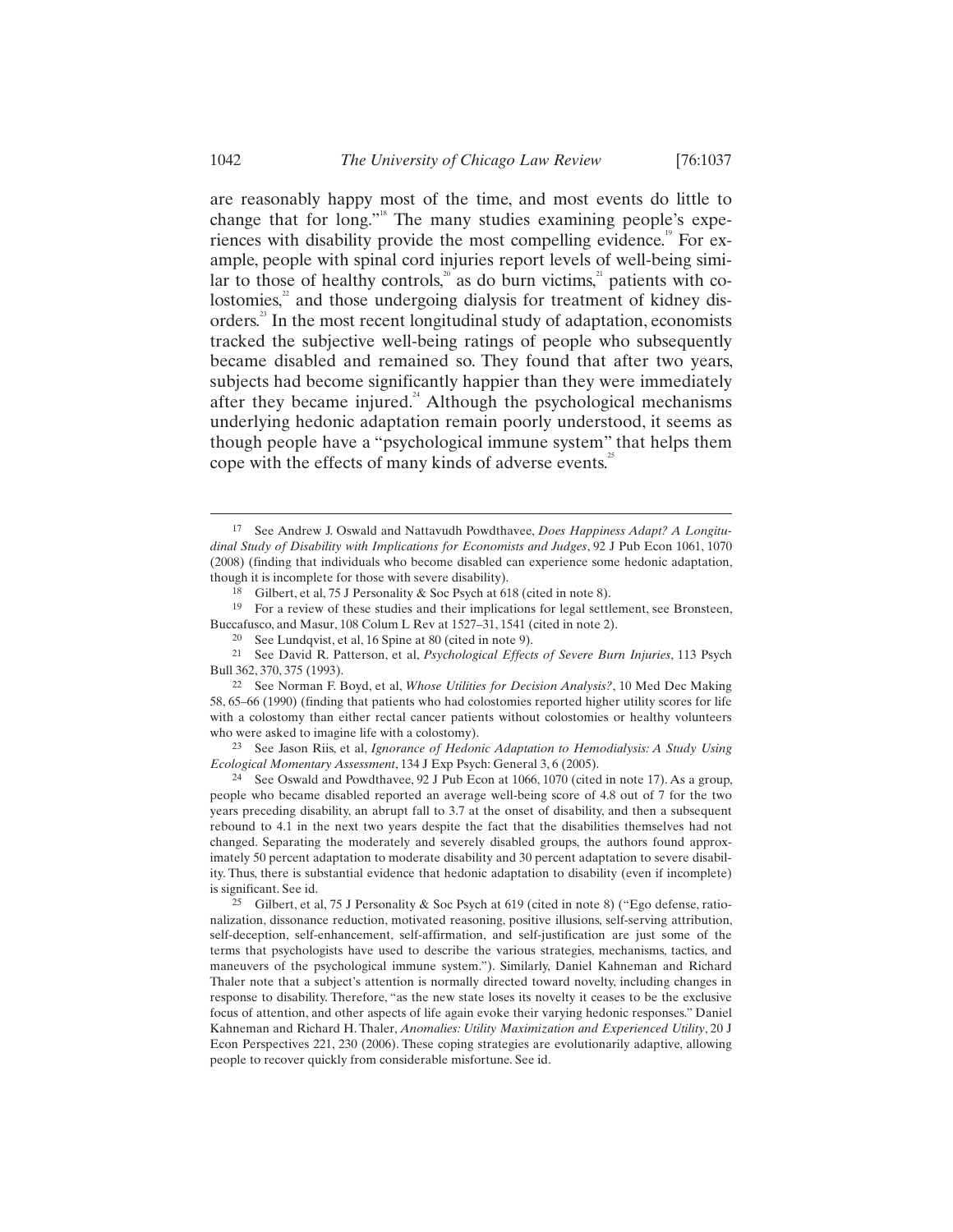These studies rely entirely upon self-reporting, which is never perfectly reliable. It is possible that subjects are misdescribing their own well-being in one fashion or another. However, it is worth noting that self-reports of well-being are highly correlated with external measures such as third-party informant reports, $\delta$  facial expressions, $\delta$ and neurological data.<sup>28</sup> The studies on adaptation to prison that we describe below similarly involve both self-reports and objective measures of well-being, which correlate with one another in that context as well.<sup>29</sup>

Although adaptation is common, further research has demonstrated its limits.<sup>30</sup> People seem less likely to adapt to some health-related stimuli like noise, $31$  chronic headaches, $32$  and certain degenerative diseases such as rheumatoid arthritis, $33$  multiple sclerosis, $34$  HIV/AIDS, $35$  and hepatitis C infections.<sup>36</sup> Additionally, socially relevant stimuli such as divorce, $37$  the

<sup>26</sup> See Heidi Lepper, *Use of Other-reports to Validate Subjective Well-being Measures*, 44 Soc Indicators Res 367, 377 (1998); Ed Sandvik, Ed Diener, and Larry Seidlitz, *Subjective Wellbeing: The Convergence and Stability of Self-report and Non-self-report Measures*, 61 J Personality 317, 337 (1993).

<sup>27</sup> Tiffany A. Ito and John T. Cacioppo, *The Psychophysiology of Utility Appraisals*, in Kahneman, Diener, and Schwarz, eds, *Well-being* at 479–80 (cited in note 5).

<sup>28</sup> Id at 476 (presenting research demonstrating that self-reported reactions to stimuli correlate with anterior cortical activity). See generally T.G. Dinan, *Glucocorticoids and the Genesis of Depressive Illness: A Psychobiological Model*, 164 Brit J Psychiatry 365 (1994).

<sup>29</sup> In addition, it is difficult to draw strong conclusions regarding the size of any reported gain in subjective well-being. If respondents' self-assessments are not perfectly linear, a person who reports her level of well-being as a "4" on a scale of 0 to 7 may not be twice as well off as a person who reports her well-being as a "2." Matthew Adler and Eric A. Posner, *Happiness Research and Cost-benefit Analysis*, 37 J Leg Stud 253, 280–81 (2008). Still, these gains are not random (or zero); these interpretive difficulties do not obscure the fact that some degree of meaningful adaptation is almost certainly taking place. Indeed, the reported gains to well-being could just as easily be larger than a linear approach would indicate, rather than smaller. Truly idiosyncratic reporting should also wash out across large sample populations. See Rafael di Tella and Robert MacCulloch, *Some Uses of Happiness Data in Economics*, 20 J Econ Persp 25, 29 (2006).

<sup>30</sup> See Frederick and Loewenstein, *Hedonic Adaptation* at 319 (cited in note 14) (concluding, after reviewing the literature on hedonic adaptation, that in certain environments adaptation is not the norm).

<sup>31</sup> See Neil D. Weinstein, *Community Noise Problems: Evidence against Adaptation*, 2 J Envir Psych 87, 94 (1992).

<sup>32</sup> See Victoria Guitera, et al, *Quality of Life in Chronic Daily Headache: A Study in a General Population*, 58 Neurology 1062, 1064 (2002).

<sup>33</sup> See Craig A. Smith and Kenneth A. Wallston, *Adaptation in Patients with Chronic Rheumatoid Arthritis: Application of a General Model*, 11 Health Psych 151, 158–59 (1992).

<sup>34</sup> See Richard F. Antonak and Hanoch Livneh, *Psychosocial Adaptation to Disability and Its Investigation among Persons with Multiple Sclerosis*, 40 Soc Sci & Med 1099, 1103 (1995).

<sup>35</sup> See Ron D. Hays, et al, *Health-related Quality of Life in Patients with Human Immunodeficiency Virus Infection in the United States: Results from the HIV Cost and Services Utilization Study*, 108 Am J Med 714, 718 (2000).

<sup>36</sup> See Judith I. Tsui, et al, *The Impact of Chronic Hepatitis C on Health-related Quality of Life in Homeless and Marginally Housed Individuals with HIV*, 11 AIDS & Behav 603, 609 (2007).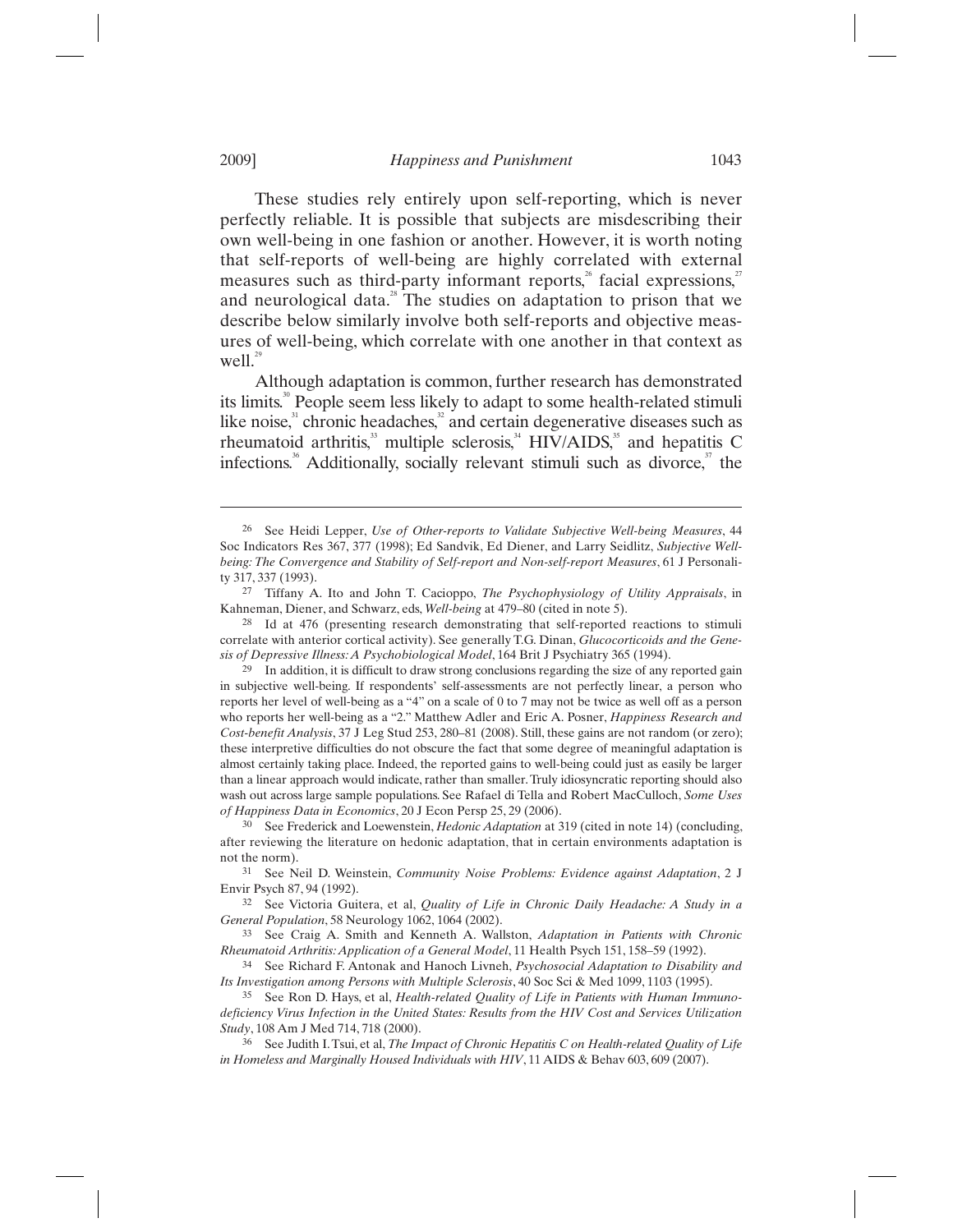death of a spouse, $38$  and unemployment<sup>39</sup> prove difficult to adapt to, with hedonic penalties lasting for a considerable time into the future.

In addition, although adaptation's effects appear substantial, they are hardly ever recognized or remembered. Research on affective forecasting—the ability to predict how future events will make you feel has repeatedly shown that people suffer from both impact and duration biases, causing them to overestimate the size and the length of future hedonic experiences.<sup>40</sup> For example, people generally predict that becoming disabled will have an enormous and long-lasting impact on their happiness, despite the fact that most people adapt rapidly to disability.<sup>41</sup> According to Daniel Gilbert and Timothy Wilson, people suffer from focusing illusions caused by paying too much attention to the few changes wrought by new events while ignoring the many things that remain the same. $42$ 

These findings apply not just to rare occurrences such as becoming disabled but also to more regularly recurring events like being dumped by a girlfriend, seeing a favorite football team lose, and being passed over for a job.<sup>43</sup> Psychologists have hypothesized that learning from past hedonic experiences is rare because the process of doing so is complex<sup>44</sup> It requires people to recognize that they have experienced similar events in the past, make an effort to remember how those events made them feel, and accurately recall their reactions.<sup>45</sup>

 <sup>37</sup> See Richard E. Lucas, *Time Does Not Heal All Wounds: A Longitudinal Study of Reaction and Adaptation to Divorce*, 16 Psych Sci 945, 948 (2005).

<sup>38</sup> See Richard E. Lucas, et al, *Reexamining Adaptation and the Set Point Model of Happiness: Reactions to Changes in Marital Status*, 84 J Personality & Soc Psych 527, 535 (2003) ("[N]ot everyone experiences adaptation; many respondents report stable or even decreasing levels of satisfaction for many years following the loss of a spouse.").

<sup>39</sup> See Richard E. Lucas, et al, *Unemployment Alters the Set Point for Life Satisfaction*, 15 Psych Sci 8, 11 (2004) ("People were less satisfied in the years following unemployment, and this decline occurred even though individuals eventually regained employment.").

<sup>40</sup> See Timothy D. Wilson and Daniel T. Gilbert, *Affective Forecasting: Knowing What to Want*, 14 Current Directions Psych Sci 131, 131–32 (2005) (identifying focalism, "the tendency to overestimate how much we will think about the event in the future," as one cause for the error).

<sup>41</sup> See Peter A. Ubel, George Loewenstein, and Christopher Jepson, *Disability and Sunshine: Can Hedonic Predictions Be Improved by Drawing Attention to Focusing Illusions or Emotional Adaptation?*, 11 J Exp Psych: Applied 111, 111 (2005).

<sup>42</sup> See Daniel T. Gilbert and Timothy D. Wilson, *Prospection: Experiencing the Future*, Science 1351, 1352 (Sept 7, 2007); Wilson, et al, 78 J Personality & Soc Psych at 822 (cited in note 7) ("Research on subjective well-being suggests that people's attention turns quickly to their current concerns, reducing the impact of past events on their happiness.").

<sup>43</sup> See Peter Ayton, Alice Pott, and Najat Elwakili, *Affective Forecasting: Why Can't People Predict Their Emotions?*, 13 Thinking & Reasoning 62, 64–66 (2007).

<sup>44</sup> See generally id.

<sup>45</sup> Deborah A. Kermer, et al, *Loss Aversion Is an Affective Forecasting Error*, 17 Psych Sci 649, 652 (2006).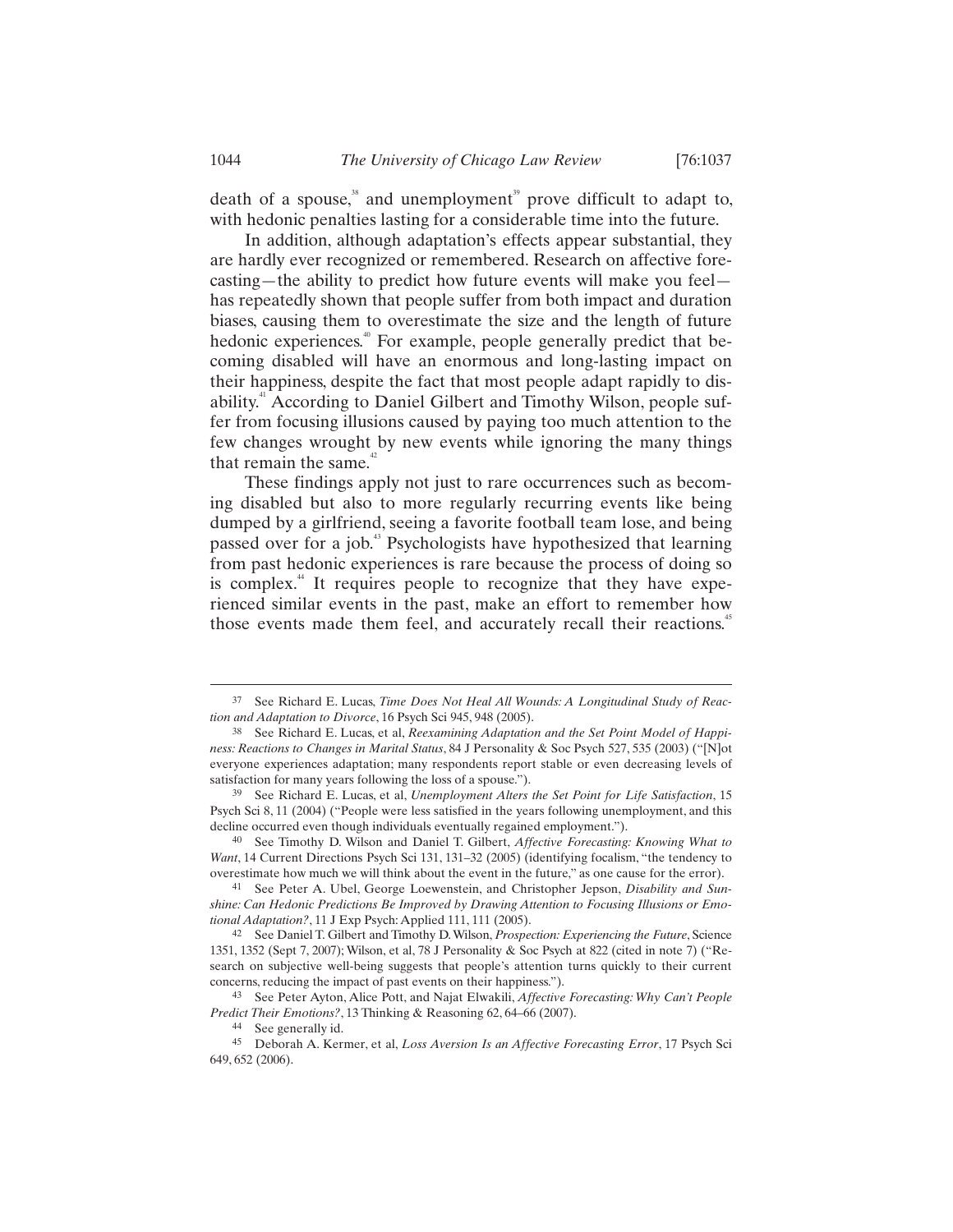The last of these is a particularly steep burden.<sup>46</sup> Thus, even people with substantial previous experience with a stimulus are unlikely to remember that its hedonic impact was both weaker and shorter than predicted.

#### B. Adaptation to Economic Loss

Perhaps hedonic psychology's only finding more important—and more counterintuitive—than adaptation to disability is its consistent evidence of the limited hedonic impact of changes in income. Since the economist Richard Easterlin first proposed his "paradox" about the lack of correlation between income and happiness,<sup>47</sup> numerous studies have supported the idea that, except below the level of subsistence, increased income produces very limited gains in subjective wellbeing.<sup>48</sup> A variety of explanations for this phenomenon have emerged, ranging from constantly rising aspiration levels<sup>49</sup> to altered social comparisons,<sup>30</sup> but the message is clear: money can't buy happiness.

But can losing money make you less happy? There is less research on the hedonic impact of economic losses, but what does exist suggests that people adapt to losses much as they do gains. $1$  Ed Diener

<sup>46</sup> See Daniel T. Gilbert, Jay Meyers, and Timothy D. Wilson, *Lessons from the Past: Do People Learn from Experience That Emotional Reactions Are Short-lived?*, 27 Personality & Soc Psych Bull 1648, 1649 (2001), citing Sven-Åke Christianson and Martin A. Safer, *Emotional Events in Autobiographical Memory*, in David C. Rubin, ed, *Remembering Our Past: Studies in Autobiographical Memory* 235 (Cambridge 1996) ("There are apparently no published studies in which a group of subjects has accurately recalled the intensity and/or frequency of their previously recorded emotions.").

<sup>47</sup> See Richard A. Easterlin, *Does Economic Growth Improve the Human Lot? Some Empirical Evidence*, in Paul A. David and Melvin W. Reder, eds, *Nations and Households in Economic Growth* 89, 118 (Academic 1974) (studying nineteen countries and concluding that while there is a correlation between citizens' income and happiness within a single country, no such correlation exists when the national happiness levels of rich and poor countries are compared). The Easterlin paradox has since been called into serious question, but evidence that income has only a very small effect on happiness now appears more robust than ever. See Betsey Stevenson and Justin Wolfers, *Economic Growth and Subjective Well-being: Reassessing the Easterlin Paradox*, 1 Brookings Papers on Econ Activity 1 (2008) (finding a link between the average subjective wellbeing and per capita GDP across countries).

<sup>&</sup>lt;sup>48</sup> For a review of the extensive literature, see generally Ed Diener and Robert Biswas-Diener, *Will Money Increase Subjective Well-being? A Literature Review and Guide to Needed Research*, 57 Soc Indicators Rsrch 119 (2002).

<sup>49</sup> See Easterlin, 100 Proceedings Natl Acad Sci at 11180 (cited in note 13) (explaining that "material aspirations increase commensurately with income").

<sup>50</sup> See Diener and Biswas-Diener, 57 Soc Indicators Rsrch at 147 (cited in note 48) ("[S]ocial comparison . . . had a direct effect on satisfaction").

<sup>&</sup>lt;sup>51</sup> It is worth pointing out that hedonic adaptation to losses may not be identical to adaptation to gains. Research from the field of behavioral decision theory has repeatedly shown that losses loom larger psychologically than do gains. See Daniel Kahneman and Amos Tversky, *Prospect Theory: An Analysis of Decision under Risk*, 47 Econometrica 263, 279 (1979) (indicating that the value function is "steeper for losses than for gains"). Indeed, losses trigger stronger neural activity than do gains. See generally Roy F. Baumeister, et al, *Bad Is Stronger Than Good*,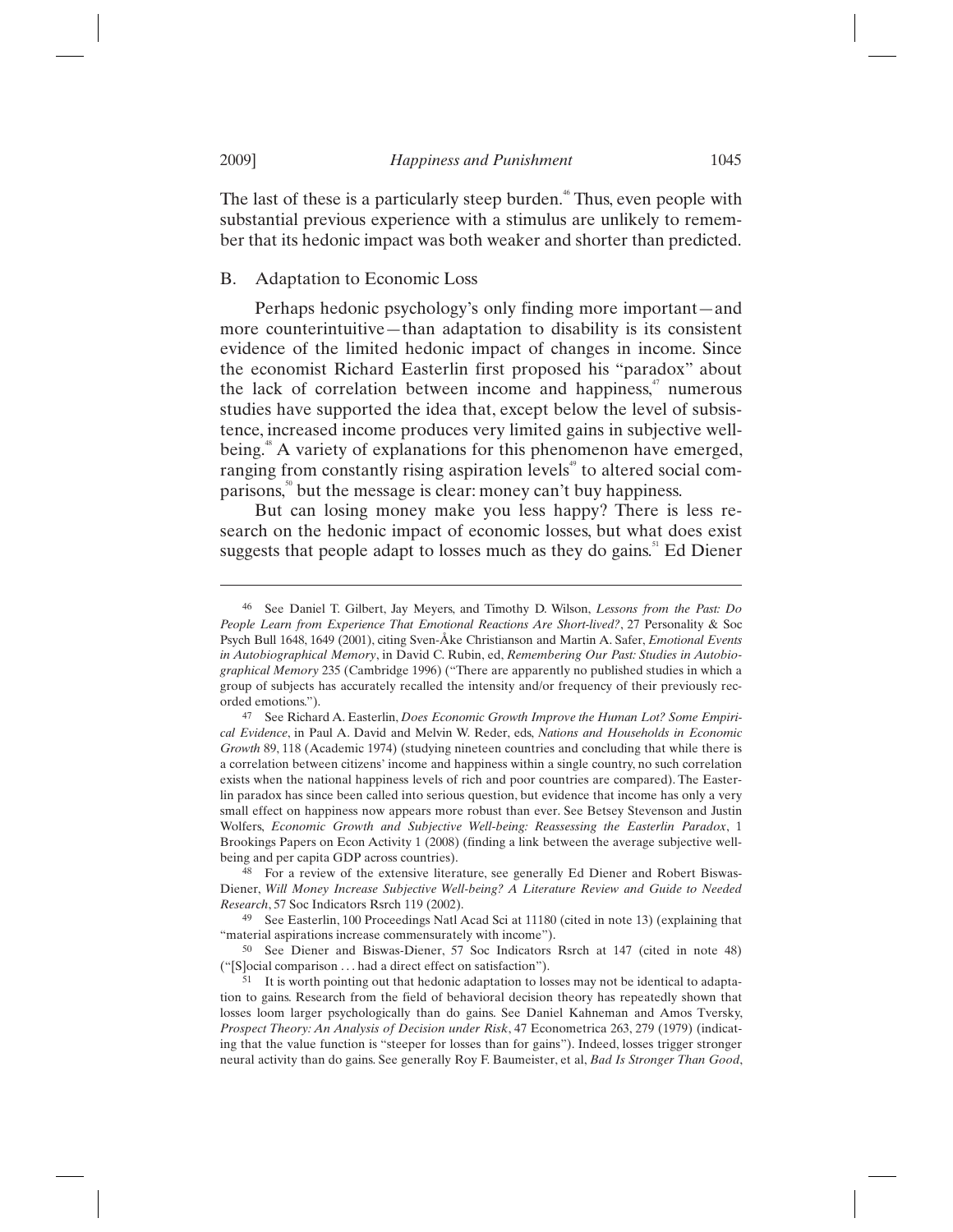and his colleagues tracked people who lost at least half a standard deviation of their annual income in a longitudinal study over a period of nine years.<sup>52</sup> Not only were these people not unhappier than those whose incomes increased or remained the same, they were actually happier (although not statistically significantly so).<sup>33</sup> In another study, subjects who lost a \$3 gamble had returned very close to pregamble happiness levels in only ten minutes.<sup>54</sup> Although these amounts and time periods are very small, the authors extrapolate to more substantial sums.<sup>5</sup>

As we will explore later, studies such as these may have implications for the imposition of monetary penalties on criminal offenders. This is not to say that all losses of money are equivalent; criminals may react differently to fines than workers do to reductions in income. But near-complete adaptation in the latter context likely implies at least meaningful adaptation in the former. Although criminal fines will likely cause immediate decreases in offenders' well-being, their effects will probably be smaller and of shorter duration than predicted. And just as adding \$20,000 to a \$100,000 annual salary produces surprisingly little happiness, losing \$20,000 probably causes a much smaller longterm loss of well-being than one might imagine.

## C. Adaptation to Imprisonment

Monetary fines are regularly used as punishment in the United States, but imprisonment serves as the "linchpin" of the nation's response to crime,<sup>56</sup> and understanding its effects on offenders is essential. Social scientific interest in prisoners' responses to incarceration began in the 1950s following Donald Clemmer's theory of "prisonization," predicting the steady deterioration in prisoners' physical and psychological health over the course of a sentence.<sup> $5\text{ }$ </sup> More recently,

<sup>5</sup> Rev Gen Psych 323 (2001) ("Bad emotions, bad parents, and bad feedback have more impact than good ones, and bad information is processed more thoroughly than good."); John T. Cacioppo and Gary G. Berntson, *Relationship between Attitudes and Evaluative Space: A Critical Review, with Emphasis on the Separability of Positive and Negative Substrates*, 115 Psych Bull 401 (1994) (proposing that the evaluative processes by which humans discriminate positive from negative environments are not activated reciprocally).

<sup>52</sup> Ed Diener, et al, *The Relationship between Income and Subjective Well-being: Relative or Absolute?*, 28 Soc Indicators Rsrch 195, 221 (1993).

<sup>53</sup> Id at 209.

<sup>54</sup> See Kermer, et al, 17 Psych Sci at 651 (cited in note 45) (reporting that participants' expectations that losing \$3 would have a greater impact than gaining \$5 were found to be wrong).

<sup>55</sup> See id at 652.

<sup>56</sup> Francis T. Cullen, Bonnie S. Fisher, and Brandon K. Applegate, *Public Opinion about Punishment and Corrections*, 27 Crime & Just 1, 2, 8–9 (2000) (explaining the increasing popularity of prisons as a reflection of public sentiment that is at once punitive and progressive).

<sup>57</sup> See Donald Clemmer, *The Prison Community* 299–300 (Christopher 1940) (introducing prisonization as the adoption of the "folkways, mores, customs, and general culture of the penitentiary" that "breed or deepen criminality and antisociality").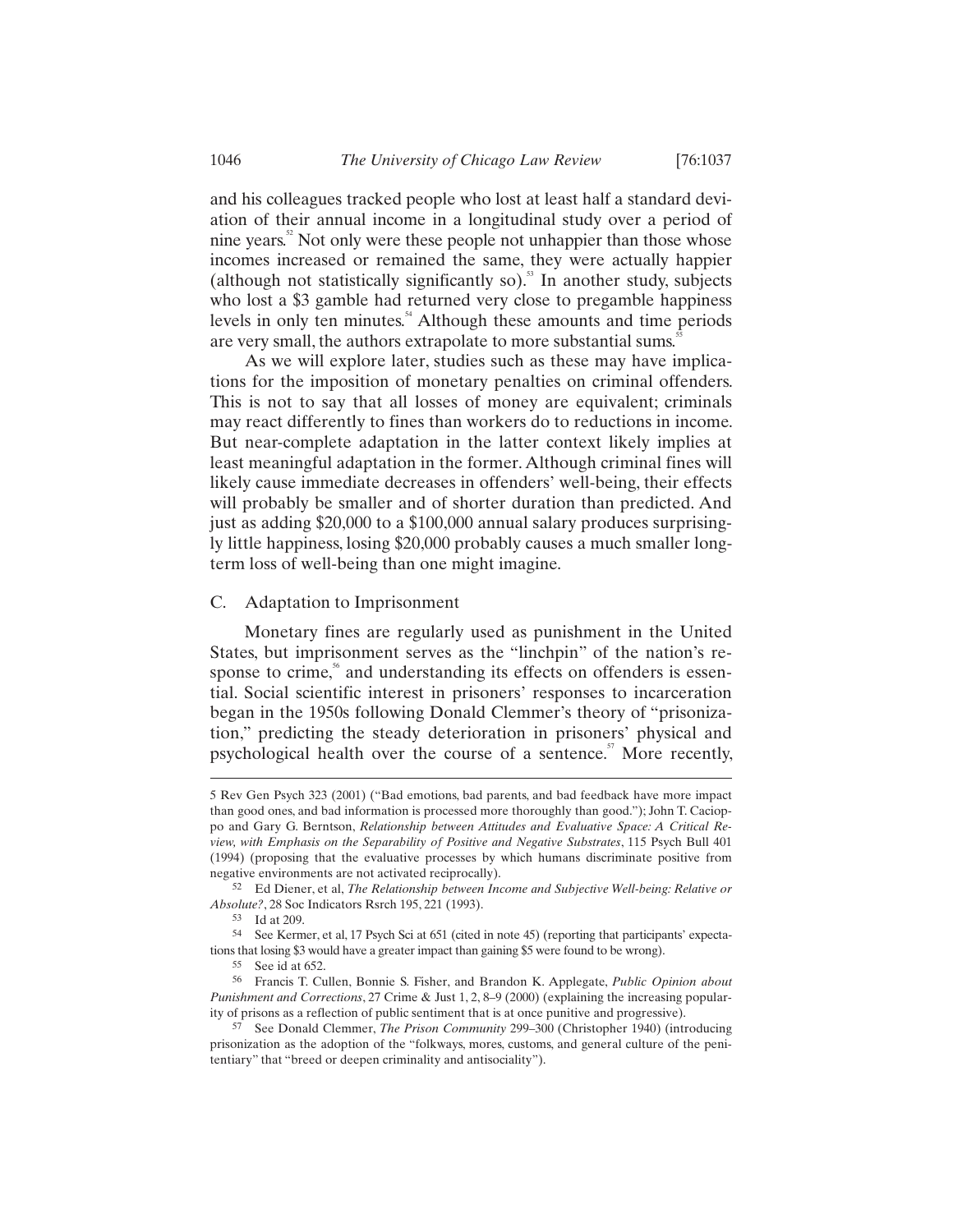however, these findings have been challenged by evidence that prisoners rapidly adapt to incarceration.<sup>88</sup> Consistent with evidence of adaptation in other domains, incarceration appears to result in substantial psychological distress upon imprisonment followed by gains in well-being as the prison term progresses.<sup>99</sup>

An early cross-sectional study compared inmates who had served one year of a long-term sentence with those who had served about a decade of such a sentence.<sup>®</sup> The recently incarcerated offenders exhibited significantly higher levels of self-reported anxiety, depression, and psychosomatic illnesses than the longer-serving inmates. According to the authors,

These results suggest that the early period of incarceration is particularly stressful for long-term offenders as they make the transition from the outside world to institutional life. No evidence supports the notion of psychological deterioration over time. Instead, with more time served, long termers appear to develop strategies for coping with prison.<sup>6</sup>

<sup>58</sup> See Frederick and Loewenstein, *Hedonic Adaptation* at 311 (cited in note 14) ("Although incarceration is *designed* to be unpleasant, most of the research on adjustment to prison life points to considerable adaptation following a difficult initial adjustment period."). For an early review of the literature, see Lee H. Bukstel and Peter R. Kilmann, *Psychological Effects of Imprisonment on Confined Individuals*, 88 Psych Bull 469, 487 (1980) (finding no support for "the popular notion that correctional confinement is harmful to most individuals").

<sup>59</sup> See Edward Zamble, *Behavior and Adaptation in Long-term Prison Inmates: Descriptive Longitudinal Results*, 19 Crim Just & Behav 409, 420–21 (1992) (finding evidence of prisoners' improved adaptation including considerable decreases over time of stress, stress-related medical problems, and the number of disciplinary incidents); Edward Zamble and Frank Porporino, *Coping, Imprisonment, and Rehabilitation: Some Data and Their Implications*, 17 Crim Just & Behav 53, 67 (1990) (finding that treatment programs to help prisoners cope would be most effective at the very beginning or the very end of the prison term); Edward Zamble and Frank J. Porporino, *Coping, Behavior, and Adaptation in Prison Inmates* 116–20 (Springer-Verlag 1988) (conducting a longitudinal study of prisoner adaptation and concluding that prisoners' initial emotional trauma subsided through the year-long study term); Doris Layton MacKenzie and Lynne Goodstein, *Long-term Incarceration Impacts and Characteristics of Long-term Offenders: An Empirical Analysis*, 12 Crim Just & Behav 395, 409 (1985) (presenting evidence that inmates in the first three years of long prison terms experienced more stress than those who had served at least six years in prison); Timothy J. Flanagan, *The Pains of Long-term Imprisonment: A Comparison of British and American Perspectives*, 20 Brit J Criminol 148, 155 (1980) (finding that over time, most inmates "do not report that imprisonment has seriously threatened their well-being"). Consider also Mandeep K. Dhami, Peter Ayton, and George Loewenstein, *Adaptation to Imprisonment: Indigenous or Imported?*, 34 Crim Just & Behav 1085, 1096 (2007) (finding that prisoners participated in more programs as they spent more time in prison).

<sup>60</sup> See MacKenzie and Goodstein, 12 Crim Just & Behav at 405 (cited in note 59) ("On average, [the early long-term offenders] had served 1.3 years in prison and were serving sentences requiring 12.1 years in prison. The [late long-term offenders] had served an average of 10.3 years in prison and were serving sentences with an average length of 15.7 years.").

<sup>61</sup> Id at 406–07.

<sup>62</sup> Id at 409.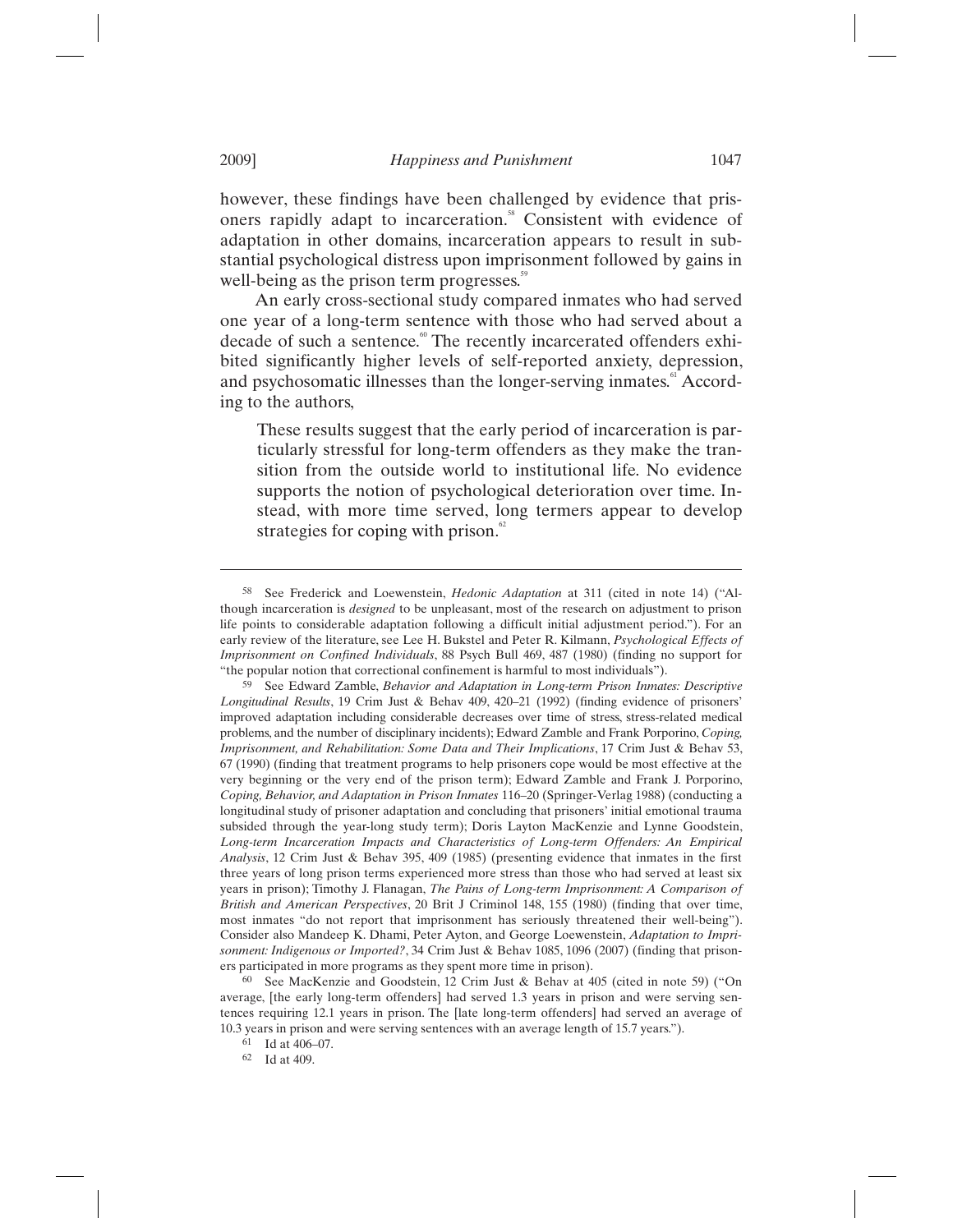Cross-sectional studies can suffer from intergroup comparison problems, but the evidence for adaptation to prison has been bolstered by longitudinal studies tracking inmates across prison terms.<sup>63</sup> One such study surveyed a group of prisoners regularly over seven years. As in the cross-sectional studies, the researchers found that prisoners interviewed in their first month of incarceration showed alarmingly high levels of negative affect associated with depression and anxiety.<sup>64</sup> Within a few months, however, the prisoners' self-reported mental health had improved substantially, with reports of depression and anxiety falling by nearly one-third.<sup>65</sup> A year later, reports of negative affect fell further but were still higher than in a random sample of released inmates.<sup>66</sup> Interviews conducted six years later revealed additional decreases in negative affect and improvements of positive affect such that, on at least one scale, prisoners' reports fell within the normal range. $\degree$ 

From these studies a pattern of hedonic response to imprisonment emerges. Initial entry into the prison environment triggers significant psychological distress and low levels of well-being. Within weeks, however, inmates develop coping mechanisms that enable them to adjust to their situations and improve their well-being.<sup>88</sup> After this initial period of substantial adjustment, an offender's well-being appears

<sup>63</sup> See, for example, Zamble, 19 Crim Just & Behav at 420–21 (cited in note 59); Zamble and Porporino, *Coping, Behavior, and Adaptation in Prison Inmates* at 19, 116–20 (cited in note 59). See also Dhami, Ayton, and Loewenstein, 34 Crim Just & Behav at 1097 (cited in note 59) ("Ideally, adaptations should be studied longitudinally, but this can be difficult in practice.").

<sup>64</sup> See Zamble and Porporino, 17 Crim Just & Behav at 64 (cited in note 59) (finding, for example, that a majority of subjects reported suffering from some form of depression or anxiety).

<sup>65</sup> See id (finding that although a majority of subjects exhibited emotional distress at the beginning of the prison term, the number of prisoners who were depressed or highly anxious fell by nearly one-third just three months later); Zamble and Porporino, *Coping, Behavior, and Adaptation in Prison Inmates* at 109 (cited in note 59).

<sup>66</sup> See Zamble and Porporino, 17 Crim Just & Behav at 64 (cited in note 59).

<sup>67</sup> We believe that subjective reports of positive and negative affect provide the best available proxy for measuring well-being. See generally John Bronsteen, Christopher Buccafusco, and Jonathan Masur, *Welfare as Happiness* (University of Chicago Olin Working Paper No 468, May 2009), online at http://ssrn.com/abstract=1397843 (visited Sept 1, 2009). Nonetheless, broader measures of an inmate's quality of life can be useful, and here we are in accord with the psychological findings on affect. In the longitudinal extension of Zamble and Porporino's earlier study, inmates' reports of their quality of life rose from 32.2 to 42.0 on a 100-point scale. Although these findings are not statistically significant at the 10 percent level, they offer some additional evidence of adaptation to imprisonment. See id. In addition, it is worth mentioning that some of these cognitive improvements may have been related to equivalent improvements in the inmates' objective conditions. See id.

<sup>68</sup> As early as the sixteenth century, Thomas More recognized prison's limited impact on his own well-being, writing from his cell to his wife: "[I]s not this house as nigh heaven as mine own?" Anthony Kenny and Charles Kenny, *Life, Liberty, and the Pursuit of Utility: Happiness in Philosophical and Economic Thought* 59–60 (Imprint Academic 2006) (quoting a letter from Thomas More to his wife).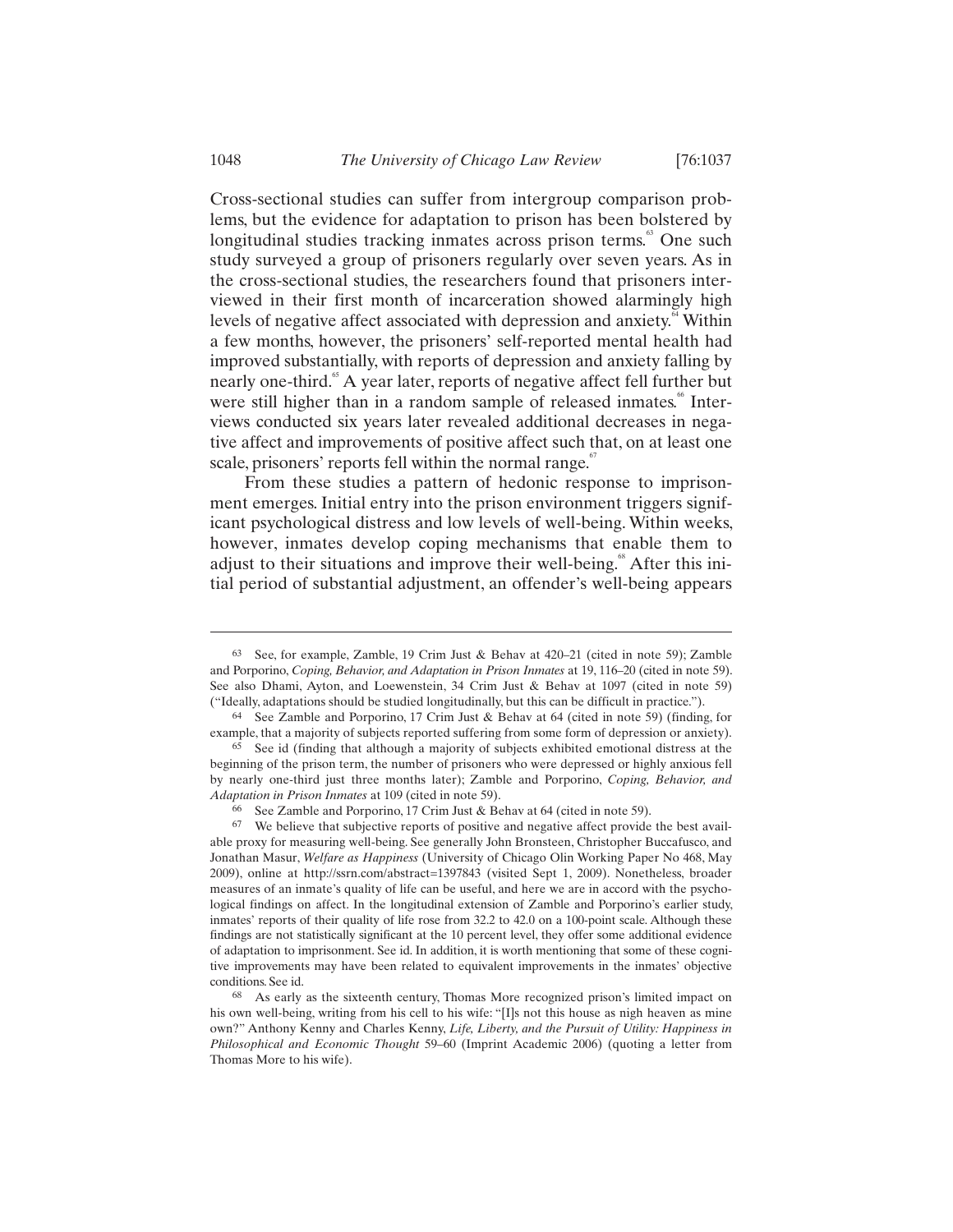to improve more moderately throughout the remainder of her term.<sup>69</sup> Thus, the "pains of imprisonment"<sup> $70$ </sup> are felt immediately, with diminishing hedonic penalties over the remainder of the sentence.

#### D. The Long-term Effects of Prison on Well-being

Whereas being in prison may be less uniformly harmful than expected because some of its features lend themselves to adaptation, *having been in prison* for any length of time may be more harmful than expected because some highly negative features of post-prison life resist adaptation. Researchers have discovered that any amount of incarceration creates a significantly higher likelihood that ex-inmates will suffer a variety of health-related, economic, and social harms with substantial negative hedonic consequences that will make adaptation extremely difficult.

Until very recently, it was widely believed that incarceration produced no direct, causal effects on ex-inmates' health, employment, and family lives.<sup>11</sup> Any correlation between imprisonment and poor health or job prospects was thought to be the result of selection effects; that is, the people who ended up in prison disproportionately came from groups with poor health and limited employment opportunities to begin with.<sup>2</sup> In the past few years, however, researchers hit on the idea of applying the same longitudinal surveys used to study well-being to track offenders in the years before and after imprisonment and thus isolate the effects of imprisonment itself.<sup>73</sup>

<sup>69</sup> There is, however, some evidence that the final few weeks of the sentence prove stressful and thus decrease well-being. See Bukstel and Kilmann, 88 Psych Bull at 488 (cited in note 58) ("The typical pattern among these individuals might involve an initial adjustment reaction to incarceration, followed by a period of successful adjustment with another mild psychological reaction (e.g., 'short-timer's syndrome') occurring just prior to release.").

<sup>70</sup> See Gresham M. Sykes, *The Society of Captives: A Study of a Maximum Security Prison* 63–83 (Princeton 1958) (examining the prison system from the prisoner's perspective with respect to loss of liberty, goods and services, heterosexual relationships, autonomy, and security).

<sup>71</sup> See Jason Schnittker and Andrea John, *Enduring Stigma: The Long-term Effects of Incarceration on Health*, 48 J Health & Soc Behav 115, 117 (2007).

<sup>72</sup> Id.

<sup>73</sup> See generally Michael Massoglia, *Incarceration, Health, and Racial Disparities in Health*, 42 L & Socy Rev 275 (2008); Michael Massoglia, *Incarceration as Exposure: The Prison, Infectious Disease, and Other Stress-related Illnesses*, 49 J Health & Soc Behav 56 (2008); Schnittker and John, 48 J Health & Soc Behav at 117 (cited in note 71); Bruce Western, *Punishment and Inequality in America* (Russell Sage 2006) (tracking employment prospects and wage growth of exinmates); Leonard M. Lopoo and Bruce Western, *Incarceration and the Formation and Stability of Marital Unions*, 67 J Marriage & Fam 721 (2005) (finding that "the prevalence of marriage would change little if incarceration dates were reduced"). In the descriptions of these studies, it should be assumed unless otherwise stated that the results control for a variety of variables including age, gender, education level, health, and so forth. For specific control variables, please consult the individual studies.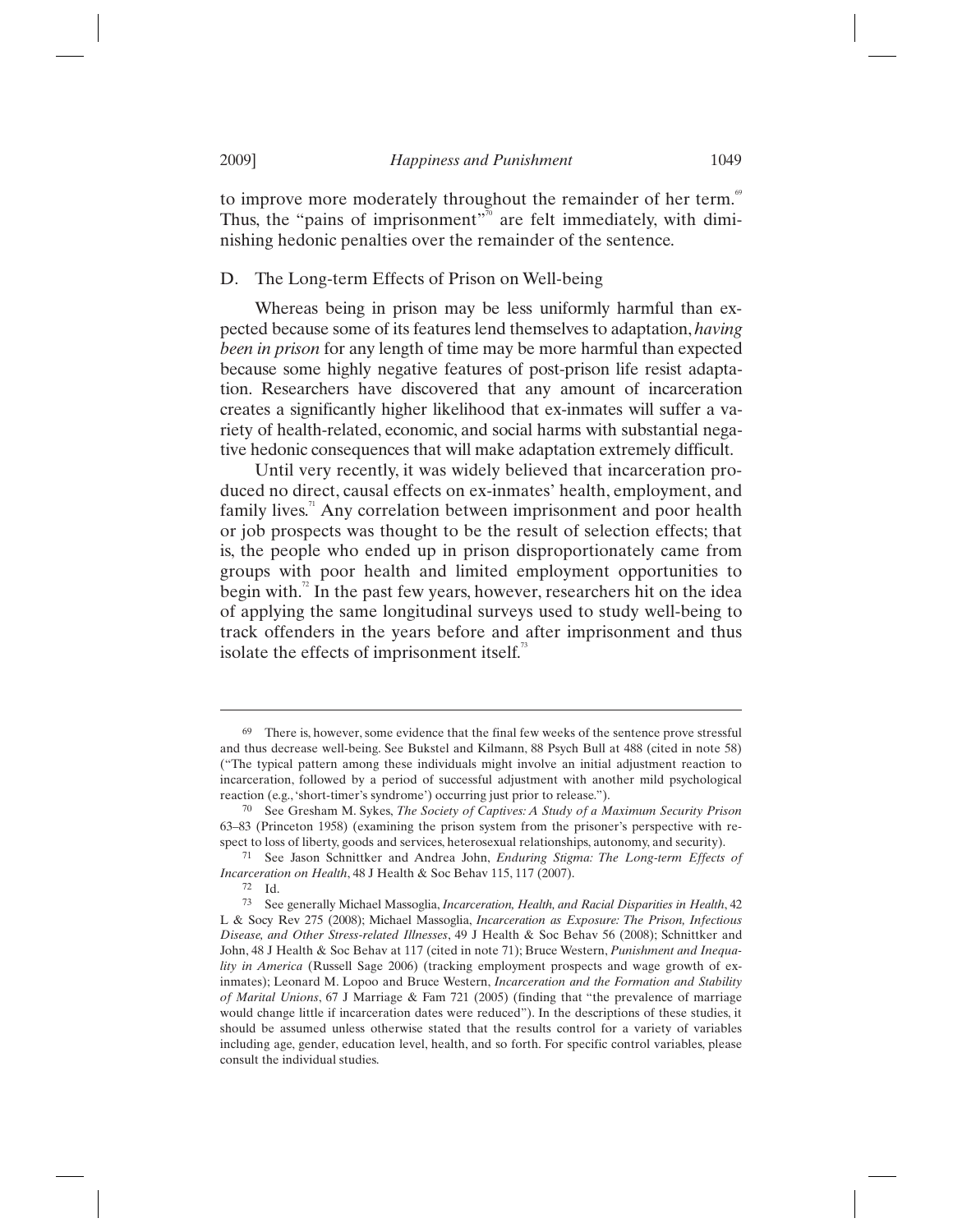Using data from the National Longitudinal Survey of Youth, Michael Massoglia has found that an ex-inmate has a much higher likelihood than the average person of reporting health problems associated with stress and communicable diseases.<sup> $\lambda$ </sup> Former inmates are more than twice as likely to report hepatitis C infections, HIV/AIDS, tuberculosis, and urinary tract infections.<sup> $5\text{ }$ </sup> Moreover, they report substantially higher levels of chronic headaches, sleeping problems, dizziness, and heart problems.<sup>76</sup> Considering the high incidence of prison sexual violence<sup>77</sup> and the many stressors associated with post-prison life, $\alpha$ <sup>8</sup> these results should not be surprising. What is surprising, however, is evidence from Massoglia and others that the incidence and severity of these health problems are almost entirely unrelated to sentence length.<sup>79</sup> Incarceration for any length of time greater than twelve months exposes offenders to the full complement of negative postincarceration health outcomes. After twelve months, the marginal health effect of additional time in prison is negligible. $\degree$ 

Studies examining ex-inmates' employment prospects report simi- $\alpha$  lar findings.<sup>81</sup> Felony imprisonment results in social stigma, the erosion

78 Massoglia, 49 J Health & Soc Behav at 57 (cited in note 73) ("[T]he experience of incarceration likely acts as a primary stressor, while characteristics of life after release—stigma, decreased earnings and employment prospects, and family problems—are a series of secondary stressors.").

79 Id at 61 ("[E]xposure to incarceration, rather than length of incarceration, appears to be more important to the relationship between incarceration and health problems."). See also Schnittker and John, 48 J Health & Soc Behav at 125 (cited in note 71).

80 See Massoglia, 49 J Health & Soc Behav at 60–61 (cited in note 73). The studies we rely upon for this proposition all concerned medium- and maximum-security prisons where no prisoner was incarcerated for less than twelve months. It thus may be that a shorter term in jail or a minimum-security work camp will not result in the same level of post-prison harm, and we make no claims regarding the effects of those types and durations of incarceration.

81 See Western, *Punishment and Inequality in America* at 116 (cited in note 73) (showing that men who had been incarcerated received lower wages, were employed for fewer weeks, earned less than before they were incarcerated, and earned less than men who were never incarcerated); Bruce Western, Jeffrey R. Kling, and David F. Weiman, *The Labor Market Consequences of Incarceration*, 47 Crime & Delinquency 410, 412 (2001) (reviewing research suggesting negative effects of prison time on earnings and discussing causal mechanisms, such as stigmatization and erosion of human and social capital). See also Devah Pager, *Marked: Race, Crime, and Finding Work in an Era of Mass Incarceration* 32–35 (Chicago 2007) (describing how prison functions as a "negative credential" to prospective employers). But see Jeffrey R. Kling, *Incarceration Length,* 

<sup>74</sup> Massoglia, 49 J Health & Soc Behav at 57 (cited in note 73).

<sup>75</sup> Massoglia, 42 L & Socy Rev at 296 (cited in note 73) (positing that increased exposure to infectious disease while in prison and lower social status after release as explanations for the health-incarceration relationship).

<sup>&</sup>lt;sup>76</sup> Massoglia, 49 J Health & Soc Behav at 57 (cited in note 73). It is worth noting, however, that imprisonment does not result in higher incidences of all health problems. See id.

<sup>77</sup> See Tonisha R. Jones and Travis C. Pratt, *The Prevalence of Sexual Violence in Prison: The State of the Knowledge Base and Implications for Evidence-based Correctional Policy Making*, 52 Intl J Offender Therapy & Comp Criminol 280, 289 (2008) ("[T]he research indicates that such studies typically report prison sexual victimization rates of around 20%, suggesting that prison sexual victimization is a significant problem to be addressed.").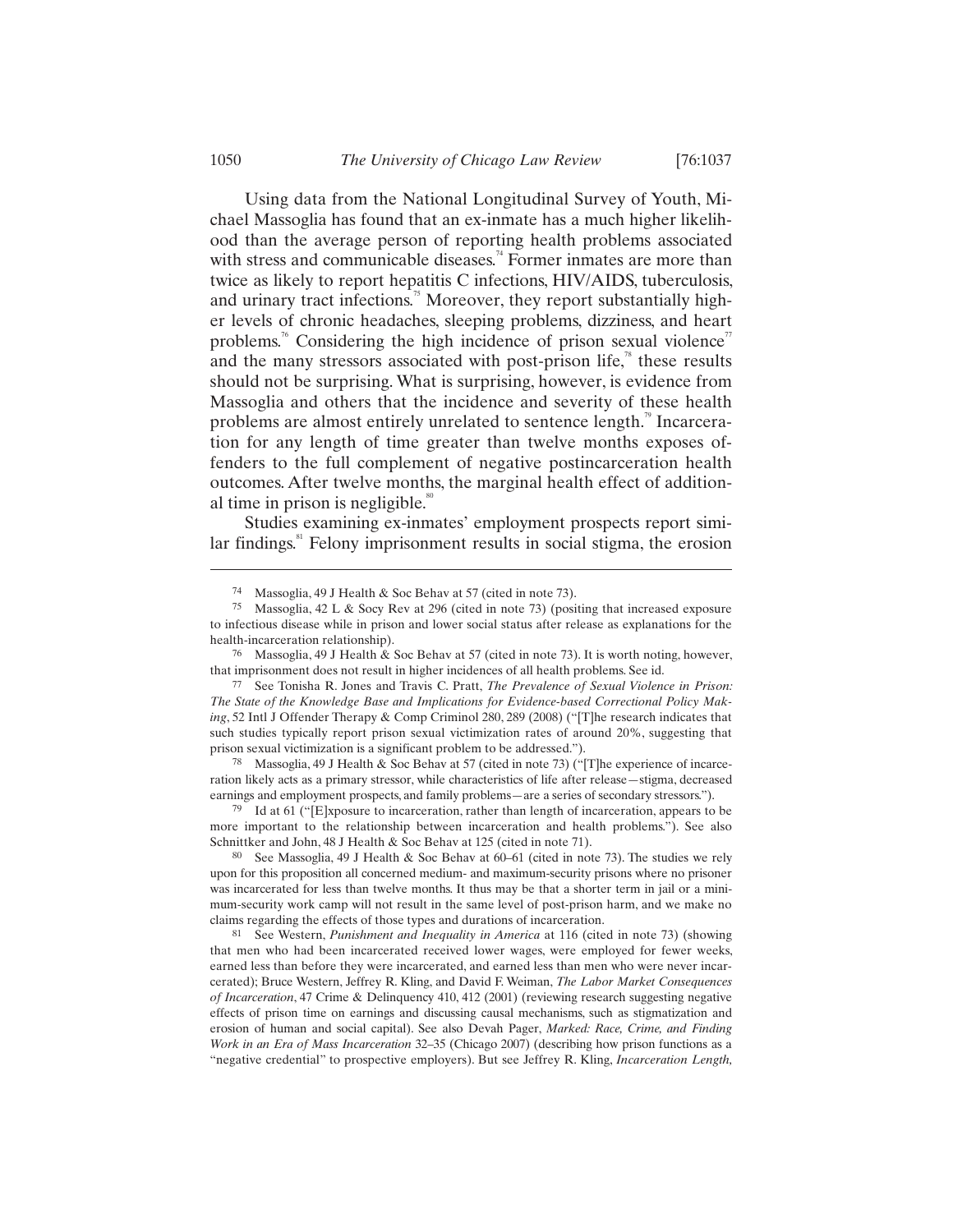of job skills, and disqualification from stable government and union jobs.<sup>82</sup> Accordingly, former prisoners experience lower wages, slower wage growth, and, importantly, greater unemployment. According to Bruce Western, the average annual number of weeks ex-inmates worked dropped from thirty-five before imprisonment to twenty-three after,<sup>83</sup> and they tended to have much shorter job tenure.<sup>84</sup> Additionally, imprisonment was related to poor employment continuity for many years after release. After release, offenders are typically shunted into secondary labor markets with little job security, little opportunity for advancement, and miniscule earnings.

Recent research also reveals that ex-inmates are more likely to experience substantial disruptions in their postincarceration family and social lives.<sup>86</sup> Being in prison makes communication with family and friends difficult and cohabitation with spouses and children challenging.<sup>87</sup> Moreover, imprisonment likely hinders community integration, trust, and intimacy.<sup>88</sup> Accordingly, men who have spent time in

(citations omitted).

 $\overline{a}$ 

83 Western, *Punishment and Inequality in America* at 116 (cited in note 73) (noting, however, that for those never incarcerated the average number of weeks worked was forty-three).

84 Id at 123 (finding that the effect of incarceration on job tenure was not statistically significant for white men but was statistically significant for black and Hispanic men).

85 See id at 121 (differentiating between the primary labor market of well-paid career jobs and the secondary labor market of low-income unsteady jobs, and explaining that "[m]any exoffenders are . . . restricted to the secondary sector, where employment is precarious and wages are stagnant"). Western compared hypothetical workers differing only regarding past imprisonment and found that a "thirty-year-old black high school dropout, for example, earns on average nearly \$9,000 annually, with incarceration resulting in a reduction of about \$3,300. The parallel white earnings average \$14,400, and the reduction about \$5,200." Id at 120. He continues, "Without incarceration, 4 percent of young blacks—one-fifth of all poor blacks—would be lifted out of poverty, and the poverty rate would fall to 14.5 percent." Id at 127.

86 See id at 146–47 (finding that among white men, separation was more than twice as likely after incarceration); Lopoo and Western, 67 J Marriage & Fam at 721 (cited in note 73) (finding that "incarceration during marriage significantly increases the risk of divorce or separation"); Beth M. Huebner, *The Effect of Incarceration on Marriage and Work over the Life Course*, 22 Just Q 281, 296 (2005) (concluding based on multiple models that "incarceration reduced the odds of marrying and attaining full-time employment by at least one third").

87 See Schnittker and John, 48 J Health & Soc Behav at 117 (cited in note 71) (noting that the "prison environment may foster psychological orientations that prevent integration and intimacy, including suspicion and aggression").

88 Id.

*Employment, and Earnings*, 96 Am Econ Rev 863, 864 (2006) (finding "no substantial evidence of a negative effect of incarceration length on employment or earnings").

See Western, Kling, and Weiman, 47 Crime & Delinquency at 412–14 (cited in note 81):

<sup>[</sup>I]ncarceration can interrupt young men's transition to stable career employment. The inaccessibility of career jobs to ex-inmates can be explained in several ways. The stigma of incarceration makes ex-inmates unattractive for entry-level or union jobs that may require high levels of trust. In addition, civil disabilities limit ex-felons' access to career employment in skilled trades or the public sector. Ex-offenders are then relegated to spot markets with little prospect for earnings growth.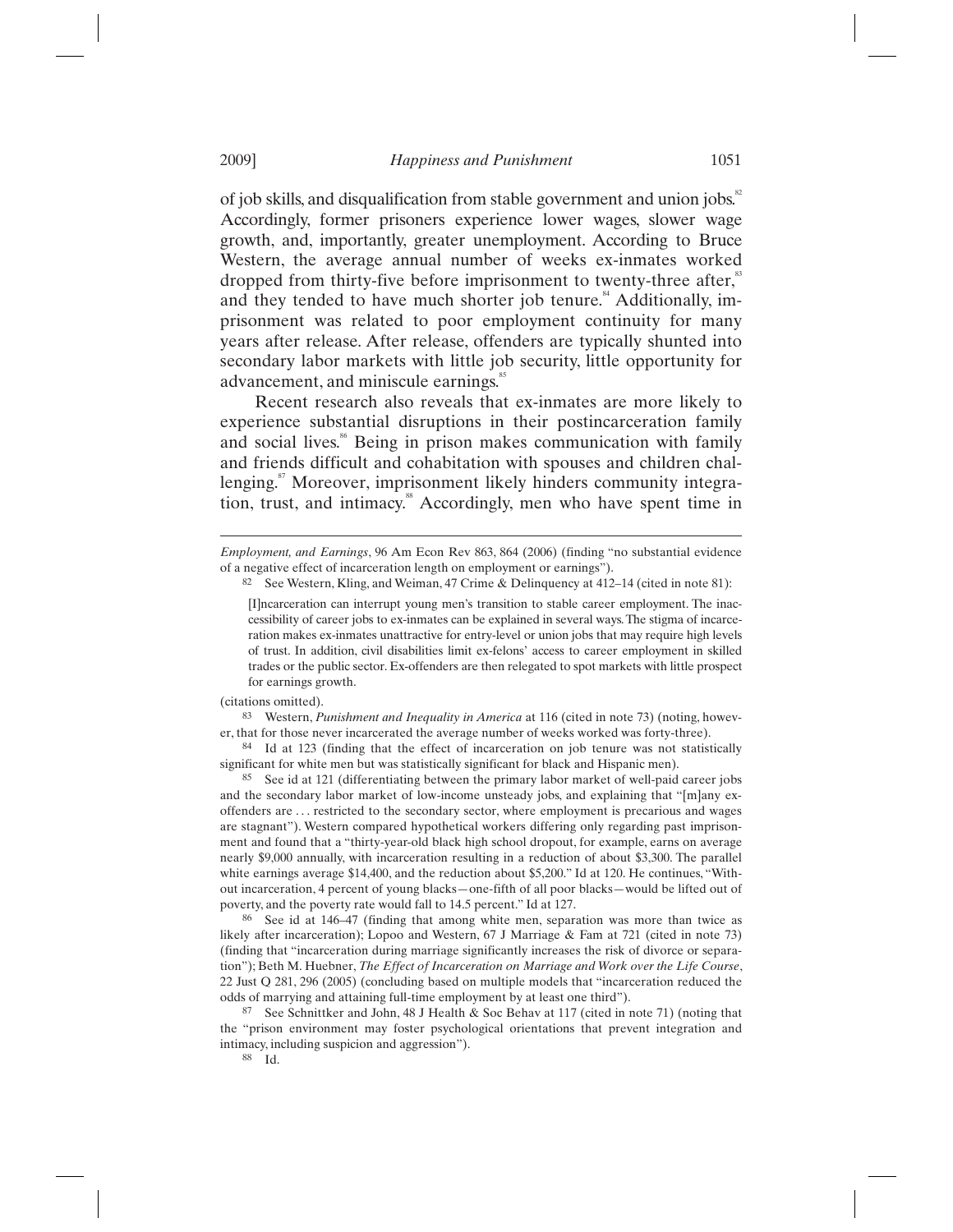prison are less likely to get married than similar men who have not, and they are more than twice as likely to get divorced than their never-incarcerated peers.<sup>89</sup>

As bad as these health, employment, and social consequences of imprisonment seem, there might be little reason to be concerned about them in light of human beings' uncanny ability to adapt hedonically. But as mentioned above, certain experiences appear to cause severe and long-lasting diminutions in well-being and resist adaptation. The hedonic effects of imprisonment—chronic and deteriorating illness, unemployment, and the loss of family and social ties—are all significant, and all have been found to be particularly resistant to adaptation.

The health problems that imprisonment exposes inmates to, including chronic headaches, hepatitis C infections, HIV/AIDS, and tuberculosis, significantly and consistently diminish self-reported quality of life in sufferers, even with treatment.<sup>90</sup> Studies have found that people who become unemployed end up with lower baseline levels of happiness, and these decreases last even after they find new jobs.<sup>91</sup> Additionally, longer terms of unemployment result in more intense well-being penalties.<sup>92</sup> And although economic losses above the poverty line generally do not cause significant changes in well-being, many ex-inmates are likely to find themselves in the lowest part of the income curve where wage differences do matter.<sup>93</sup>

The experience of unemployment did, on average, alter people's set-point levels of life satisfaction. People were less satisfied in the years following unemployment than they were before unemployment, and this decline occurred even though individuals eventually regained employment. Furthermore, the changes from baseline were very stable from the reaction period to the adaptation period—individuals who experienced a large drop in satisfaction during unemployment were very likely to be far from baseline many years after becoming reemployed.

<sup>89</sup> See Western, *Punishment and Inequality in America* at 146–48 (cited in note 73) (finding an increased likelihood of divorce for white men, though only a negligible difference for black men).

<sup>90</sup> See notes 75–76 and accompanying text.

<sup>91</sup> See Andrew E. Clark, et al, *Lags and Leads in Life Satisfaction: A Test of the Baseline Hypothesis*, 118 Econ J F222, F231 (2008) (noting that it is "well-known" that unemployment has a "large and significant" correlation with subjective well-being); Richard E. Lucas, *Adaptation and the Set-point Model of Subjective Well-being: Does Happiness Change after Major Life Events?*, 16 Current Directions Psych Sci 75, 77 (2007) (reporting that individuals who "experience unemployment . . . [experience] permanent changes in life satisfaction"); Michael Argyle, *Causes and Correlates of Happiness*, in Kahneman, Diener, and Schwarz, eds, *Well-being* at 353, 362–63 (cited in note 5) (describing how unemployment decreases well-being even after controlling for the effects of reduced income). Lucas, et al, write,

Lucas, et al, 15 Psych Sci at 11 (cited in note 39). Or as Clark, et al, put it, "[U]nemployment starts off bad and pretty much stays bad." Clark, et al, 118 Econ J at F231.

<sup>&</sup>lt;sup>92</sup> See Lucas, et al, 15 Psych Sci at 10 (cited in note 39). Psychologists have found that unemployment has a significant negative effect on well-being even after controlling for income. Id.

<sup>93</sup> See Western, *Punishment and Inequality in America* at 127 (cited in note 73).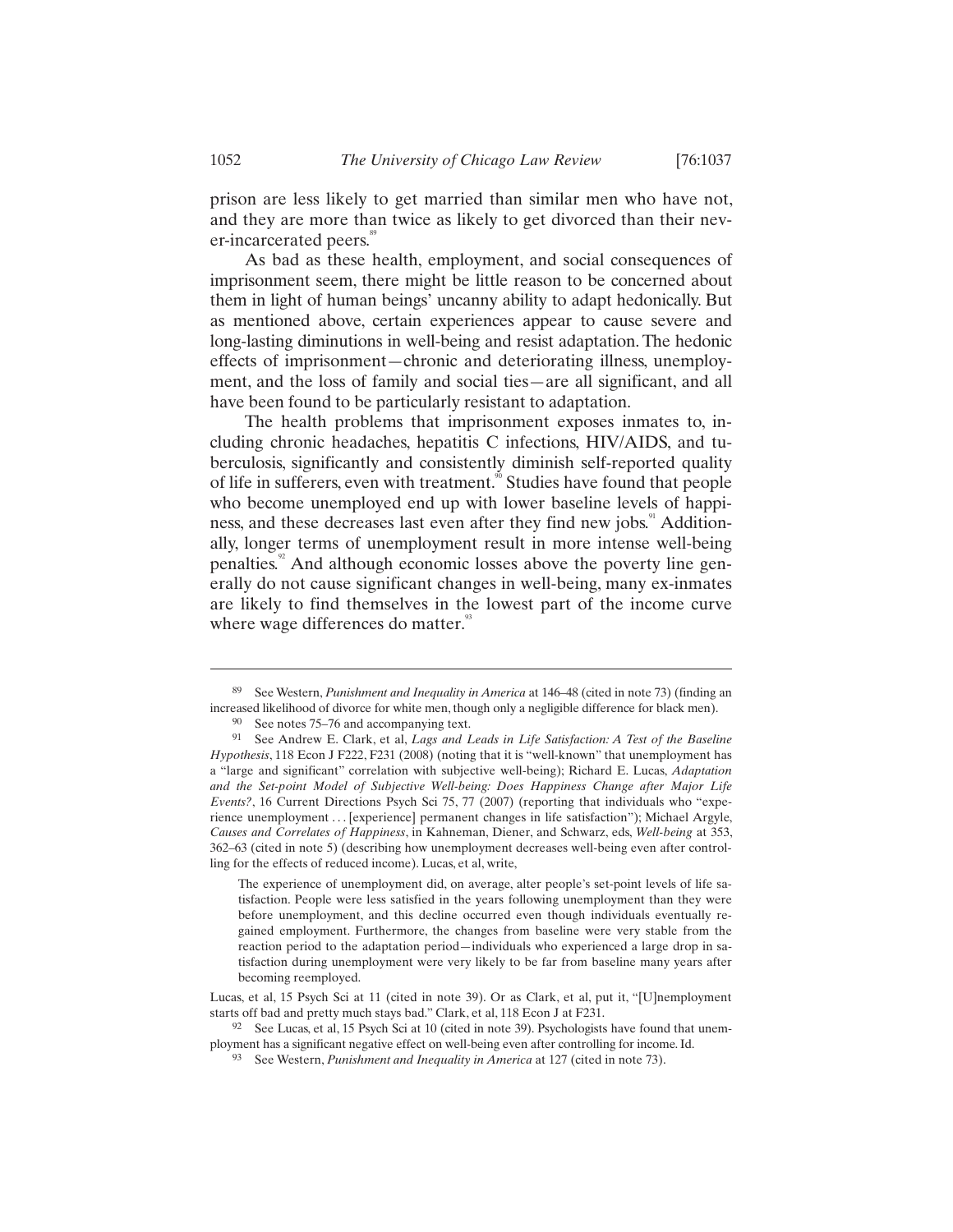The impact of imprisonment on ex-inmates' family and social lives could have especially severe consequences for well-being due to its multiple effects. First, the increased incidence of divorce will have direct effects on well-being, because adaptation to divorce is often slow and incomplete.<sup>44</sup> Additionally, strong social and family ties have been shown to encourage adaptation, $\frac{5}{3}$  and the disruptions inflicted by incarceration could be deleterious to a prisoner's ability to adapt to other negative events.<sup>86</sup> Finally, a variety of learned behaviors that enable inmates to cope with the experience of incarceration—including mistrust, blunted emotions, and lack of planning—are likely to prove maladaptive "on the outside."<sup>97</sup>

We summarize these effects in schematic form in Figure 1.

<sup>94</sup> See Richard E. Lucas, *Time Does Not Heal All Wounds: A Longitudinal Study of Reaction and Adaptation to Divorce*, 16 Psych Sci 945, 948 (2005); David R. Johnson and Jian Wu, *An Empirical Test of Crisis, Social Selection, and Role Explanations of the Relationship between Marital Disruption and Psychological Distress: A Pooled Time-series Analysis of Four-wave Panel Data*, 64 J Marriage & Fam 211, 218, 223 (2002) (finding evidence that the chronic stresses of divorce reduce long-term psychological heath, which improves after divorced persons enter into new relationships).

<sup>95</sup> See, for example, Argyle, *Causes and Correlates of Happiness* at 363 (cited in note 91) (noting that the negative "effects of unemployment are greater if there is little social support").

<sup>96</sup> Consider Frederick and Loewenstein, *Hedonic Adaptation* at 314–15 (cited in note 14) (describing the difficulty of adapting to negative outcomes when social contacts give inadequate or inappropriate support).

See Schnittker and John, 48 J Health & Soc Behav at 126–27 (cited in note 71):

For example, relinquishing initiative and relying on external constraints may be rewarded in a prison setting, but these characteristics can be problematic in a home or workplace. By the same token, vigilance, mistrust, and blunted emotions might help prisoners to cope with an especially violent environment. These dispositions might also, however, elevate risk for cardiovascular disease and other stress-related illnesses.

Stress is strongly correlated with diminished well-being and with increased risk of heart disease. See Ed Diener and Robert Biswas-Diener, *Happiness: Unlocking the Mysteries of Psychological Wealth* 39–41 (Blackwell 2008) ("People who experience stressful situations, especially intense ones, often have a difficult time adapting back to normal: that is, they continue to experience physiological distress even after the stressful or traumatic event has happened."). Consider also Zamble and Porporino, 17 Crim Just & Behav at 68 (cited in note 59) (suggesting the use of treatment programs to change behaviors adopted in prison and to teach coping skills).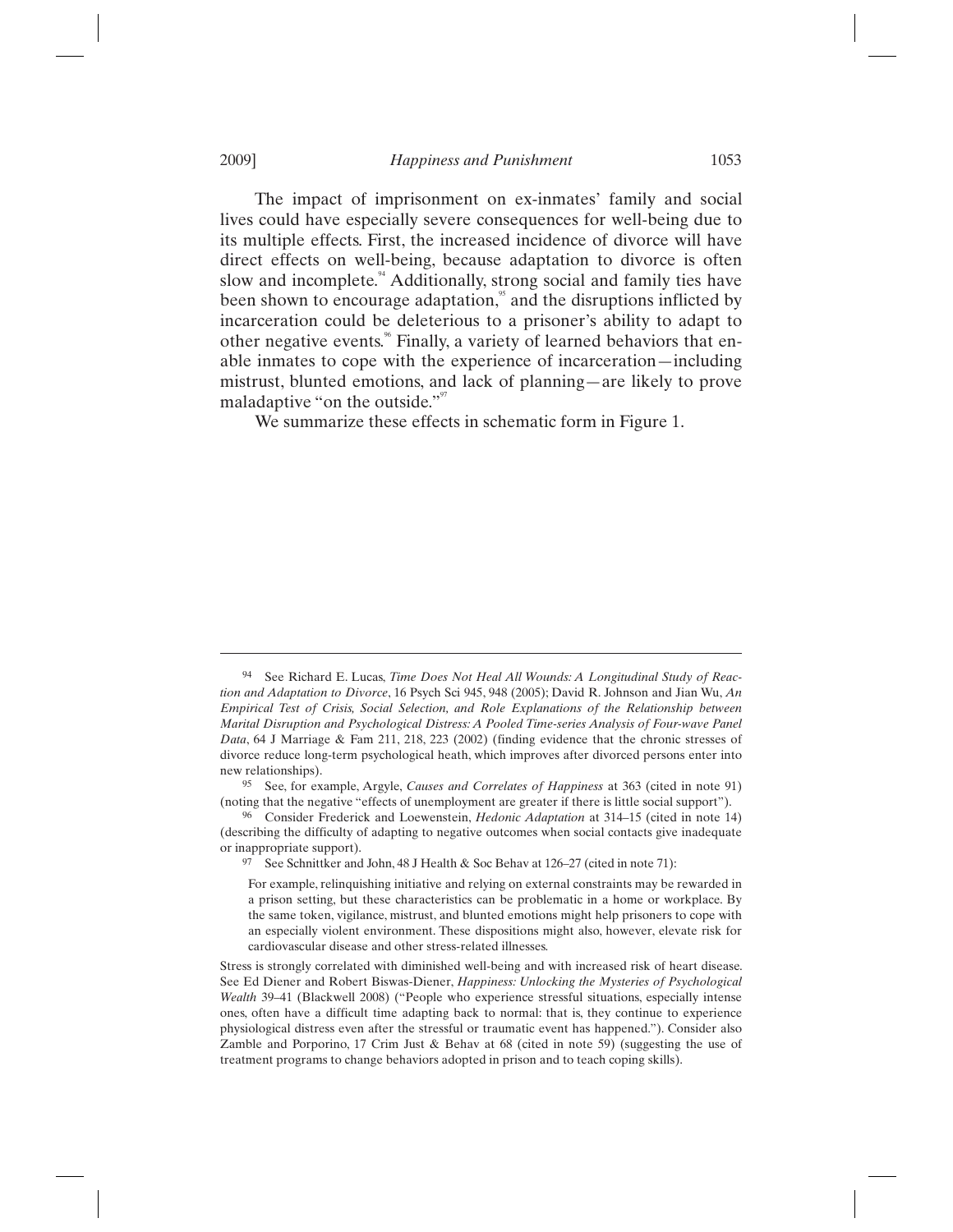

# FIGURE 1 THE PRISONER'S WELL-BEING OVER TIME



As Figure 1 indicates, incarceration takes an immediate hedonic toll on the prisoner. After a few months, however, these large initial effects on reported happiness may decrease as the prisoner adapts. By the end of the prison term, the prisoner is certainly not as well off as she was before being incarcerated, but her situation has likely improved markedly from those first few months behind bars. The ex-inmate, no longer subject to many of the deprivations associated with being in prison, becomes happier still upon being released. But the lingering negative effects of imprisonment prevent her from reaching the levels of wellbeing she enjoyed before her incarceration. Alone or in tandem, the ongoing negative health, employment, and social effects of having been imprisoned have severe consequences for lifelong happiness.

Of course, the unadaptable negative features of post-prison life tend also to be negative features of prison life. Our point is that life in prison is characterized not only by those problems but also by other problems that do admit of adaptation, as Figure 1 indicates. We are thus not downplaying how bad it is to be in prison or suggesting that life after prison is no better than life in prison. We are simply pointing out that different time periods during a prison term are associated with different levels of negative experience felt by a criminal, and that the level of negative experience (due to the imprisonment) that is felt after release from prison is nonzero and probably substantial.

If the modern research in hedonic psychology is correct, it has significant implications for the theory and practice of punishment. Our criminal justice system tailors punishments to fit crimes by adjusting the size of fines and the length of prison sentences. If those adjustments do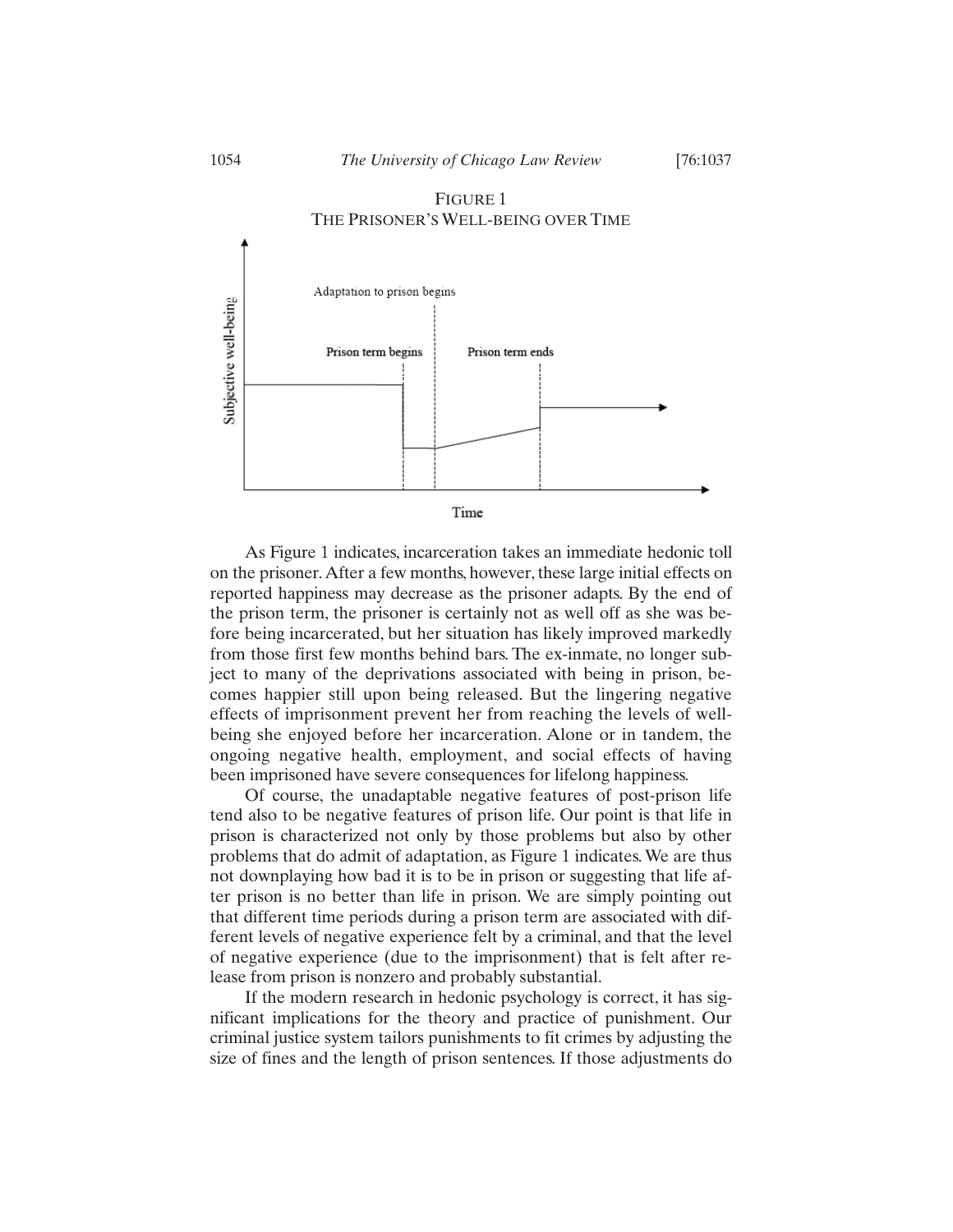not affect the magnitude of the negative experience of punishment in a linear fashion, then we would need to adjust our approach to sentencing in order to create the levels of imposed harm we intend. The next two Parts elaborate these points.

# II. ADAPTATION,FORECASTING ERRORS, AND ASYMMETRY IN UTILITARIAN CALCULATIONS OF PUNISHMENT

In this Part, we apply the foregoing research on hedonic adaptation to utilitarian theories of punishment. We find that adaptation to imprisonment itself may enable deterrence at a lower utilitarian cost than was previously assumed. At the same time, however, the hedonic effects of incarceration on post-prison life may produce the opposite effect. The social and economic dislocations caused by felony convictions may be imposing hedonically excessive punishments while simultaneously inhibiting efforts to appropriately deter both first-time offenders and recidivists.

# A. Utilitarian Theory and the Linkage of Deterrence and Pain

The goal of utilitarianism, in the words of its founder, Jeremy Bentham, is "to augment the total happiness of the community; and therefore, in the first place to exclude, as far as may be, every thing that tends to subtract from that happiness."<sup>98</sup> In designing and analyzing systems of criminal punishment, utilitarian theorists are thus primarily concerned with achieving adequate and effective deterrence—of setting punishment at a level sufficiently high to dissuade potential offenders from committing crimes.<sup>99</sup> Among utilitarians, the temptation to impose

<sup>98</sup> Jeremy Bentham, *An Introduction to the Principles of Morals and Legislation*, in *The Utilitarians* 5, 162 (Dolphin 1961). See also id at 166 (discussing the costs of punishment).

<sup>99</sup> See Jeremy Bentham, *Principles of Penal Law*, in John Bowring, ed, 1 *The Works of Jeremy Bentham* 365, 396 (William Tait 1843) ("If the apparent magnitude, or rather value of that pain be greater than the apparent magnitude or value of the pleasure or good he expects to be the consequence of the act, he will be absolutely prevented from performing it."). See also Letter from O.W. Holmes to Harold J. Laski (Dec 17, 1925), in Mark DeWolfe Howe, ed, 1 *Holmes-Laski Letters: The Correspondence of Mr. Justice Holmes and Harold J. Laski, 1916–1935* 806 (Harvard 1953):

If I were having a philosophical talk with a man I was going to have hanged (or electrocuted) I should say, I don't doubt that your act was inevitable for you but to make it more avoidable by others we propose to sacrifice you to the common good. You may regard yourself as a soldier dying for your country if you like. But the law must keep its promises.

Utilitarians have focused in addition on two other related objectives: rehabilitation of criminals and incapacitation of dangerous persons in order to render them suitable to reenter society. These goals of punishment have crept out of favor, however, as prisons have proven to be poor vehicles for reforming offenders, see Robert Martinson, *What Works?—Questions and Answers about Prison Reform*, 36 Pub Interest 22, 25 (1974) (arguing that rehabilitative efforts have failed to accomplish their goals), and incapacitation has had little noticeable effect on the rates of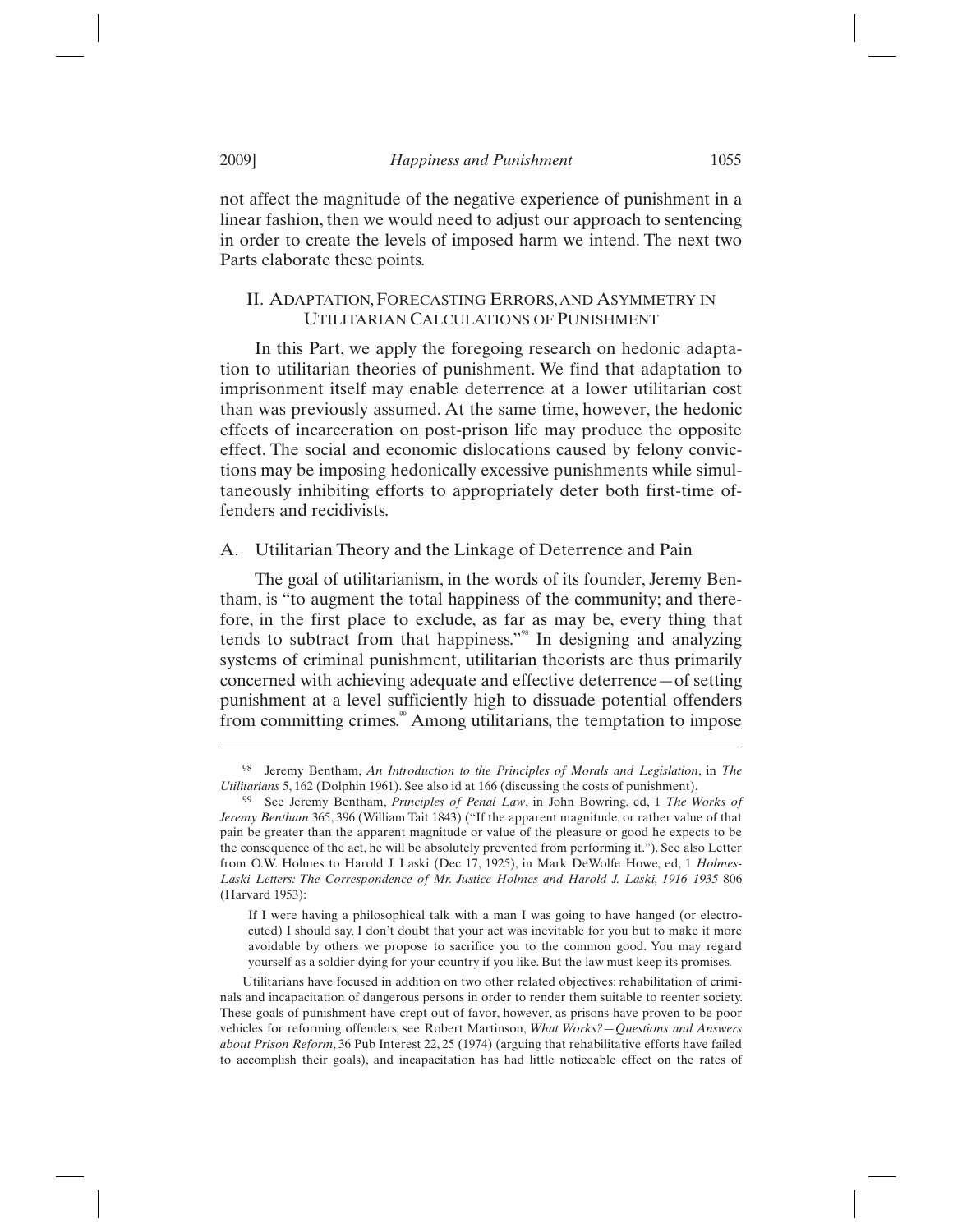increasingly harsher penalties is strong. Criminal punishments generally do not pose a threat of overdeterrence (unlike the civil tort context, where the possibility of overdeterrence is a persistent problem).<sup>100</sup> Because most crimes must be intentional, and because the majority of them deviate so strongly from acceptable norms of conduct—robbery and assault do not resemble socially permitted conduct, while negligent driving at least bears a resemblance to safe driving—there is less fear that some socially productive activity will be chilled through stiff penalties on crime.

Rather, from a utilitarian perspective, a significant check on the degree of punishment is the cost associated with the punishment itself. $101$ Part of that cost derives from the public expense of detecting, trying, and imprisoning a criminal;<sup>102</sup> and part of it relates to the opportunity cost of removing individuals from the workforce and transferring them to comparatively unproductive confinement.<sup>103</sup> For present purposes, however, the most important component of these costs is the pain inflicted upon the criminal. For a strict utilitarian, the criminal's welfare

serious crimes, see John J. DiIulio, Jr, *Two Million Prisoners Are Enough*, Wall St J A14 (Mar 12, 1999) (reporting that as crime levels have declined, incarceration rates have still risen); Franklin E. Zimring and Gordon Hawkins, *Incapacitation: Penal Confinement and the Restraint of Crime* 100–27 (Oxford 1995) (finding that increased incarceration rates in California led to a 15 percent decrease in overall crime rates but did not influence the rates of violent crimes such as assaults, robberies, and murders). Rehabilitation and incapacitation also have lost support as working theories of punishment because they could offer no response to the critique that they seemed to compel excessive and indefinite punishment of even minor crimes. See Herbert Morris, *Persons and Punishment*, 52 The Monist 475, 485–86 (1968) (presenting the logical abnegation of proportionality in a system for dealing with offenders in which therapy, rather than punishment, is the goal). We focus here upon deterrence, which remains the principal utilitarian goal of punishment. See, for example, Model Penal Code (MPC) § 1.02(2) (ALI 1980) (stating that one of the general purposes of the provisions governing the sentencing and treatment of offenders is "to prevent the commission of offenses"). Nonetheless, we hasten to note that the theory we propound here has little to say about rehabilitation and incapacitation, other than the fact that incapacitation may be possible at lower hedonic cost if criminals adapt to imprisonment. See Part II.B.

<sup>100</sup> See Richard A. Posner, *Economic Analysis of Law* 167–71 (Aspen 7th ed 2007) (describing the theory of optimal tort damages). For an idea of the problems that might be generated through overdeterrence, imagine the economic damage to society if the punishment for causing a car accident were set at \$1 million and people ceased driving.

<sup>101</sup> See Richard S. Frase, *Punishment Purposes*, 58 Stan L Rev 67, 68 (2005) (explaining that most modern systems set punishment "not only [by reference to] traditional crime-control purposes such as deterrence, incapacitation, and rehabilitation, but also a concept known as parsimony—a preference for the least severe alternative that will achieve the purposes of the sentence"). A second and perhaps more important consideration is the need to achieve marginal deterrence; we address this point in greater detail in Part II.C.

<sup>102</sup> See generally Steven D. Levitt, *The Effect of Prison Population Size on Crime Rates: Evidence from Prison Overcrowding Litigation*, 111 Q J Econ 319 (1996) (analyzing the cost to taxpayers of incarceration).

<sup>103</sup> See Gary S. Becker, *Crime and Punishment: An Economic Approach*, 76 J Polit Econ 169, 193 (1968) ("[I]n the United States in 1965, about \$1 billion was spent on 'correction,' and this estimate excludes, of course, the value of the loss in offenders' time.").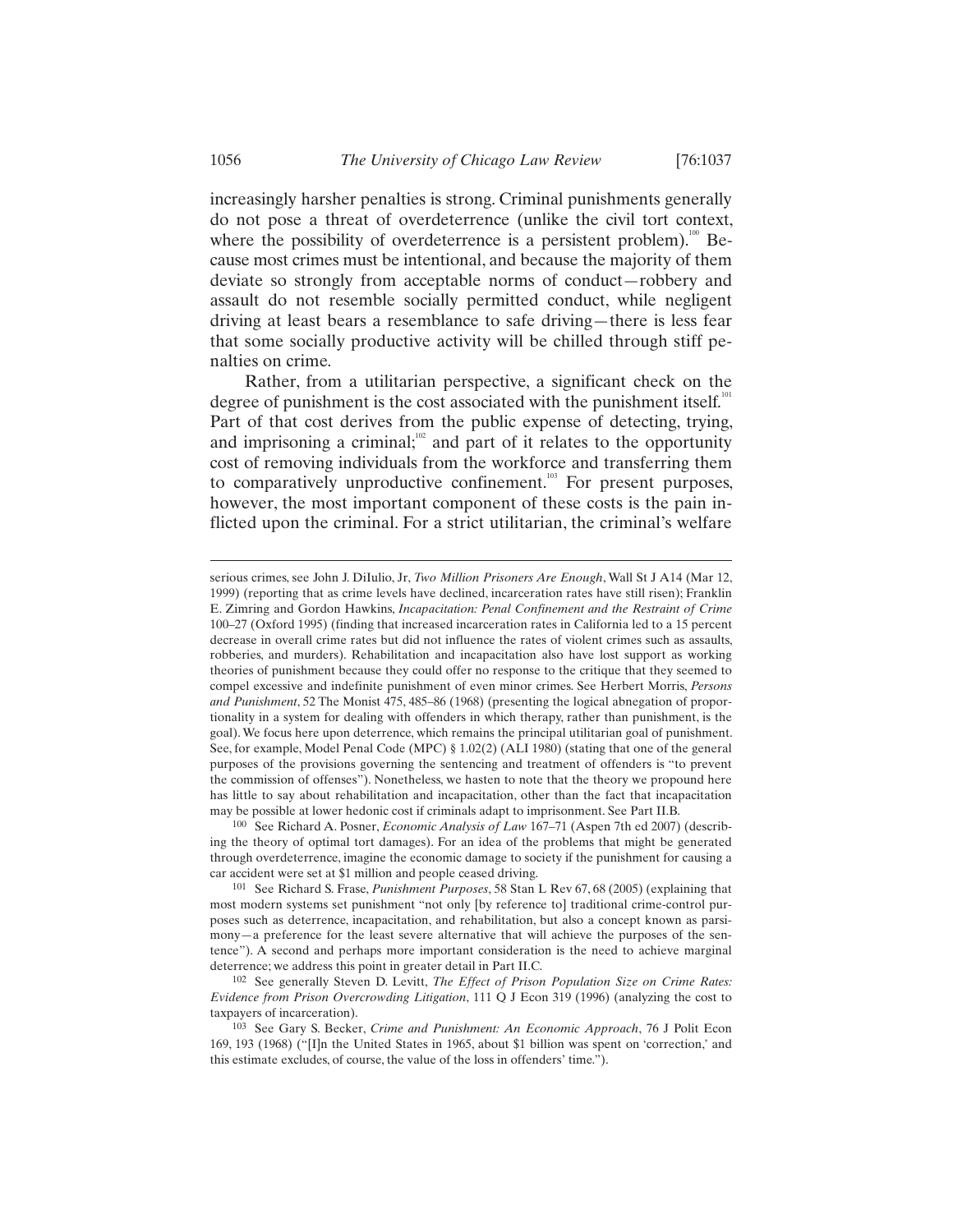is part of the overall calculus: the utilitarian goal is to increase the overall welfare of society, and the criminal, despite her deviance from societal norms, remains a part of that society.<sup>104</sup>

Accordingly, deterrence and social cost have typically been thought to move in a type of proportionate lockstep. The greater the deterrent effect desired, the greater the necessary punishment; but as punishment (and consequently deterrence) increases, so too does the social price paid to purchase that deterrence. Utilitarian legislators who draft sentencing codes and utilitarian judges who impose sentences are thus forced to come to some sort of accommodation between the twin goals of achieving deterrence and lessening the social price paid for punishment, and much of the struggle in setting appropriate levels of punishment revolves around this difficult question of balancing.<sup>1</sup>

Utilitarian theorists have heretofore assumed that the deterrent "punch" of punishment was equal to the pain that punishment inflicted upon an offender, and that, fundamentally, the deterrent effect could not be uncoupled from its utilitarian cost.<sup>106</sup> If a lawmaker or judge wished to obtain additional deterrence power by increasing the punishment for some crime, she could not avoid the cost of imposing it upon the criminals who broke the law regardless. The utilitarian pain inflicted by punishment was, by this accounting, the necessary purchase price of deterrence. Yet new theories of hedonic adaptation cast doubt upon this principle.

<sup>104</sup> Louis Michael Seidman, *Soldiers, Martyrs, and Criminals: Utilitarian Theory and the Problem of Crime Control*, 94 Yale L J 315, 320 (1984); Margery Fry, *Bentham and English Penal Reform*, in George W. Keeton and Georg Schwarzenberger, eds, *Jeremy Bentham and the Law* 20, 28 (Stevens & Sons 1948) ("[T]he suffering of a punished criminal goes duly down on the debit side, and must be balanced by some greater good in the credit column."). See also Carl Emigholz, Note, *Utilitarianism, Retributivism and the White Collar–Drug Crime Sentencing Disparity: Toward a Unified Theory of Enforcement*, 58 Rutgers L Rev 583, 599 (2006) ("In the utilitarian calculus, the criminal justice system implicates a negative social cost: the crime . . . and pain inflicted upon the criminal as a result of the meted punishment."); Levitt, 111 Q J Econ at 347 (cited in note 102) (acknowledging that typical studies may underestimate the costs of incarceration because of the unacknowledged "pain and suffering of prisoners and their families"); R.B. Brandt, *Conscience (Rule) Utilitarianism and the Criminal Law*, 14 L & Phil 65, 73 (1995).

<sup>&</sup>lt;sup>105</sup> Compare MPC § 1.02(2)(a) (listing "to prevent the commission of offenses" as the first purpose of the Code section governing punishment), with MPC § 1.02(2)(c) (stating that the third purpose of the same section is "to safeguard offenders against *excessive*, disproportionate or arbitrary punishment") (emphasis added). See, for example, 18 USC § 3553(a) ("The court shall impose a sentence sufficient, but not greater than necessary.").

<sup>106</sup> See, for example, Bentham, *Principles of Morals and Legislation* at 178–79 (cited in note 98) (setting forth the properties of apt punishment, including "equability" and "variability," in which the quantity of pain produced by a punishment can be adjusted to sufficiently outweigh the profit of the offense).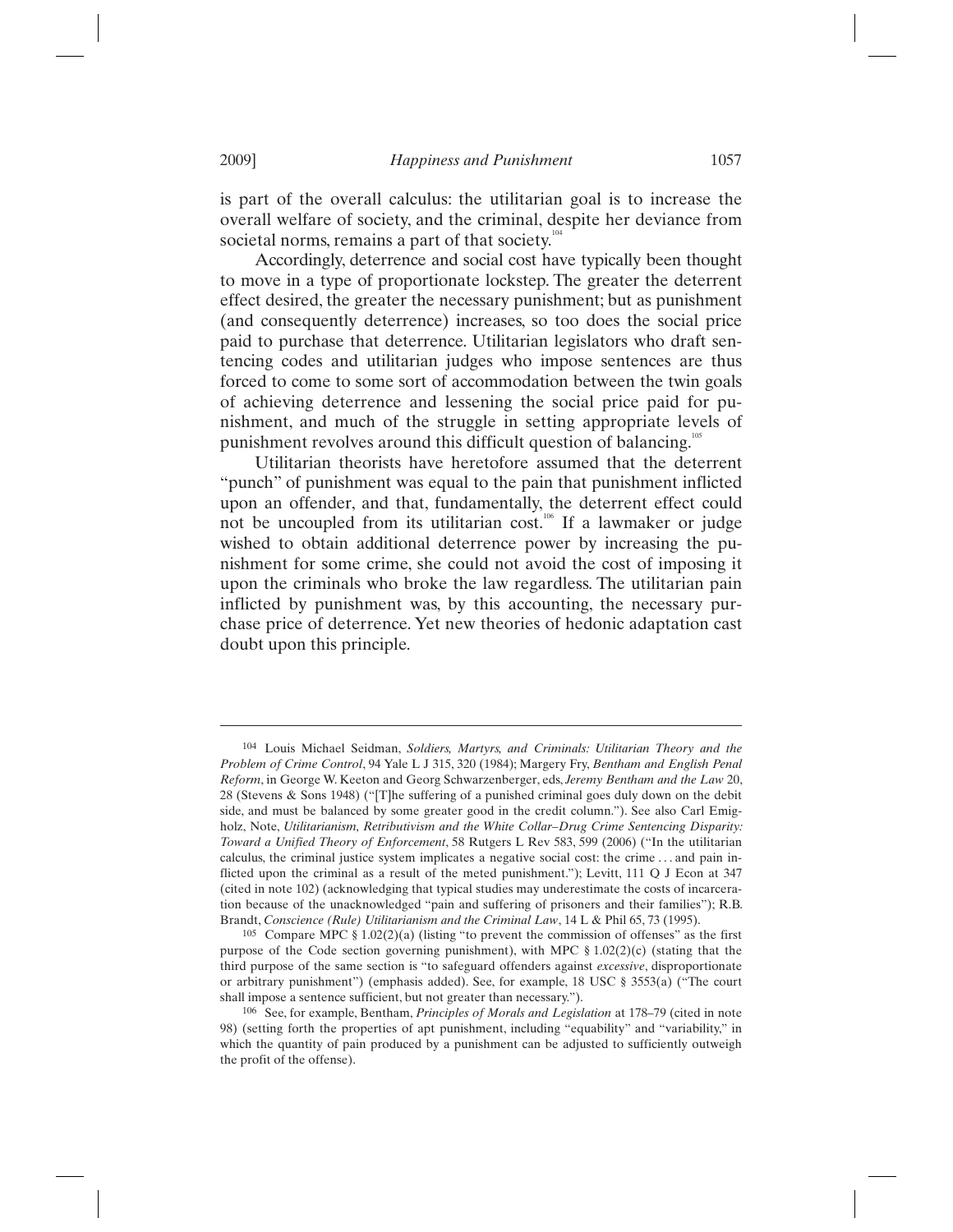## B. Deterrence, Cost, and Adaptation to Punishment

As we discussed in Part I, new evidence regarding hedonic adaptation gives rise to strong inferences that people will adapt over time to criminal punishment, whether that punishment takes the form of a monetary penalty or a prison sentence. That is to say, the convicted criminal's felt experience of punishment will likely diminish in severity over time: both the prisoner and the recipient of a fine will be happier one year after the punishment is imposed than one day after, even if the prisoner remains behind bars and irrespective of whether the fined criminal has recovered any of the lost funds.<sup>10</sup>

This adaptation, and the forecasting errors that accompany it, sever the linkage between the deterrent power of punishment and its cost. Regardless of the duration of punishment, criminals will feel it less harshly than they (or anyone else) expected. At the same time, they will fail to anticipate their own adaptation, even if they are repeat offenders who have been punished before.<sup>108</sup> Indeed, criminals and the people who sanction them—juries, judges, and legislators—will make the same ex ante errors in failing to forecast adaptation. Deterrence is an ex ante phenomenon—putative criminals decide which course of action to pursue based upon their expected outcomes. Consequently, criminals will be deterred to the same extent that they would be in the absence of adaptation. Punishment will serve its primary purpose, but at lower cost than anyone had anticipated.

## 1. Total pain.

From a utilitarian perspective, the harm inflicted upon the criminal is a cost to be minimized wherever possible.<sup>109</sup> To pursue this goal, a policymaker or judge must have some sense—within reasonable bounds of at least the relative harm that different sentences are likely to inflict. One natural assumption in this regard is that the severity of a sentence

<sup>107</sup> See Part I.B–C.

<sup>108</sup> See Wilson and Gilbert, 14 Current Directions Psych Sci at 132 (cited in note 40) (explaining that people "do not recognize beforehand" the extent to which adaptation will occur); Ubel, Loewenstein, and Jepson, 11 J Exp Psych: Applied at 121–22 (cited in note 41) (reporting experimental results supporting the theory that "people often underappreciate their own powers of adaptation"). See also Gilbert and Wilson, 317 Science at 1354 (cited in note 42); Ayton, Pott, and Elwakili, 13 Thinking & Reasoning at 78 (cited in note 43) (studying people who repeatedly failed a driving test "showed no improvement in their ability to forecast their moderate levels of happiness" following failure).

<sup>109</sup> See, for example, 18 USC § 3553(a) ("The court shall impose a sentence sufficient, but not greater than necessary."); MPC § 1.02(2) (stating that one of the general purposes of the provisions governing the sentencing and treatment of offenders is "to safeguard offenders against excessive, disproportionate or arbitrary punishment"). See also note 104 and accompanying text.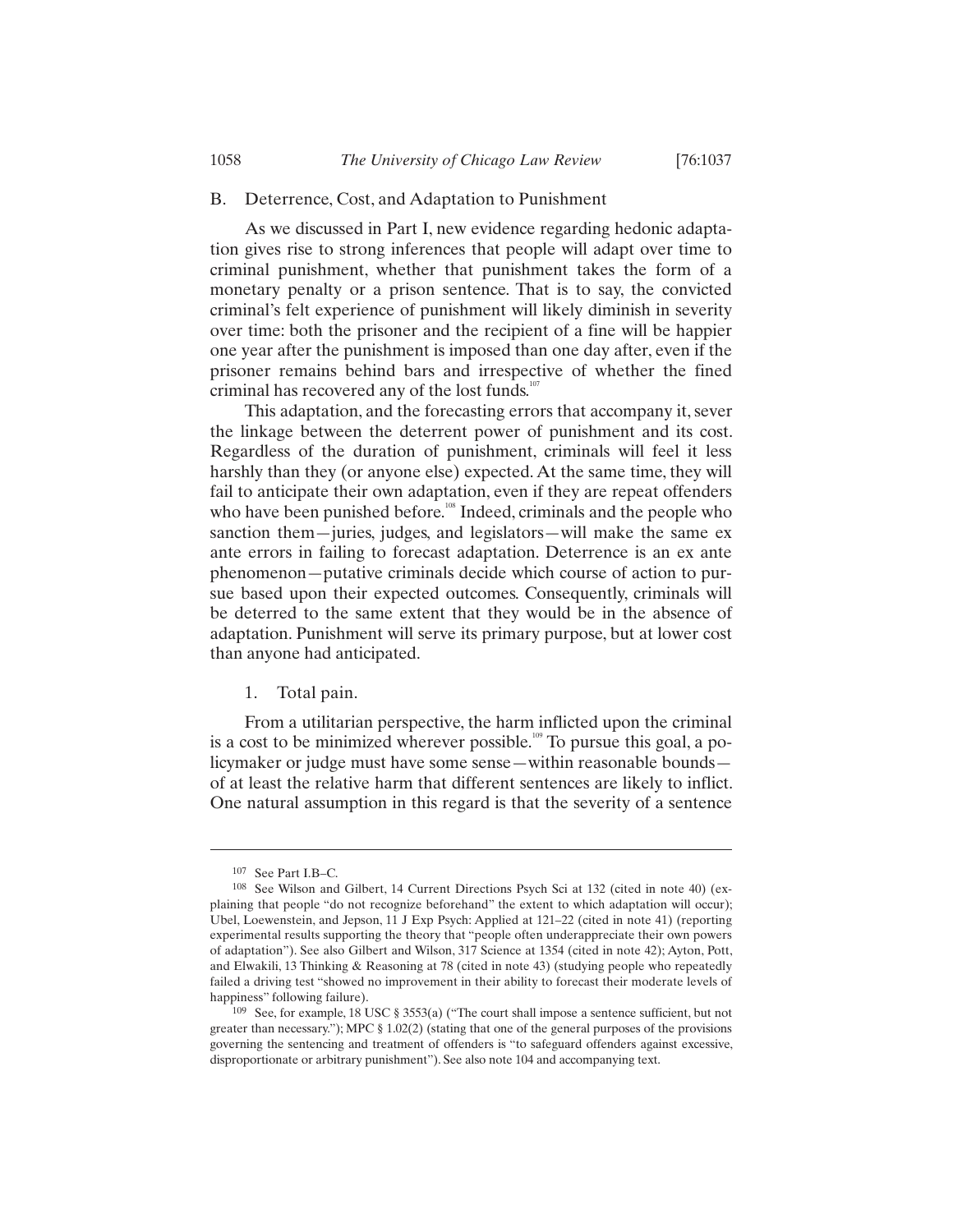will scale approximately in proportion to its length or, in the case of a fine, to its amount. $110$ 

Adaptation uproots this assumption. As we described above, both policymakers and criminals suffer from biases when predicting the intensity and the duration of the hedonic cost of punishment. They will believe the effect on well-being to be worse than it truly is, even initially, and they will anticipate that it will last longer than it does in fact.<sup>111</sup> Thus, punitive fines and time spent in prison will impose smaller cumulative hedonic costs upon their recipients than expected because those costs will ameliorate over time; spending two years in prison is not twice as painful as spending one year.

As a consequence, policymakers' forecasting errors (coupled with prisoners' adaptation) introduce a systematic bias into their estimations of the effect of punishment. Punishment—whether by fine or by imprisonment—is simply not as painful as lawmakers, judges, and criminals believe or predict. Any given punishment imposes less pain upon the recipient and exacts a smaller utilitarian cost than previously believed. For a utilitarian, this promises a meaningful improvement over the perceived status quo.

This is not to say that the criminal's hedonic experience is the only true measure of punishment. For instance, criminals may have duties or responsibilities to loved ones that they are unable to fulfill while they are behind bars. Of course, these deprivations will largely be reflected in a prisoner's hedonic self-reports: it will likely make a prisoner unhappy if she is unable to spend time with or support her spouse and children. Nonetheless, we do not ignore the possibility that prison might punish in ways that hedonic measures do not capture. We argue only that the effect of imprisonment on a prisoner's subjective wellbeing is a substantial component of punishment, $\frac{112}{12}$  and thus that distortions in those hedonic effects have an impact on the overall quantity of punishment administered.

2. Deterrence.

 $\overline{a}$ 

The usual corollary to this decreasing punishment would be a concomitant diminishment in its deterrent power—a negative repercussion

<sup>110</sup> See Kolber, 109 Colum L Rev at 224–26 (cited in note 4).

<sup>111</sup> Wilson and Gilbert, 14 Current Directions Psych Sci at 131 (cited in note 40) (explaining the concept of "immune neglect" as a tendency "not to take [natural psychological defenses] into account when predicting [one's] future emotional reactions").

<sup>112</sup> Indeed, even the leading critics of utilitarianism value welfare and thus would count diminutions of welfare as substantial harms. See, for example, Michael S. Moore, *Torture and the Balance of Evils*, 23 Israel L Rev 280, 331–32 (1989) (defending a view that rejects strict consequentialism, but considers it as one moral principle among others).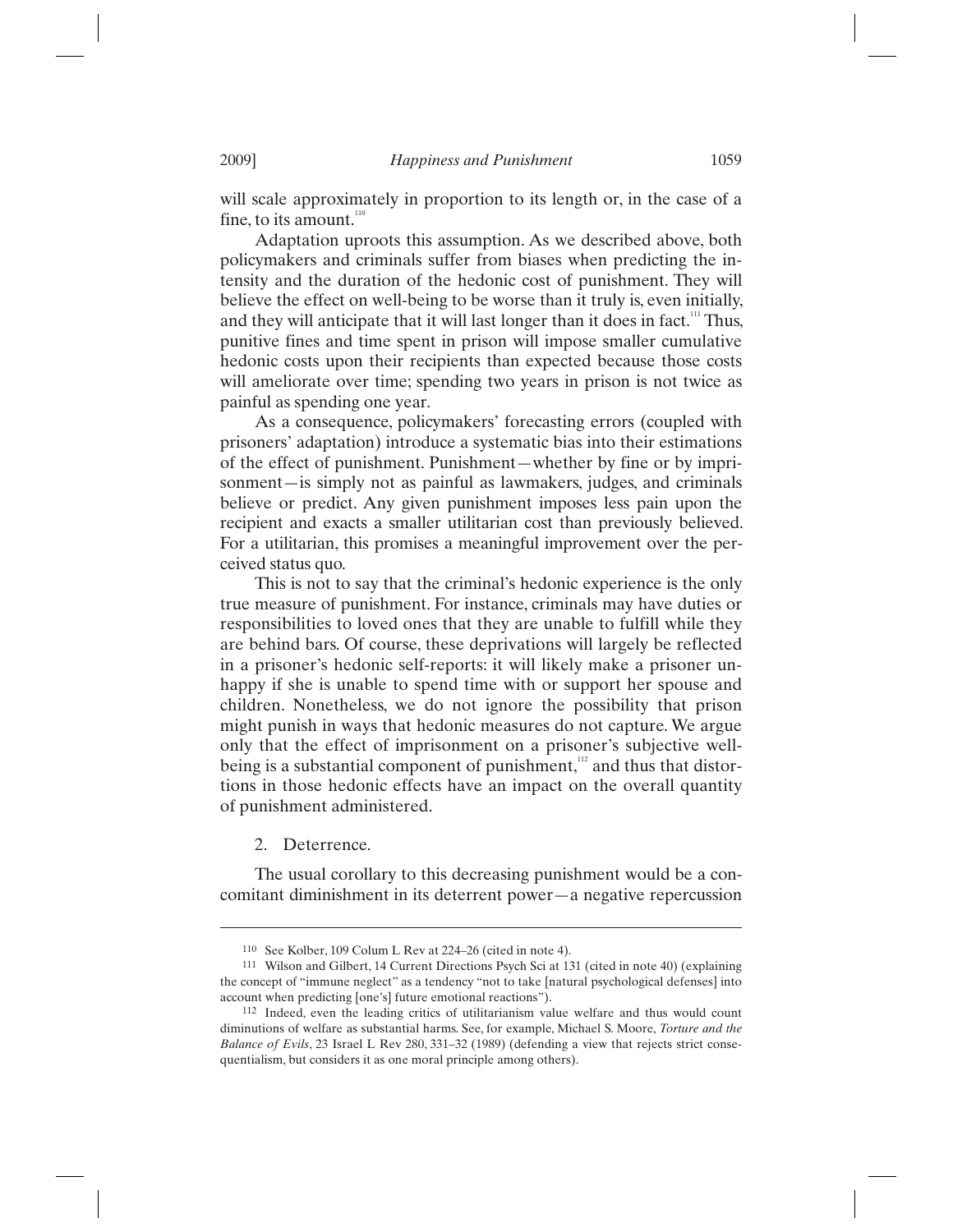by nearly any accounting. But there exists an important asymmetry between deterrence and the felt experience of punishment. A proper accounting of punishment's hedonic cost can be made only ex post after the punishment has already been administered. Hedonic adaptation will lessen the impact of that punishment over time, and so this ex post accounting will necessarily include the ameliorating effects of that adaptation.

Deterrence, on the other hand, is an ex ante phenomenon: the important issue is what harm the prospective criminal *believes* she will suffer if she is caught and punished, not the harm that she eventually experiences.<sup>113</sup> In the ex ante position, the criminal will not anticipate her adaptation to punishment. Quite to the contrary; she will likely be subject to a focusing illusion as to that punishment's severity. Her expectation of the punishment will exceed what she will, in fact, experience.<sup>114</sup> At the same time, the policymakers charged with meting out punishments—juries, judges, and legislators—will be subject to the same focusing illusions. They will similarly fail to anticipate the criminal's adaptation, and they will imagine a punishment to be harsher than it actually is. Criminals and the people charged with punishing them may differ in their evaluations of punishment on other grounds—criminals may have higher discount rates than policymakers expect, $115$  or they may have more information as to the conditions of confinement<sup>116</sup> —but

116 See Ascanio Piomelli, *Foucault's Approach to Power: Its Allure and Limits for Collaborative Lawyering*, 2004 Utah L Rev 395, 470 n 346 (noting prisoners' firsthand information regarding the conditions of confinement); Daniel M. Donovan, Jr, Note, *Constitutionality of Regulations* 

<sup>113</sup> Our account in this respect differs from that of Paul H. Robinson and John M. Darley, *Does Criminal Law Deter? A Behavioral Science Investigation*, 24 Oxford J Legal Stud 173, 188–89 (2004). Robinson and Darley suggest in passing that adaptation to prison will inhibit deterrence, but they do not account for the fact that putative criminals will evaluate whether to commit a crime before they have been incarcerated, and thus before they learn that they will adapt. In addition, even potential recidivists will forget about their own adaptation once they have been released; without this learning, they will be subject to the full deterrence force of threatened punishment each subsequent time they contemplate a crime. See also notes 118–19 and accompanying text.

<sup>114</sup> See Gilbert and Wilson, 317 Science at 1352–53 (cited in note 42).

<sup>115</sup> That is to say, by comparison to the general population, criminals may weigh the present far more heavily than the future when deciding upon a course of action. See generally James Q. Wilson and Richard J. Herrnstein, *Crime and Human Nature* (Simon & Schuster 1985) (presenting a theory of criminal behavior in which time discounting features prominently because the rewards of crime and the costs of crime do not occur simultaneously). See also David S. Lee and Justin McCrary, *Crime, Punishment, and Myopia* \*4, 28 (unpublished manuscript, July 2005), online at http://www.fordschool.umich.edu/research/pdf/crime\_myopia.pdf (visited Sept 1, 2009) (demonstrating that hyperbolic discounting is more common among criminals than the general population); Christine Jolls, Cass R. Sunstein, and Richard Thaler, *A Behavioral Approach to Law and Economics*, 50 Stan L Rev 1471, 1539–40 (1998) (explaining that hyperbolic discounting will result in prisoners feeling more of an impact with respect to a shorter punishment than a longer one); David Laibson, *Golden Eggs and Hyperbolic Discounting*, 112 Q J Econ 443, 445–46 (1997) (defining hyperbolic discount functions as those characterized by a high discount rate over short horizons and a low discount rate over long horizons).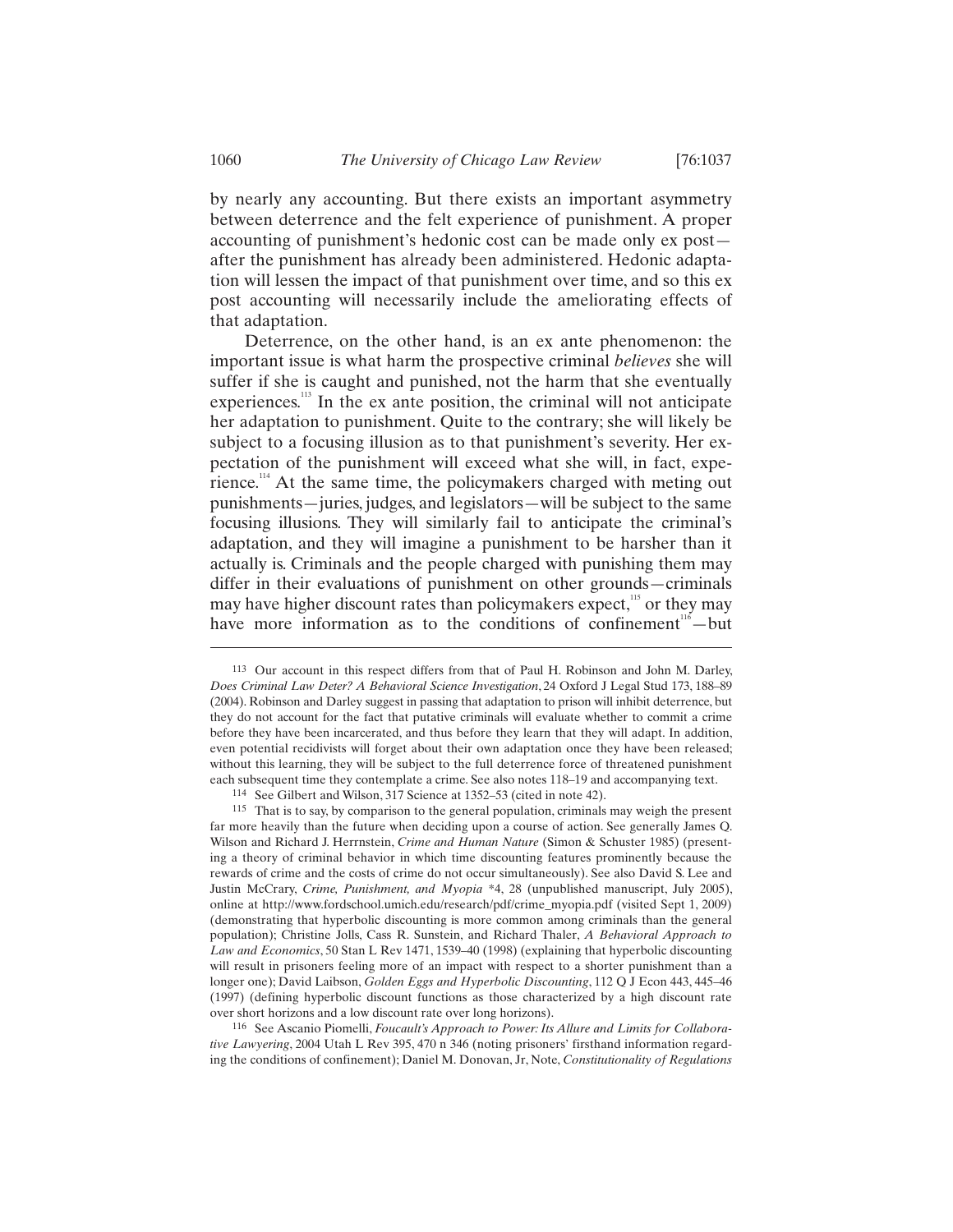along the dimension of hedonic forecasting there is every reason to believe that they will behave similarly. $117$  Hedonic adaptation thus introduces not an interpersonal asymmetry, but an intertemporal one: criminals may experience punishment differently than they anticipated at an earlier point in time, but different people forecasting the impact of punishment at the same moment will reach similar conclusions.

This felicitous asymmetry is threatened, however, by the prospect that recidivist criminals might learn from their past experiences. Having once experienced punishment (and the attendant adaptation), the criminal might understand that she will learn to accommodate the punishment she receives and that the initial shock of being thrown into prison or fined a large amount will soon dissipate. Such information, in the hands of repeat offenders, would diminish the deterrent power of punishment, perhaps substantially. Yet remarkably this learning does not take place, as we noted above.118 People, as a general rule, do not remember their adaptive responses to negative stimuli.<sup>119</sup> They report their experiences to others as having been worse than they really were, and they do not draw upon their experiences to make more accurate predictions on subsequent occasions. Because they do not learn, they cannot disseminate any information about adaptation effects to the broader community, which remains similarly ignorant. The consequence is that affective forecasting errors are remarkably consistent over time: having overestimated the harshness of prison once, people are likely to do so again, and to a similar degree. The intertemporal asymmetry introduced by adaptation is resistant to even a particular individual's life experience.

## 3. Adaptation effects in combination.

Viewed side-by-side, these two consequences of adaptation—that people adapt but fail to anticipate their adaptation—have significant ramifications for utilitarian theories of punishment. Adaptation severs the linkage between deterrence and the pain inflicted upon a criminal:

*Restricting Prisoner Correspondence with the Media*, 56 Fordham L Rev 1151, 1166 (1988) (describing the informational value concerning prison conditions of prisoners' letters from prison).

<sup>117</sup> No study has yet observed any differences in how various groups of people experience adaptation or forecast their future happiness. See, for example, Nick Sevdalis and Nigel Harvey, *Predicting Preferences: A Neglected Aspect of Shared Decision-making*, 9 Health Expectations 245, 248 (2006) (finding no evidence that "doctors are better equipped than their patients to judge the latter's future 'best interests'"). This is not to say that such differences cannot exist and these conclusions are certainly tentative, pending future research—but at the moment there is no reason to believe that they do.

<sup>118</sup> See Ayton, Pott, and Elwakili, 13 Thinking & Reasoning at 78 (cited in note 43). See also notes 40–46 and accompanying text.

<sup>119</sup> Gilbert, Meyers, and Wilson, 27 Personality & Soc Psych Bull at 1649 (cited in note 46).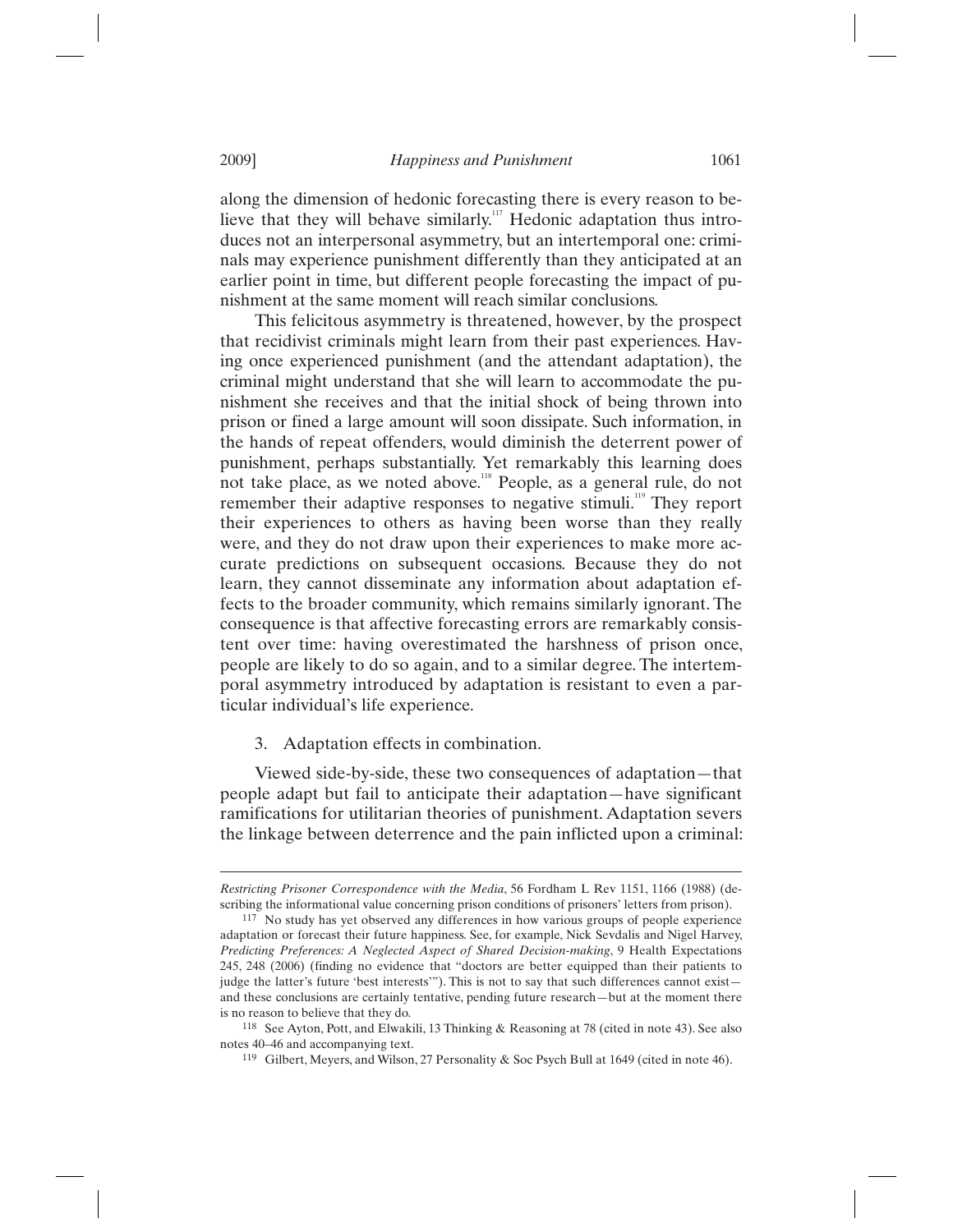policymakers are able to achieve adequate deterrence at a lower societal cost than was believed possible. By not taking adaptation into account, consequentialist calculations of the costs of punishment are skewed upwards. A proper cost-benefit accounting of various forms and methods of punishment—be they monetary fines or terms of imprisonment—must include the power of adaptation to lessen the burden of punishment as the criminal experiences it, while simultaneously obscuring that anticipated advantage from the criminal both before and after the fact. For the utilitarian punishment theorist, hedonic adaptation appears to represent an essentially unalloyed good.<sup>12</sup>

# C. The Post Hoc Effects of Confinement

Part II.A and Part II.B were concerned only with the effects of adaptation upon a criminal's actual reaction to a particular punishment itself—for example, the criminal's experience while in prison or in coping with a punitive fine. With respect to imprisonment, however, the hedonic impact of punishment does not conclude when the prisoner is released. A convicted felon feels the lingering aftereffects of imprisonment in nearly every area of her life, ranging from legal,<sup>121</sup> to social, to economic. In many cases, these ongoing ramifications of imprisonment are not easily adaptable. Consequently, prison holds the capacity to impose hedonic harms beyond what a simple snapshot of life in prison would reveal.

<sup>120</sup> It is worth noting that the state will also be able to incapacitate criminals at lower hedonic cost. To the extent that incapacitation is a normatively desirable penal objective or one of the objects of the criminal system, adaptation represents a normative good in that respect as well. See John J. DiIulio, Jr, *Zero Prison Growth: Thoughts on the Morality of Effective Crime Policy*, 44 Am J Juris 67, 69 (1999) (cataloguing studies showing the benefits of incapacitation); John J. DiIulio, Jr, *Prisons Are a Bargain, by Any Measure*, NY Times A17 (Jan 16, 1996) ("[P]risons pay big dividends even if all they deliver is relief from the murder and mayhem that incarcerated felons would be committing if free."); MPC § 1.02(1) (stating that one of the general purposes of the provisions governing the definition of offenses is "to subject to public control persons whose conduct indicates that they are disposed to commit crimes").

<sup>121</sup> A lengthy prison term—or, more accurately, the state of being a "convicted felon"—carries with it a number of legal deficiencies that time does not cure. Federal law prohibits anyone who has been convicted of a crime for which punishment can exceed one year from possessing a firearm of any sort. See 18 USC §  $922(g)(1)$ . Twelve states currently prohibit some convicted felons from voting even after they are no longer associated with the criminal justice system, while an additional eighteen states prevent felons from voting if they have been released on probation or parole, and five additional states prevent felons from voting if they have been released only on probation. See ProCon.org, *State Felon Voting Laws* (Sept 25, 2008), online at http://felonvoting.procon.org/viewresource.asp?resourceID=286 (visited Sept 1, 2009). These penalties are undoubtedly significant, but they are unlikely to cause substantial hedonic harm. No study has shown any hedonic impact from the loss of a capacity as circumscribed as the right to carry a gun or to vote, and it seems implausible that the loss of such rights would register hedonically on nearly the same magnitude as far more significant life events, such as births, deaths, illness, or financial shocks.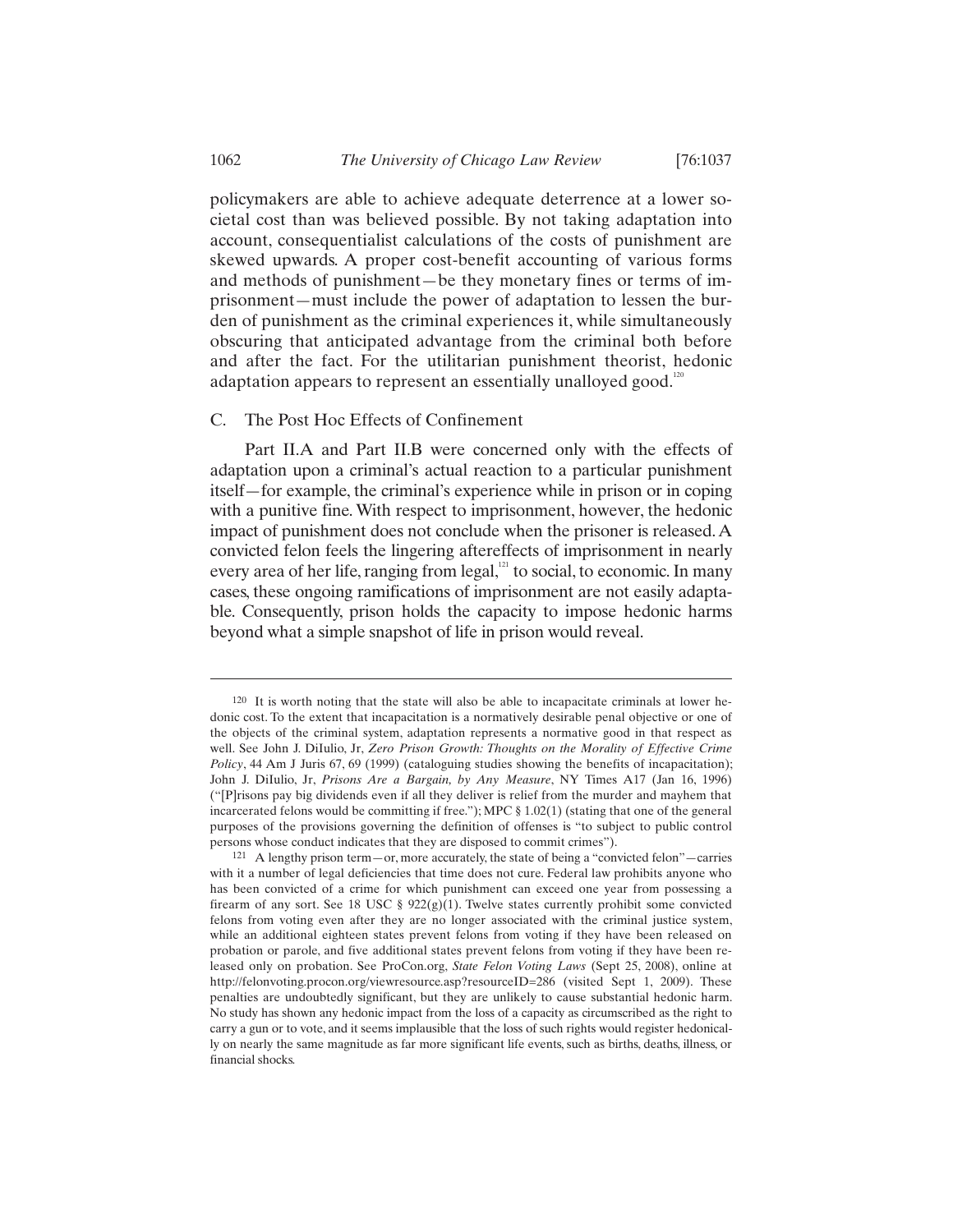The social and economic effects of having served time in prison can be extremely serious. As we outlined in Part I, prisoners often witness the breakups of their marriages and relationships while in prison and have greater difficulty forming other relationships (including friendships) upon their release.<sup>122</sup> They experience greater rates of unemployment.<sup>123</sup> Ex-prisoners also suffer from more debilitating health problems and far higher rates of incurable diseases than the general population.<sup>124</sup> And as we describe above, unlike the loss of money—or even, to some degree, permanent physical injuries<sup>125</sup>—these types of afflictions have severe long-term hedonic effects and are very difficult to adapt to. In particular, unemployment and the dissolution of social ties are two of the most reliable predictors of long-term unhappiness and anxiety.<sup>126</sup> Measured against an individual's happiness before being caught and convicted, life after prison bears in some respects a greater resemblance to life *in* prison than it does to life *before* prison.

The ramifications of this deterioration of post-prison life are twofold. First, it raises the possibility that consequentialist calculations of the costs of punishment may again be biased—downward this time. Any cost-benefit analysis of punishment that terminates when the criminal is released from prison would understate the negative effects that begin or endure after the prison term has finished.<sup>127</sup> It is worth noting that these negative effects do not accrue only to the former prisoner. Individual unemployment and social dislocation impose significant negative externalities upon the rest of society; the former prisoner frequently must be supported by state aid, cannot adequately support her family, and is more likely to commit further crimes.<sup>12</sup>

125 See Bronsteen, Buccafusco, and Masur, 108 Colum L Rev at 1527–31 (cited in note 2).

<sup>&</sup>lt;sup>122</sup> See notes 86–89 and accompanying text.<br><sup>123</sup> See notes 81–85 and accompanying text.

<sup>&</sup>lt;sup>124</sup> See Massoglia, 49 J Health & Soc Behav at 57 (cited in note 73). See also Massoglia, 42 L & Socy Rev at 295–96 (cited in note 73) (hypothesizing that the disparities in health between races is due in part to the disproportionate imprisonment of different races).

<sup>126</sup> See notes 91–96 and accompanying text.

<sup>127</sup> See Levitt, 111 Q J Econ at 346–47 (cited in note 102) (cataloguing a variety of prior studies that fail to incorporate the post hoc costs of imprisonment to the prisoner); Becker, 76 J Polit Econ at 179–80 (cited in note 103) (limiting discussion of the costs of punishment to those incurred while the punishment is ongoing).

<sup>128</sup> Consider Anthony C. Thompson, *Navigating the Hidden Obstacles to Ex-offender Reentry*, 45 BC L Rev 255, 260 (2004); Western, *Punishment and Inequality in America* at 119, 149–52 (cited in note 73) (finding strong effects of prison on unemployment and future life prospects, including a 30 percent diminution in wages and an 11 percent decline in the probability of getting married for African-American men); Dermot Sullivan, *Employee Violence, Negligent Hiring, and Criminal Records Checks: New York's Need to Reevaluate its Priorities to Promote Public Safety*, 72 St John's L Rev 581, 596 (1998) (noting the connection between unemployment and recidivism); John Irwin, *The Felon* viii (California 1987) ("Most ex-convicts live menial or derelict lives and many die early of alcoholism or drug use, or by suicide.").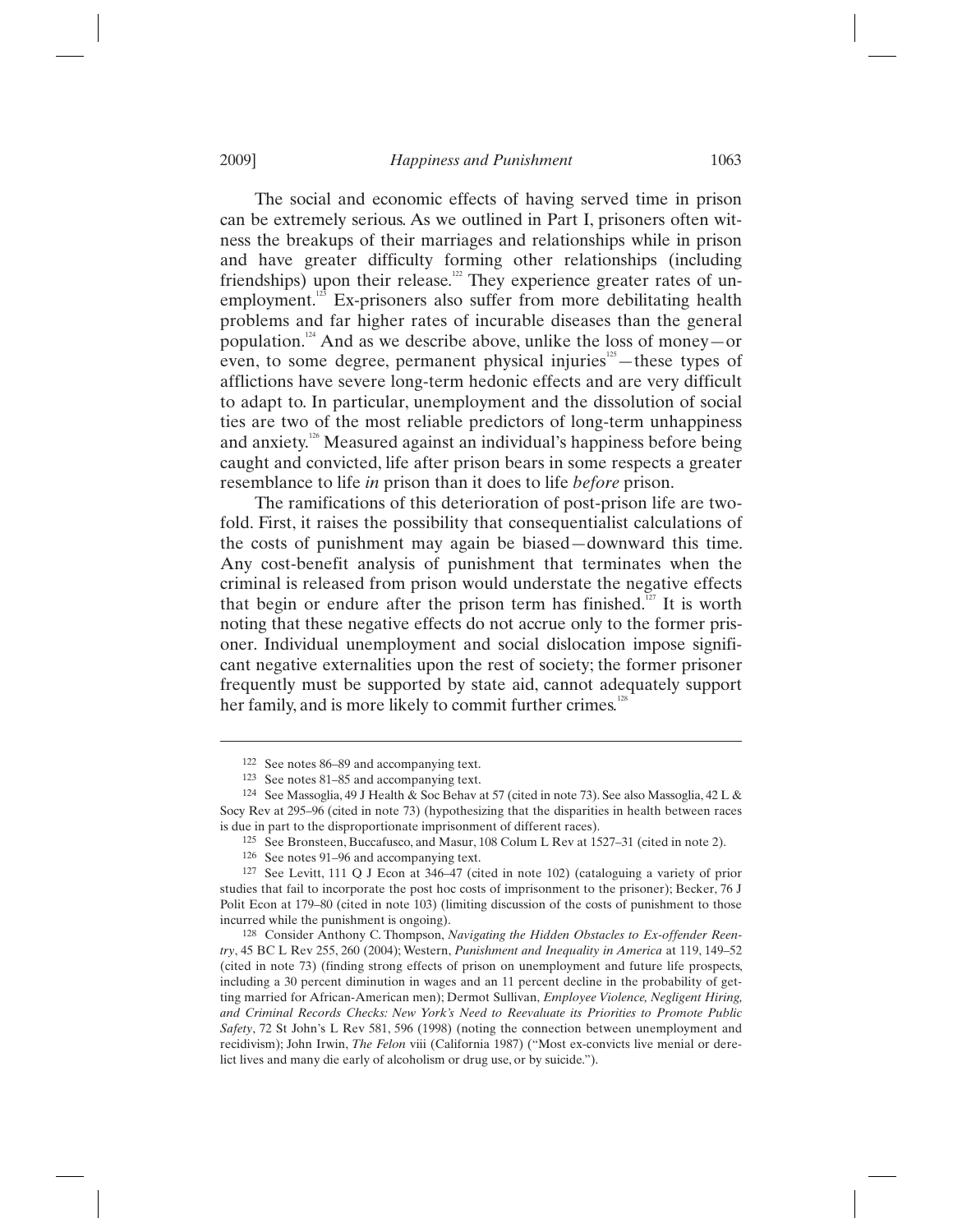Second, the harsh impact of imprisonment on post-prison life has uncertain but possibly damaging consequences for efforts to set deterrence levels accurately. The initial problem, of course, is that prison sentences exact a much greater toll than their term of years. The question, then, is which actors within the criminal justice system account for this fact ex ante, when the question of deterrence is relevant. It is hard to be certain about the minds of the legislators who draft sentencing codes, the judges who impose sentences, and especially the potential criminals who contemplate committing illegal acts. Reliable studies of this subject simply do not exist.

Nonetheless, there are indications that this phenomenon is understood but ignored. Federal and state laws have, at various moments, acknowledged the difficulties of reintegrating criminals into society.<sup>129</sup> However, these efforts have been scattered and limited,<sup>130</sup> and the public record is otherwise devoid of indications that politicians are concerned about the lingering effects of prison upon convicted criminals.<sup>131</sup> Moreover, no sentencing code directs judges to take account of the post hoc effects of the punishments they are considering.<sup>132</sup> Even if judges wished to account for the post-prison costs of imprisonment, they might simply be barred from doing so.

For potential offenders, the picture may not be quite so clear. Criminals discount the future so strongly that some scholars believe that even increasing prison terms beyond ten or twenty years provides little additional deterrence.<sup>133</sup> On the other hand, at least one study has demonstrated that punitive measures that affect only life *after* prison—in this case, laws that force convicted sex offenders to notify local

<sup>129</sup> See, for example, Thompson, 45 BC L Rev at 260 (cited in note 128); Second Chance Act of 2007, Pub L No 110-199, 122 Stat 657, codified at 42 USC § 17501 et seq (encouraging "the development and support of . . . comprehensive reentry services" for former prisoners).

<sup>130</sup> For instance, the Second Chance Act provides only for limited grants to programs that provide technical training and drug treatment for felons while they are still imprisoned. Rates of postprison unemployment and drug use belie the notion that these grants are having a substantial effect.

<sup>131</sup> The lone counterexample may be the treatment of juvenile offenders, who have the opportunity to expunge convictions from their records in many states. See T. Markus Funk, *A Mere Youthful Indiscretion? Reexamining the Policy of Expunging Juvenile Delinquency Records*, 29 Mich J L Reform 885, 887 n 9 (1996) (collecting state statutes allowing for expungement of juvenile records). Of course, the simple fact that a criminal record has been expunged will by no means ameliorate all of the negative aftereffects of prison, which are due as much to the social separation imposed by prison as to the legal status of being a convicted felon. See notes 86–89 and accompanying text.

<sup>132</sup> Consider 18 USC § 3553(a) (directing federal judges to consider a host of factors when imposing a sentence, none of which relates to the prisoner's post-correctional experience).

<sup>133</sup> See generally, for example, Wilson and Herrnstein, *Crime and Human Nature* (cited in note 115). See also note 141.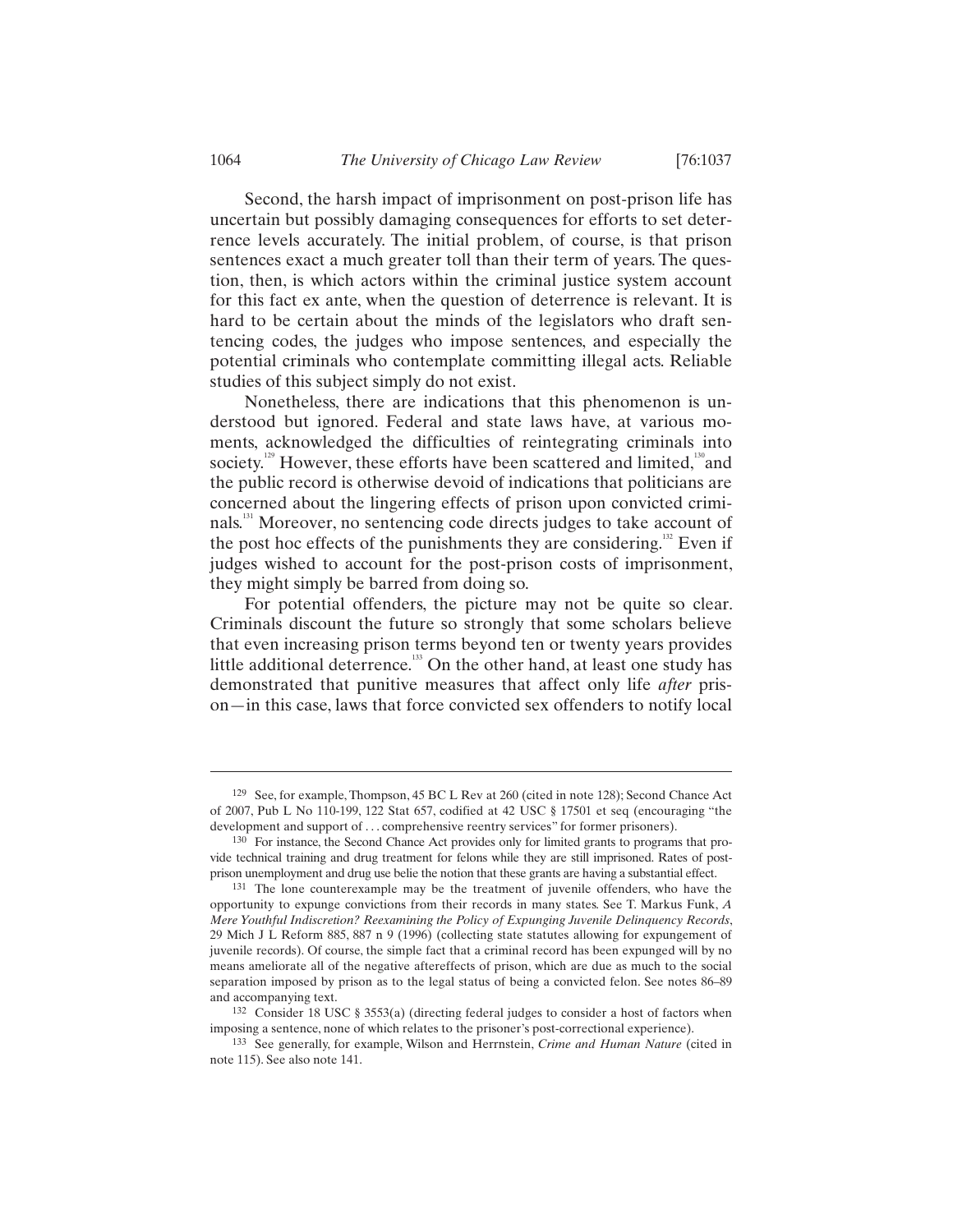residents when they are released from prison<sup> $34$ </sup>—have demonstrably positive effects on deterrence.<sup>135</sup> For at least one population of potential criminals, then, the post-prison effects of incarceration play a meaningful role in ex ante decisionmaking.

This finding raises the implication that legislators and judges through their failure to consider the significant hedonic effects of prison on post-prison life—have been systematically underestimating the deterrent effect of prison sentences. Prospective criminals may be figuring post hoc effects of imprisonment into the deterrent calculus, whereas policymakers almost surely are not. Policymakers thus may be overpunishing, failing to calibrate sentences accurately to achieve necessary deterrence at the lowest possible hedonic cost.

Moreover, the straightforward problems with accuracy aside, the manner in which the effects of punishment are actually felt complicates efforts to calibrate penalties to crimes. The difficulty arises from the fact that much of the hedonic sanction involved in a prison term is effectively front-loaded. The negative post-prison repercussions of having served a prison term accrue to essentially any inmate: the differences in post-prison outcomes between offenders who were incarcerated for shorter terms and those incarcerated for longer terms are minimal.<sup>136</sup> This implies that much of the pain associated with incarceration is fixed—unchangeable once an offender has served at least a few years behind bars.<sup>137</sup> Consequently, for example, a two-year prison sentence is much more than 50 percent as punitive as a four-year sentence.<sup>138</sup> Tack-

137 This effect is exacerbated by the fact that the first few months of imprisonment (before adaptation begins) appear to be the worst. The initial harshness of life in prison represents a fixed up-front punishment that accrues every time an offender is sentenced to more than a few months behind bars. See note 111 and accompanying text.

<sup>134</sup> These laws were inspired by a New Jersey statute known as "Megan's Law" (after the child victim who inspired its passage). NJ Rev Stat § 2C:7-1 et seq (West). There is now a federal mandate requiring every state to pass similar legislation. See 42 USC § 14071(e)(2):

The State . . . shall release relevant information that is necessary to protect the public concerning a specific person required to register under this section . . . . The release of information under this paragraph shall include the maintenance of an Internet site containing such information that is available to the public.

<sup>135</sup> J.J. Prescott and Jonah E. Rockoff, *Do Sex Offender Registration and Notification Laws Affect Criminal Behavior?* \*23–26 (University of Michigan John M. Olin Center for Law & Economics Working Paper No 08-006, Feb 2008), online at http://ssrn.com/abstract=1100663 (visited Sept 1, 2009) (finding that offender notification laws reduced first-time commissions of crimes).

<sup>136</sup> Massoglia, 49 J Health & Soc Behav at 61 (cited in note 73); Schnittker and John, 48 J Health & Soc Behav at 125 (cited in note 71). For the qualification that there may be aspects of punishment that hedonic measures do not capture, see note 112 and accompanying text. Nonetheless, the hedonic component of punishment is undeniably large, and perhaps dominant.

<sup>138</sup> This is true irrespective of criminals' high discount rates. See note 115. Precipitous discounting will cause criminals to view a four-year sentence as less than half as harsh as a two-year sentence; the post-prison hedonic costs of incarceration will have a similar (and compounding) effect.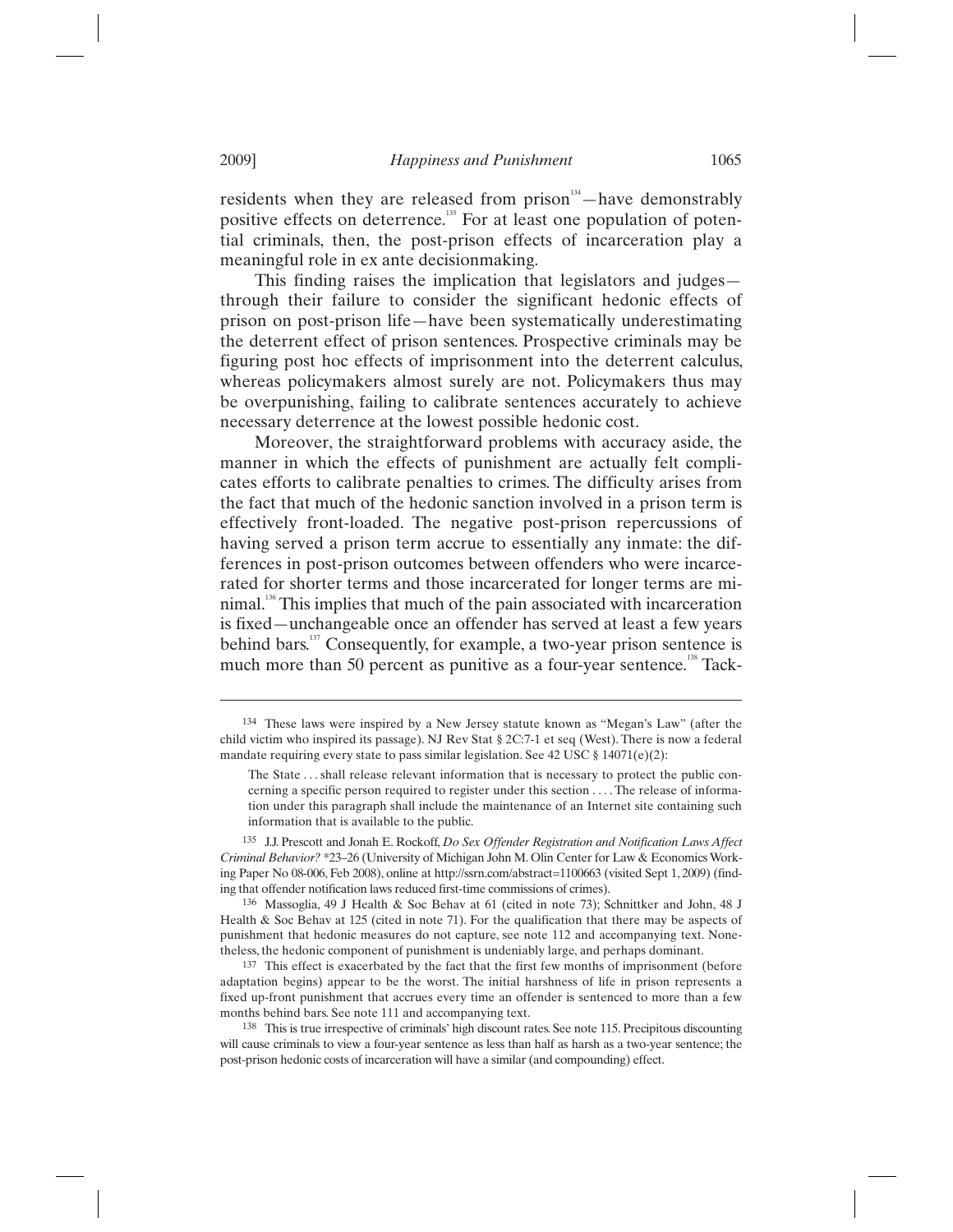ing additional years onto the end of a prison sentence will alter the overall punitive calculation less than intuition would suggest, particularly because the same years that convicted criminals would have spent outside of prison (but, with longer sentences, will now spend inside) would likely have been unhappy ones.

This front-loading severely complicates efforts to achieve marginal deterrence against first-time offenders. A system of punishment should impose heavier penalties for more serious crimes in order to coerce criminals into committing less serious crimes.<sup>139</sup> For instance, if burglary, armed robbery, and murder were all punishable by life in prison, potential burglars might elect to commit the more serious crime of armed robbery instead, calculating that they have little to lose; similarly, burglars who were in danger of being apprehended might not hesitate to commit murder. If a significant proportion of the hedonic punishment for a crime attaches after a single year in prison, and if potential offenders take the post-prison ramifications of punishment into consideration when deciding whether to commit a crime (a plausible assumption $140$ , then the variation in deterrence among different punishments begins to erode.<sup>141</sup> As punishments begin to appear uniform to the potential criminal, marginal deterrence is frustrated.

The hedonic impact of post-prison punishment will also interfere with the deterrence of recidivists, though not because they possess any capacity to learn from their experiences. Rather, felons who have been convicted and imprisoned at least once already face severely diminished happiness outside of prison due to the social and economic dislocations caused by their prior stints behind bars. When they contemplate whether to commit further crimes, they must weigh the hedonic consequences of prison against their devalued post-conviction lives,

<sup>139</sup> See, for example, Bentham, *Principles of Morals and Legislation* at 169 (cited in note 98) (outlining reasons to maintain proportionality between punishment and offenses); Eyal Zadir and Barak Medina, *Law, Morality, and Economics: Integrating Moral Constraints with Economic Analysis*, 96 Cal L Rev 323, 379 n 211 (2008) (noting that economic theory requires marginal deterrence—a lesser offense receives a lesser punishment—because otherwise a criminal will have no incentive not to commit the most serious crime possible).

<sup>140</sup> See note 135 and accompanying text.

<sup>141</sup> That criminals have extremely high discount rates is now a commonplace. See note 115. Economists, however, remain divided as to the theory behind this criminal behavior, and no fully satisfying explanation has yet emerged. Our argument, if it is correct, suggests the possibility that some behavior previously explained through high discount rates may in fact be attributable to other causes. For example, offenders may be responding rationally to the front-loading of punishment in jail sentences, understanding that much of the hedonic cost of being imprisoned will accrue whether they are forced to serve two years or ten. (This would, however, only apply to first-time criminals; recidivists, having been imprisoned once, already will have been afflicted with most of the negative effects of having served time.) This theory is, of course, highly contingent and highly tentative, but it raises questions about prior assumptions regarding the level of information possessed by first-time offenders.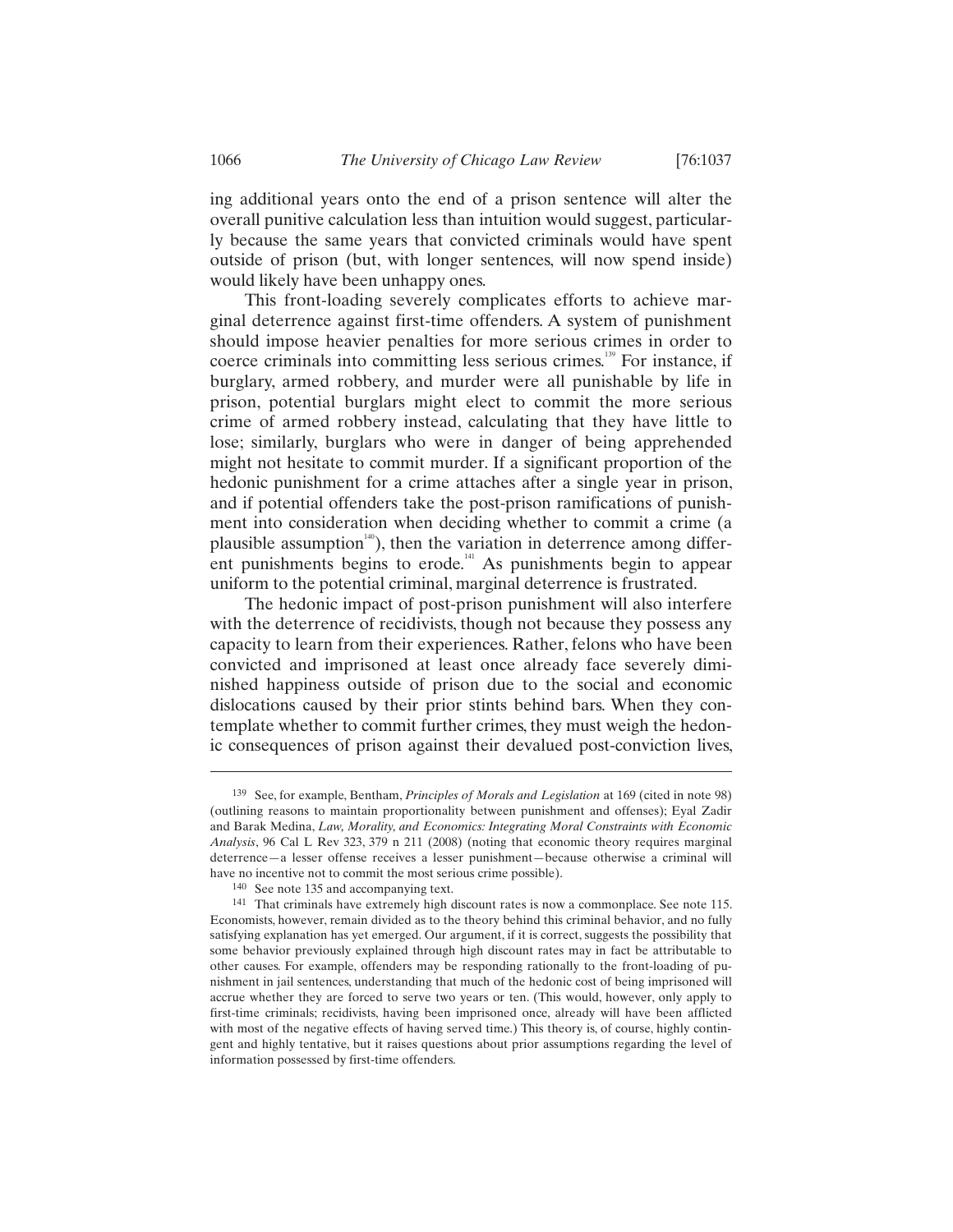not their happier pre-prison lives. If potential offenders have less to lose by being sent to prison, then they will be more likely to select crime over law-abiding behavior.

Of course, it is not news that convicted criminals face reduced opportunities—particularly economic—after release from prison and are more likely to opt for criminal activity as a result.<sup> $142$ </sup> To this welltread territory our analysis contributes three salient components. First, these post-prison deprivations impose some of the most serious hedonic injuries possible; few things are as debilitating to hedonic well-being as unemployment and the breakup of social ties. $143$  Second, these hedonic effects will persist; the conditions of being unemployed or deprived of social ties are extremely difficult to adapt to. $144$  And third, these effects are largely independent of the length of the prison sentence.<sup>145</sup> The reduced opportunity costs that give rise to repeat offending are unlikely to dissipate; more likely, they will remain throughout much of the remainder of the criminal's life. Thus, while adaptation to *punishment itself* offers the promise of appropriate deterrence at a reduced price, the *post-prison cost* of imprisonment threatens to reverse that same calculation, heightening pain while inhibiting its ability to deter.

\* \* \*

For utilitarian theorists of punishment, hedonic adaptation offers a mixed set of solutions and new problems. Adaptation loosens the link between deterrence and harm, suggesting that policymakers will be able to achieve adequate deterrence while inflicting less pain upon criminals. At the same time, the devastating hedonic effects of incarceration upon post-prison life may have the opposite result. Punishment may be more severe than policymakers realize, and the ongoing nature of this punishment may skew both marginal deterrence (as applied to first-time offenders) and overall deterrence (as applied to recidivists).

However, these forces will not counterbalance. For most criminals, the post-prison hedonic costs imposed by incarceration will likely

<sup>142</sup> For a small sampling of this extensive literature (here applied to sex offenders), see generally Prescott and Rockoff, *Do Sex Offender Registration and Notification Laws Affect Criminal Behavior?* (cited in note 135) (finding that reduced opportunities after conviction lead to greater rates of recidivism); William Edwards and Christopher Hensley, *Contextualizing Sex Offender Management Legislation and Policy: Evaluating the Problem of Latent Consequences in Community Notification Laws*, 45 Intl J Offender Therapy & Comp Criminol 83 (2001); Lois Presser and Elaine Gunnison, *Strange Bedfellows: Is Sex Offender Notification a Form of Community Justice?*, 45 Crime & Delinquency 299 (1999); Robert A. Prentky, *Community Notification and Constructive Risk Reduction*, 11 J Interpersonal Violence 295 (1996).

<sup>143</sup> See notes 81–89 and accompanying text.

<sup>144</sup> See notes 91–97 and accompanying text.

<sup>145</sup> See note 79 and accompanying text.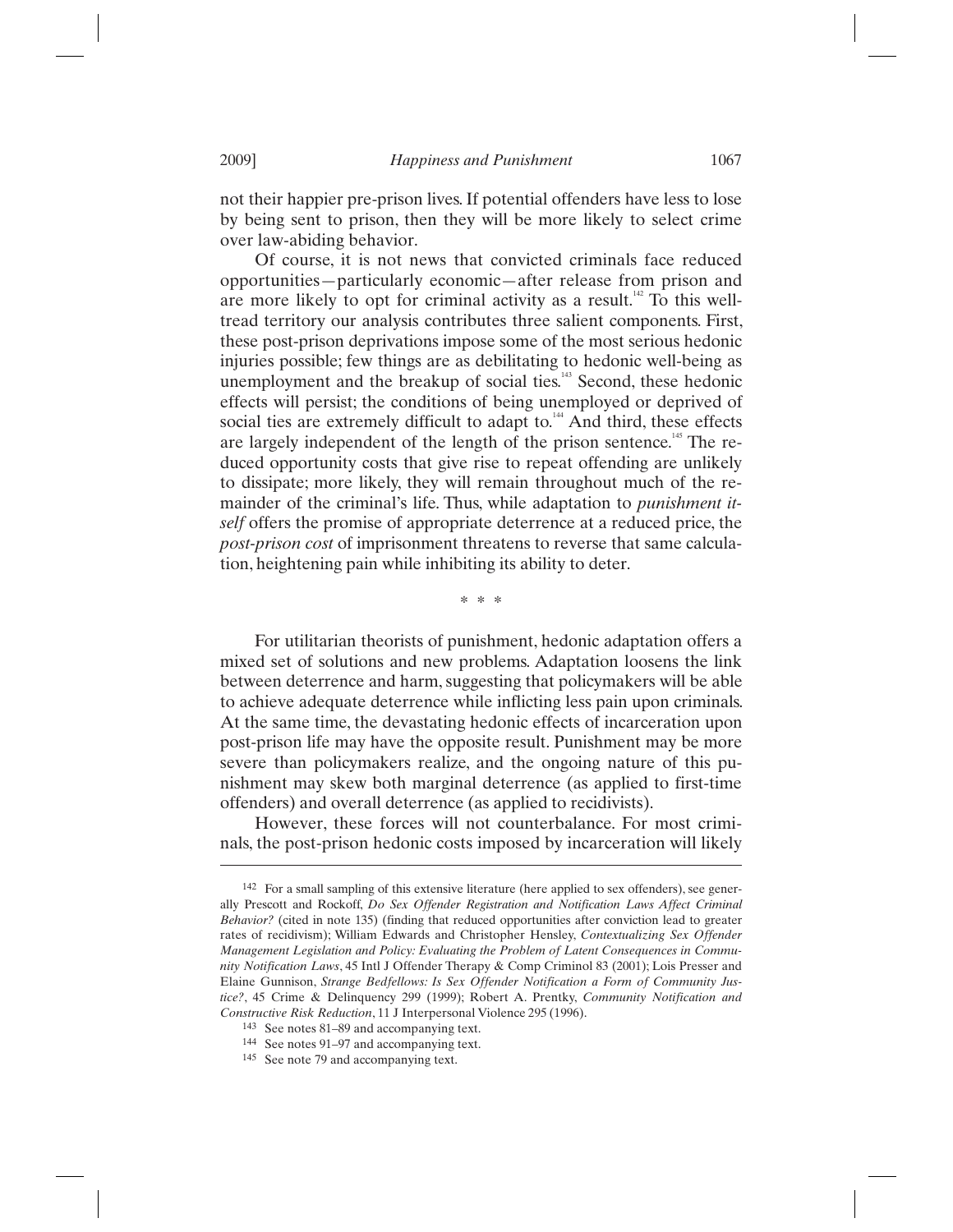overwhelm the benefits of adaptation to prison simply because they endure for much longer. Difficulties with deterrence introduced by front-loaded punishment will only compound the problem. Lawmakers and judges must therefore find some means of circumventing the distortions introduced by (1) hedonic adaptation to fines and incarceration, and (2) the extent and duration of post-prison harm.

#### III. RETRIBUTIVE AND MIXED THEORIES

Most scholars today do not deem punishment justified solely by its capacity to increase overall welfare. Instead, they focus at least in part on the idea that a criminal *deserves* to be punished.<sup>146</sup> This retributive principle is for some the entire justification of punishment and for others a supplement to or a limitation on the pursuit of utilitarian objectives. $147$ 

The retributive approach is, we contend, linked inextricably with punishment's nature as a negative experience. If the state responded to crimes by giving money or praise to the perpetrators, that could hardly be called punishment because it would not be imposing something negative. Even if such rewards were labeled "punishment," they would seem incompatible with retributivism: to say that a criminal deserves punishment means that she deserves something negative, not positive or neutral.

A retributivist could try to disconnect punishment from criminals' actual experience of it by focusing only on objective facts such as the amount of liberty deprived.<sup>148</sup> But the reason that liberty deprivation constitutes punishment, and the reason that it is something that could be retributively deserved by a criminal, is that it is a negative experience. If it were not a negative experience, then it would not be retributively appropriate or meaningful and indeed would not be punishment at all.

The retributivist might reply that it matters only that liberty deprivation is generally negative for people, and that it is retributively irrelevant if such deprivation is not negative for a specific criminal or if certain time periods within a deprivation period are experienced less negatively than others. But the reason that the state tailors punishments to crimes by adjusting the length of a prison term or the amount of a fine is that greater fines and periods of incarceration are taken to impose higher levels of negative experience than the levels imposed by smaller fines and shorter imprisonments.

<sup>146</sup> See Leon Pearl, *A Case against the Kantian Retributivist Theory of Punishment: A Response to Professor Pugsley*, 11 Hofstra L Rev 273, 274 (1982).

<sup>147</sup> See Frase, 58 Stan L Rev at 73 (cited in note 101) (discussing the theory of pure retribution and its purposes).

<sup>148</sup> See Kolber, 109 Colum L Rev at 203 (cited in note 4).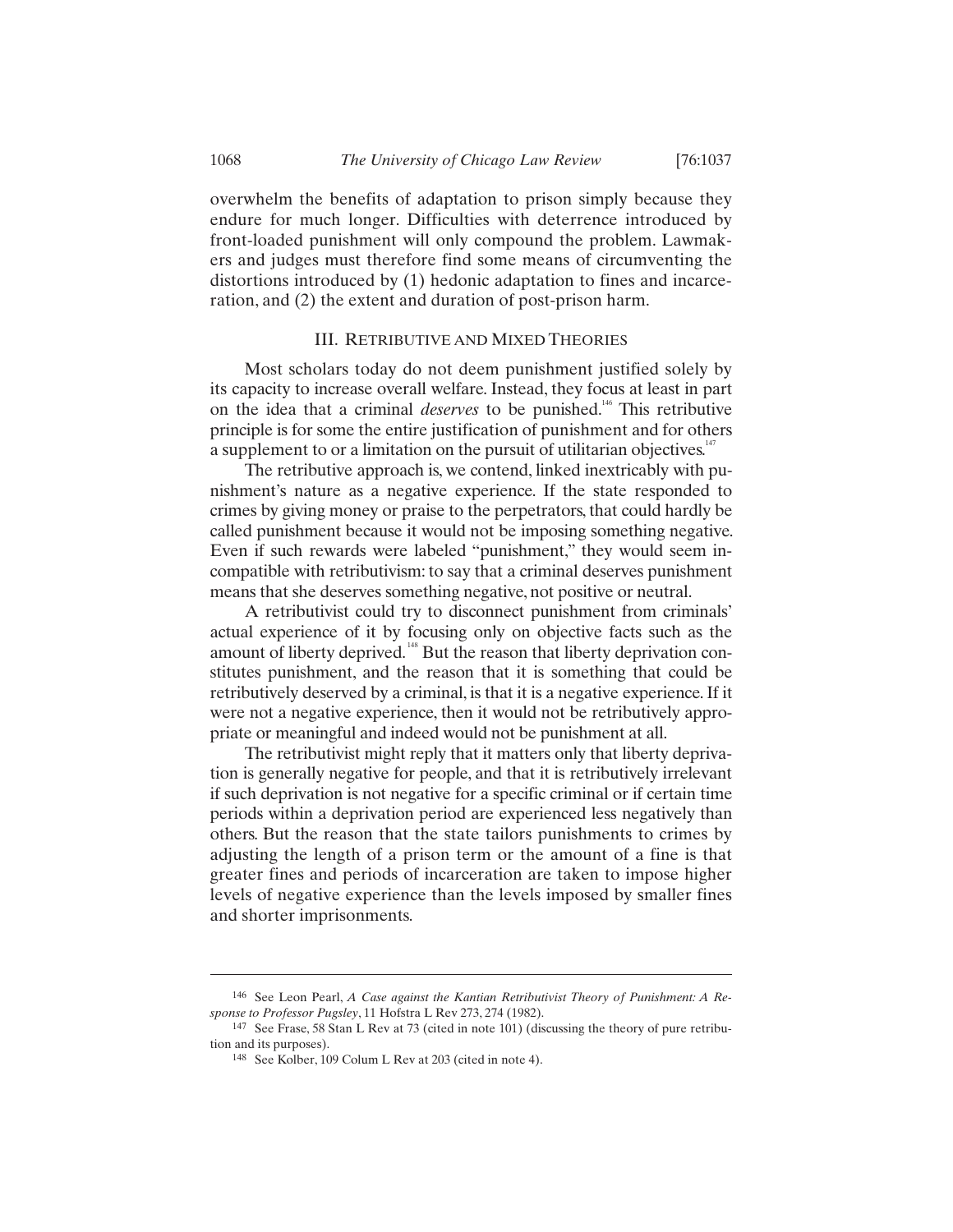Adam Kolber has argued that the actual experience of negativity is central to punishment theory, and we credit his position.<sup>149</sup> According to Kolber, different individuals' experiences of punishment must be taken into account. His arguments to that end support our contentions as well, and we refer readers to those arguments.<sup>150</sup> But even if a retributivist were to reject Kolber's claims by saying that the only relevant consideration is the way that a typical person would experience punishment, hedonic adaptation would still be relevant because it affects that typical experience.

We thus believe that for a retributivist, it is of core importance to understand the actual amount of harm that punishment inflicts. The retributive theory supplanted utilitarianism principally by emphasizing that it is unacceptable to punish the innocent or to punish excessively the guilty, even if doing so would increase utility.<sup>151</sup> A cornerstone of retributivism is thus that the state may impose suffering only on those who deserve it (criminal offenders) and only in an amount that they deserve (proportional to the severity of their wrongdoing). For many retributivists, imposing deserved punishment is not only permissible but also required.<sup>152</sup> Imposing too much punishment for a minor crime is retributively unacceptable, as is imposing too little punishment for a major crime. It would be wrong, on the retributivist account, to allow a murderer to go unpunished or to give her an insufficiently severe punishment (such as a small fine). And because punishment is linked inextricably with negative experience, *retribution can be implemented only via a spectrum of punishments that impose varying degrees of negative experience*. The level of negativity must be adjusted to accord with the offender's desert.<sup>153</sup>

If a criminal justice system offers only the blunt choice between a small imposition of harm (a fine) and a large imposition of harm (a prison term), then it denies the state the capacity to tailor punish-

<sup>149</sup> Id at 196.

<sup>150</sup> Id. With respect to retributivism specifically, see id at 199–216.

<sup>151</sup> For a discussion of the retributivist movement among criminal law thinkers, see Pearl, 11 Hofstra L Rev at 274 (cited in note 146) ("Within the last twenty-five years a number of philosophers and legal scholars have revived retributivism as a theoretical basis for criminal punishment."). See also Youngjae Lee, *The Constitutional Right against Excessive Punishment*, 91 Va L Rev 677, 739–41 (2005) (arguing that because utilitarianism focuses on overall societal wellbeing, it may fail to assign punishments according to comparative desert).

<sup>152</sup> See Michael Moore, *Placing Blame: A General Theory of the Criminal Law* 104 (Clarendon 1997) (explaining that under retributivism, the fact that punishment is deserved gives us not only sufficient right to punish the guilty, but also an obligation to achieve such retributive justice).

<sup>153</sup> See Kolber, 109 Colum L Rev at 224–25 (cited in note 4); id at 226 (arguing that fines should be a function of the offender's income or ability to pay).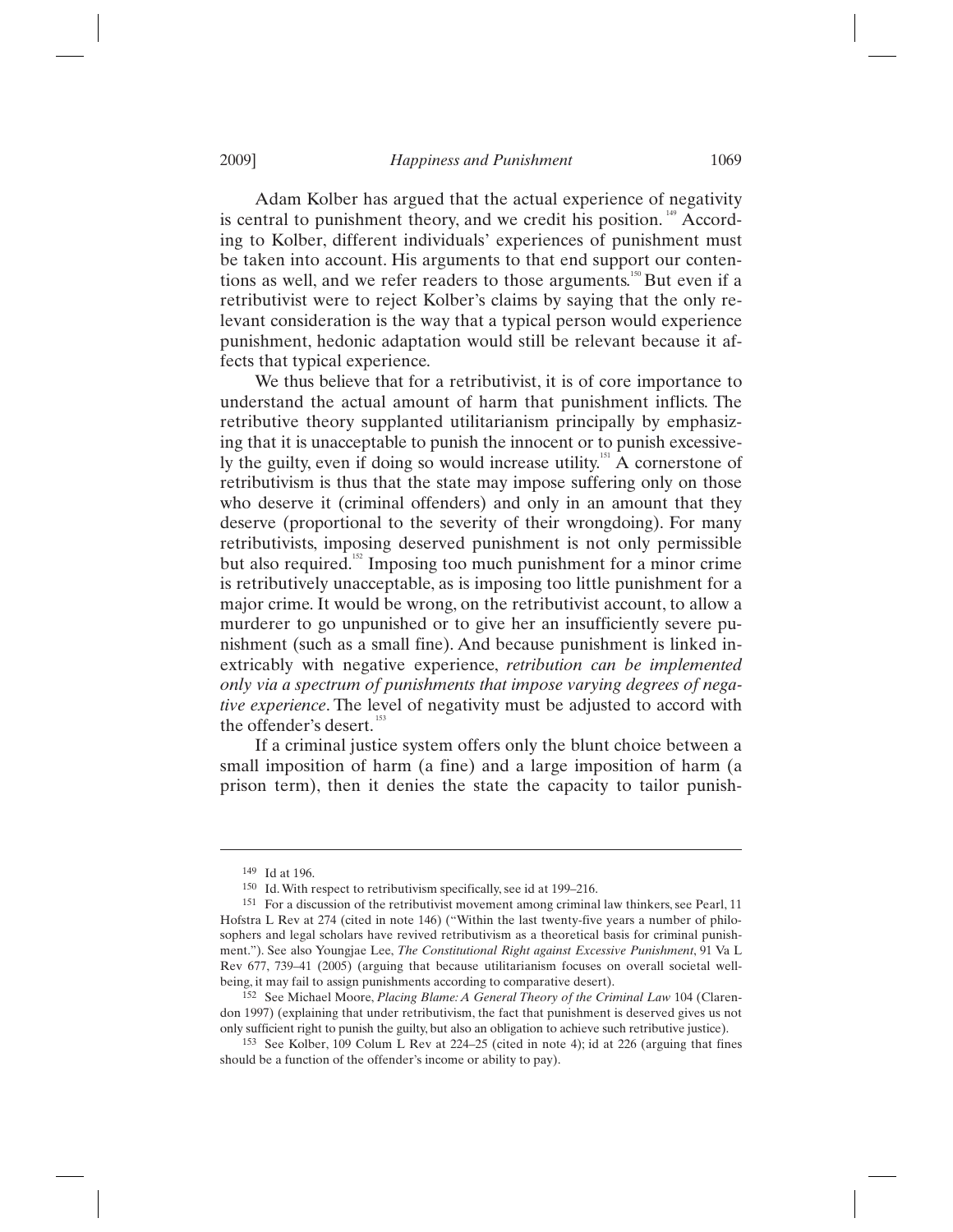ments to fit crimes.<sup>154</sup> This thwarts the system from fulfilling the demands of retribution. Moreover, if increasing the amount of a fine or the length of a prison term does not increase the harm imposed on an offender to the degree expected, then any quantum of punishment carries less retributive force than has been supposed. Adaptation dulls the punitive effect of fines and incarceration, thereby changing the calculus by which a retributive theory must assign amounts of punishment. If *x* amount of harm is deserved, will a fine of *n* dollars be sufficient to impose that harm? The answer must take into account the (large) effect of adaptation and accordingly reduce the level of harm equated with the fine. This Part considers several leading theories from the retributive family and evaluates the extent to which those theories are affected by the behavioral insights about punishment detailed in Part I.

### A. Pure Retributivism

Although utilitarianism<sup>155</sup> was preeminent in both political philosophy and punishment theory for most of the twentieth century, it has been displaced in both arenas in the past few decades. In political theory, the change can be traced primarily to the publication of John Rawls's *A Theory of Justice*.<sup>156</sup> In punishment theory, there were several leading contributors. $157$  But the individual most closely identified with the rise of retributivism as the leading theory of punishment is Michael Moore,<sup>158</sup> and his pure version of the theory is most representative of the broad trend toward this nonconsequentialist method

<sup>154</sup> We again note the caveat that hedonic reports may not capture every aspect in which prison punishes. See note 112 and accompanying text. The analysis that follows does not apply to nonhedonic punishment that scales linearly with the amount of time in prison, such as perhaps the inability of a prisoner to spend time with her spouse or family. At the same time, we suspect that nearly all of the effects of punishment will be reflected in the hedonic calculus. Accordingly, perturbations in the hedonic impact of imprisonment will have significant consequences for the overall level of punishment imposed.

<sup>155</sup> See Lee, 91 Va L Rev at 737–38 (cited in note 151) ("The purpose of punishment, under [the utilitarian] view, is not to give each criminal what he or she deserves, but to deter future crimes, to incapacitate criminals by keeping them 'off the streets,' or to rehabilitate criminals so they [ ] become better citizens."); Steven Eisenstat, *Revenge, Justice and Law: Recognizing the Victim's Desire for Vengeance as a Justification for Punishment*, 50 Wayne L Rev 1115, 1162 (2004) ("Utilitarians are forward looking; they countenance punishment only if a social good will come from it."); Erik Luna, *Punishment Theory, Holism, and the Procedural Conception of Restorative Justice*, 2003 Utah L Rev 205, 209 ("Whatever goal is espoused, utilitarian-based punishment is always forward-looking, seeking to reduce the intensity and gravity of crime in society. In other words, utilitarianism takes the position that 'bygones are bygones' and that future consequences should be the sole guide for sanctioning decisions.") (citation omitted).

<sup>156</sup> John Rawls, *A Theory of Justice* (Belknap 1971).

<sup>157</sup> For perhaps the most influential early effort, see generally Herbert Morris, 52 The Monist 475 (cited in note 99).

<sup>158</sup> See generally, for example, Moore, *Placing Blame* (cited in note 152).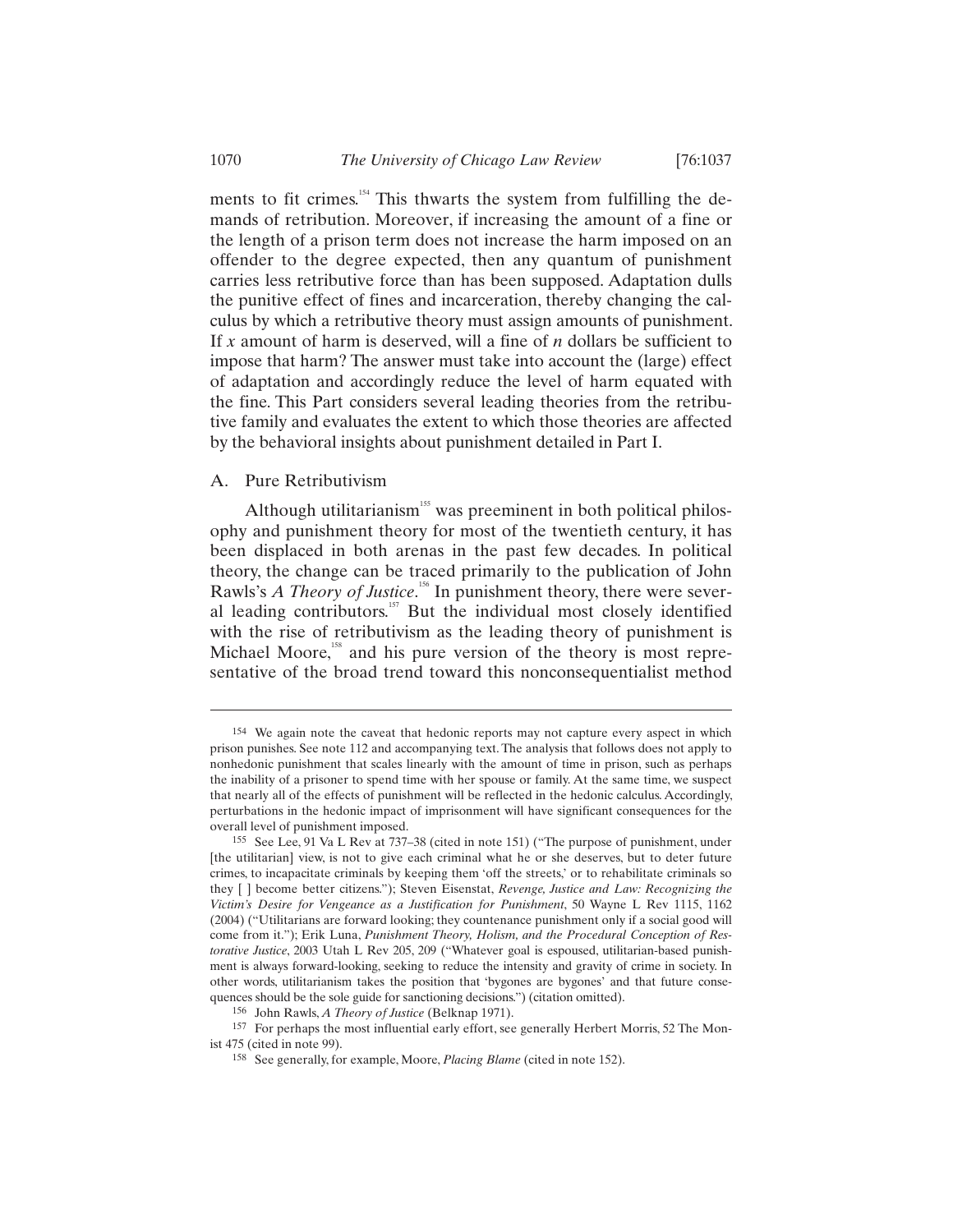of reasoning. By applying the new psychological findings to this most comprehensive and general form of retribution, we will have gone a long way toward applying it to all forms of retribution.

Moore's retributivism is not a mixed theory of punishment. His definition of the word itself rules out any other value: "By 'retributivist' I refer to one who believes that the justification for punishing a criminal is simply that the criminal deserves to be punished."<sup>159</sup> The project of a retributivist is to illustrate that our intuitions and considered judgments about punishment are captured better by the idea that we punish due to moral desert than by the idea that we punish to achieve aims such as deterrence, incapacitation, or rehabilitation.<sup>160</sup>

The amount of punishment imposed must correspond to the offender's desert: "[R]etributivists at some point have to answer the 'how much' and 'what type' questions for punishments of specific offences and they are committed to the principle that punishment should be graded in proportion to desert."<sup>161</sup> In short, Moore's pure retributivist theory holds that offenders must be punished, that they must be punished only because they deserve it, and that the amount of punishment must correspond to their level of desert.<sup>16</sup>

Because retributive punishment is inherently the imposition of something negative, a necessary precondition to operationalizing the retributive theory is an understanding of the manner and degree to which fines and imprisonment actually negatively affect those who receive them.163 The findings discussed in Part I affect pure retributivism in two ways. First, the workings of our adaptive capacities mute the differences between long and short prison sentences, at least to some degree. And second, adaptation decreases the level of harm that an offender sustains from virtually any fine or period of incarceration (that is, makes that level lower than it would have been without adaptation).

The first point is simply that if "punishment should be graded in proportion to desert," then in order to deliver the deserved punishment, the state needs to be able to adjust the amount of imposed harm to fit the severity of the crime. To do that, it relies on the mechanism of increasing or decreasing the amount of a fine or the length of a stay

<sup>159</sup> Id at 83.

<sup>160</sup> See, for example, Mary Sigler, *Just Deserts, Prison Rape, and the Pleasing Fiction of Guideline Sentencing*, 38 Ariz St L J 561, 563 (2006).

<sup>&</sup>lt;sup>162</sup> See Jean Hampton, *Correcting Harms versus Righting Wrongs: The Goal of Retribution*, 39 UCLA L Rev 1659, 1663 (1992) ("[R]etributive justice is concerned with wrongful *actions* from which such harms result. Although a punishment may sometimes involve the wrongdoer compensating her victim in some way, the purpose of punishment is not to compensate the person for the harm suffered, but 'to right the wrong.'").

<sup>163</sup> See Kolber, 109 Colum L Rev at 199–216 (cited in note 4).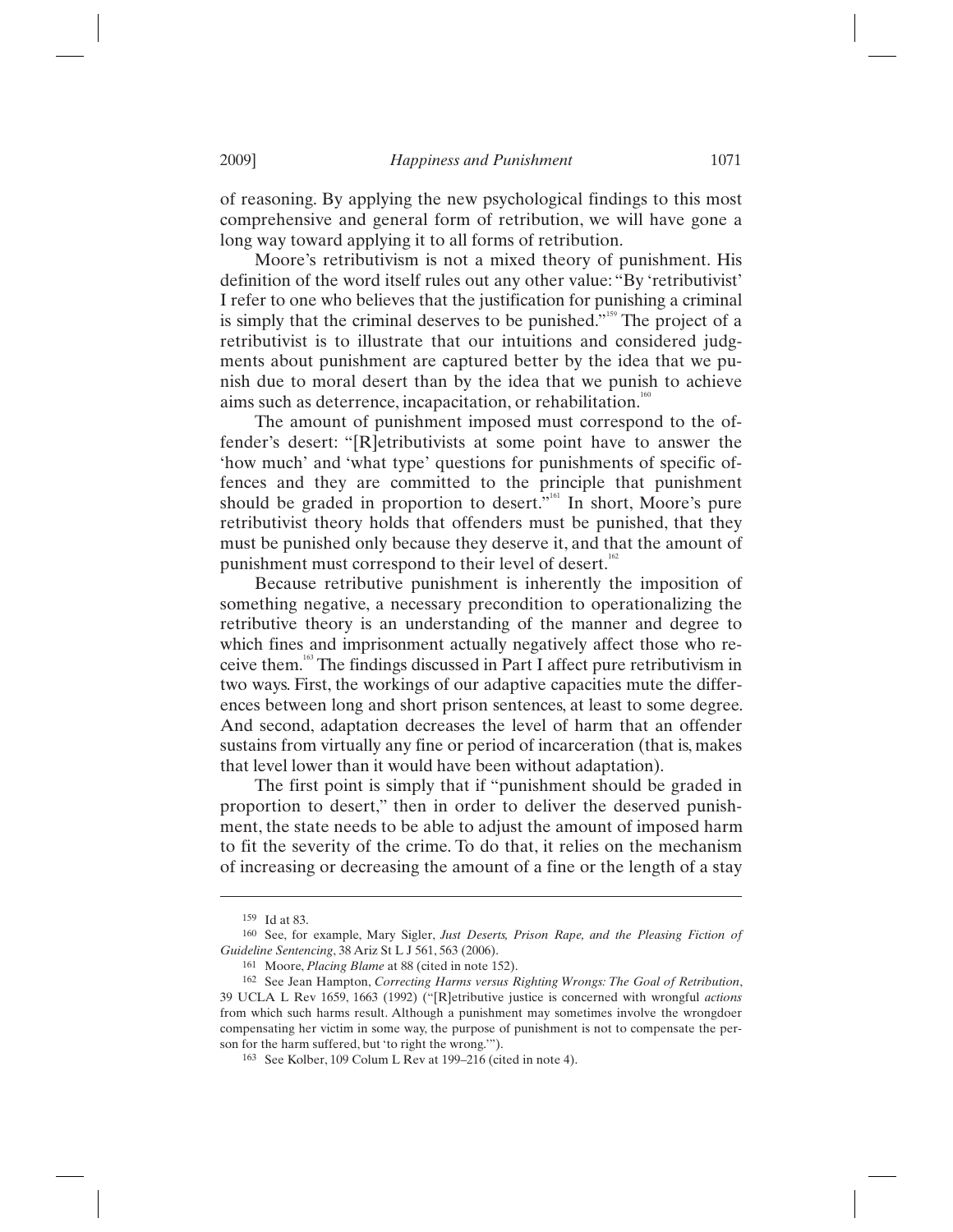in prison. But as discussed above, such adjustments do not do well in tracking adjustments in the amount of harm felt by the offender. Although an offender will expect a longer incarceration to decrease her happiness far more severely than a shorter one, her expectation will mistakenly ignore her own adaptive skills.

Even more so than utilitarianism and expressive theories of punishment, which place at least some importance on the severity that a given punishment is *perceived* to have, pure retributivism concerns itself with the *actual* severity of punishment. The distinctive feature of pure retributivism is the principle that to punish criminal behavior is inherently right.<sup>164</sup> If it is not possible to punish the right amount, then it is not possible for justice to be done. Pure retributivism thus requires a rethinking of the types of punishment that are currently employed. Those types create the illusion of a fine-grained spectrum of available levels of severity while in fact offering a smaller and more blunt set of options. A monetary fine, however large, may well constitute only a small diminution of an offender's happiness. And an incarceration, however brief, will cause a large diminution of such happiness.

Adaptation to economic losses suggests that even substantial fines may not change much the well-being of those on whom they are imposed.<sup>165</sup> And because people are able to adapt to certain aspects of incarceration, staying in prison longer does not decrease happiness as much as one would expect. This is all the more true because any prison term dramatically decreases happiness after prison. Thus, getting out of prison earlier is less valuable than it would appear, both because prison itself is less bad than expected (due to adaptation) and because the alternative of post-prison life is worse than expected.

Let us assume, purely for purposes of illustration, that a fine of \$100 is the deserved punishment for a certain instance of petty theft, and that a prison term of five years is the deserved punishment for a certain instance of assault with a deadly weapon. By "deserved punishment," we mean that those sentences would impose the amount of harm deemed morally appropriate in each case by the retributive theory.166 How would the state deal with crimes whose severity falls in

<sup>164</sup> See Moore, *Placing Blame* at 105 (cited in note 152) (noting "the commitment of retributivism . . . to the intrinsic goodness of punishing the guilty"). See also, for example, Sigler, 38 Ariz St L J at 563 (cited in note 160) ("[P]unishment of the deserving is intrinsically good; its justification does not depend on any further positive consequences that punishment might be expected to produce.").

<sup>165</sup> See Part I.B.

<sup>166</sup> Again, some retributivists will resist the claim that their theory links punishment with the imposition of harm (negative experience). But as we have argued, retributivism depends upon this link. A standard retributivist position would be that someone who commits a more severe crime typically deserves a longer prison sentence than someone who commits a less severe crime, That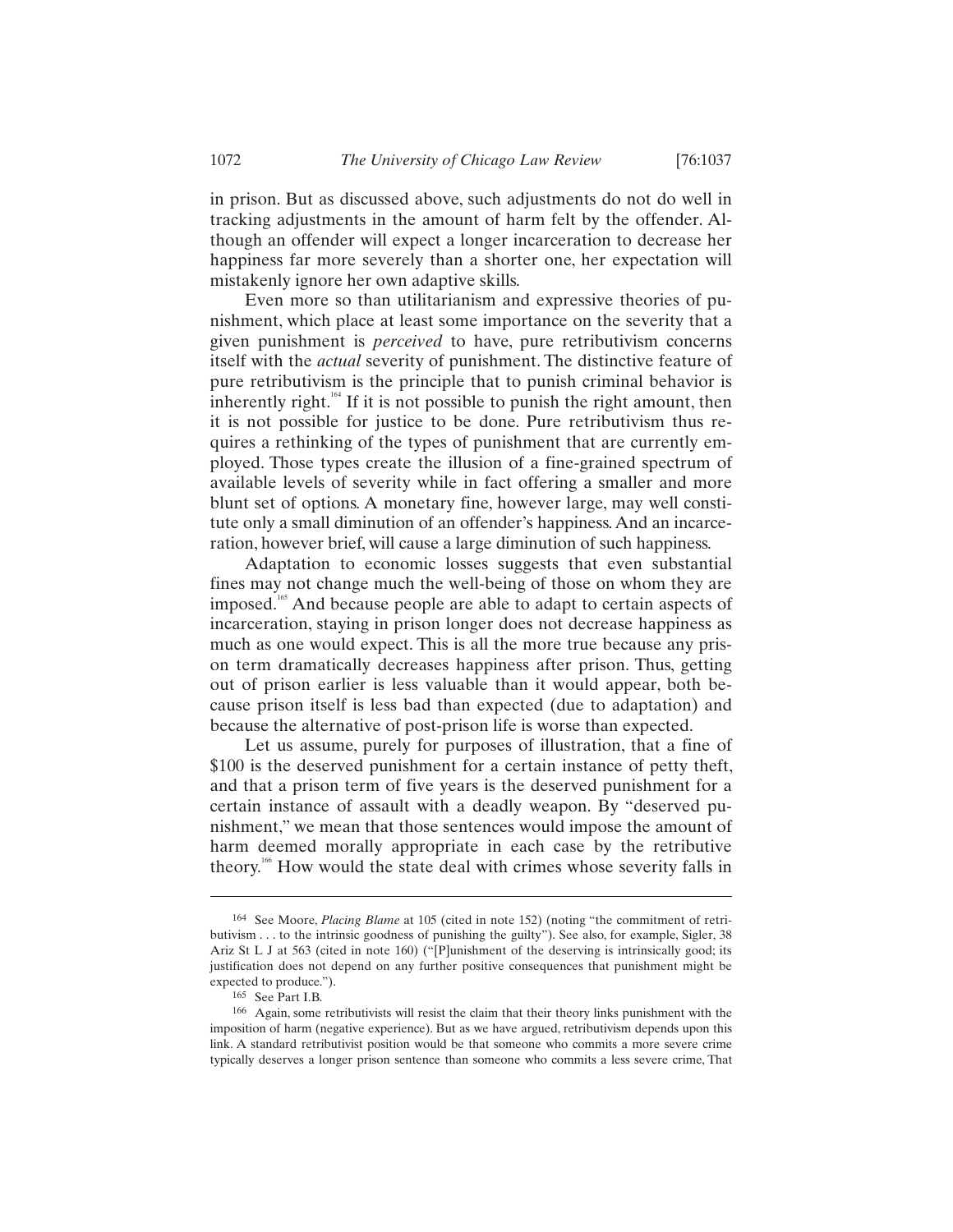between those two? A larger fine will not impose much more harm than the \$100 fine (at least in cardinal terms), and a shorter prison term will not impose much less harm than the five-year sentence, due both to adaptation to prison and the negative post-prison effects of incarceration.<sup>167</sup> And how would a state respond to a crime far more severe than the assault with a deadly weapon? No matter how long an incarceration it hands down, that sentence might not differ sufficiently from the five-year sentence (in terms of harm imposed) to reflect the difference in deserved punishment.

This also relates to the second way in which adaptation is relevant to retribution. Whatever punishment is currently thought appropriate in response to a given crime will actually inflict less harm on the offender than it would absent adaptation. When a theorist or policymaker seeks to connect a crime with an appropriate punishment, she must incorporate adaptation into her assessment of how much harm the punishment will cause. Just as would-be offenders will wrongly assume that the initial harm of a fine or imprisonment will be sustained for a long time, theorists and policymakers are vulnerable to making the same incorrect assumption.<sup>168</sup> If they do so, then they will set punishments that impose less harm than was deemed deserved—punishments that do not satisfy the requirements of retribution.

This becomes even clearer when considering the way in which Moore distinguishes his theory from the mixed theory of limiting retributivism, as discussed below. The mixed theory treats desert and utility as necessary but not sufficient conditions for punishment. Moore argues that we object to insufficient punishment regardless of utility, pointing to our negative reaction when heinous crimes receive slaps on the wrist.<sup>16</sup>

168 For an analogous discussion in the medical context, consider Sevdalis and Harvey, 9 Health Expectations at 248 (cited in note 117) (finding no evidence that doctors possess better abilities to forecast patients' interests than patients themselves).

position makes sense only if longer prison sentences are considered worse experiences than shorter ones. When a retributive theory addresses the severity of punishment, that severity is necessarily measured in terms of the harm or negative experience imposed on the offender.

<sup>167</sup> We note that retributivists often deem punishment to be only intentional, not merely knowing, infliction of something negative upon a criminal. But, just as the criminal law almost always holds offenders responsible for the consequences that the offenders knew would follow their acts, the state is similarly responsible. See Kolber, 109 Colum L Rev at 197 (cited in note 4). Moreover, whether or not the known but unintended consequences are characterized as "punishment," it would seem irrational as a matter of policy, and perhaps indefensible on normative grounds as well, for the state to choose to ignore what it knows will follow from its acts. The postrelease effects of imprisonment are at least known to juries, judges, and legislators, even if those parties do not incorporate them into their own calculations.

<sup>169</sup> See Moore, *Placing Blame* at 98–99 (cited in note 152). This argument is the opposite of limiting retributivism's parsimony principle (the principle that we should punish no more than needed to achieve the desired level of deterrence), because Moore maintains that we fail to achieve the true goal of punishment if we punish too little. As discussed below, though, limiting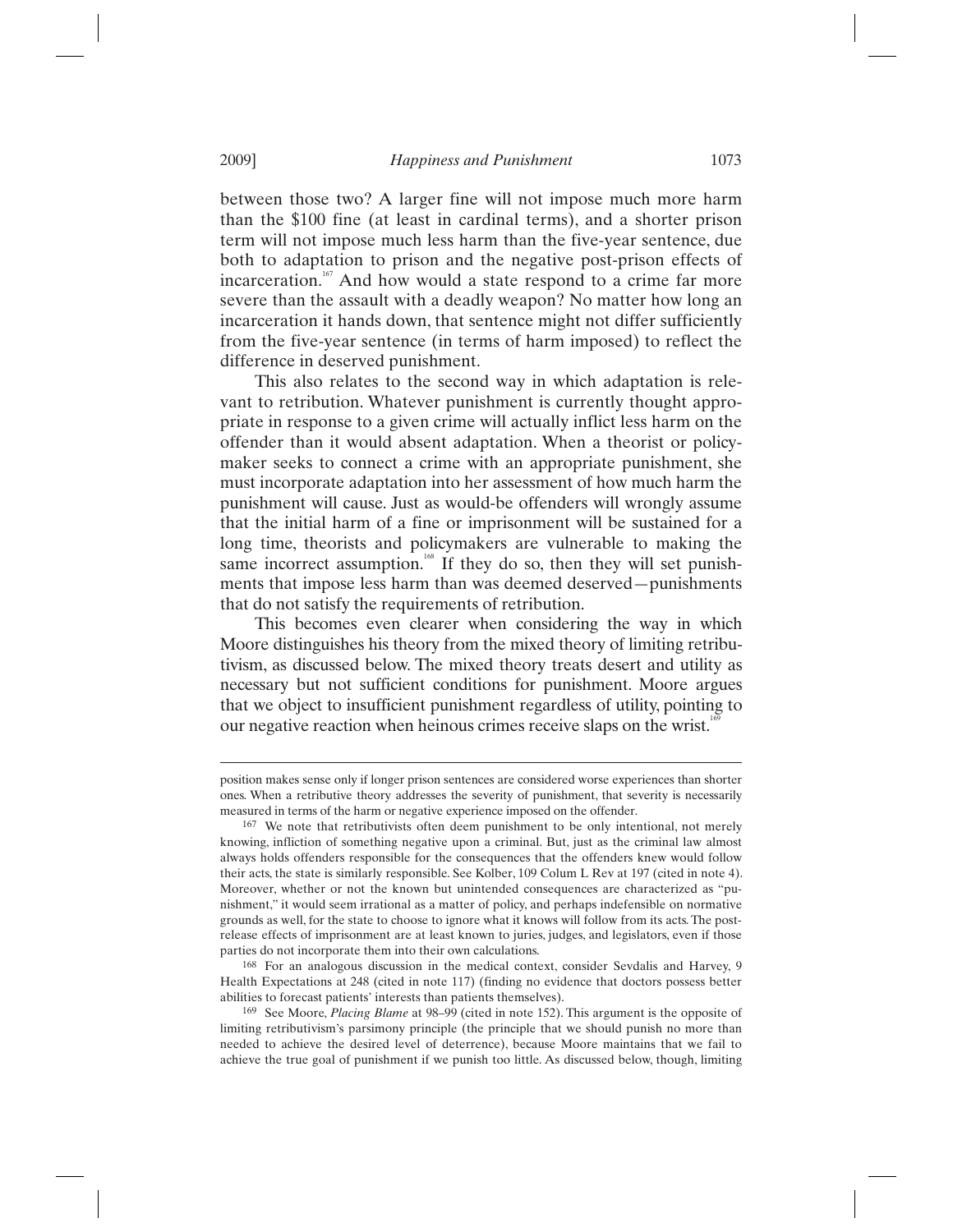Once again, we can translate Moore's retributivism into penal policy only if we understand how much harm a given punishment actually inflicts. The premise is that to punish someone too little—which, as we have argued, means to inflict too light a harm—is a failure. If a fine of \$1,000 is thought to inflict a certain amount of harm, but it actually inflicts only half that harm due to hedonic adaptation, then we have not achieved the retributivist objective.<sup>170</sup> Absent an understanding of the effects of adaptation, there is the risk of systematic errors in the calculus of punishment.

## B. Limiting Retributivism

Both retributivism and utilitarianism have a profound influence on actual penal policy in the United States, and a prominent mixed theory of punishment reflects that reality. In this theory known as "limiting retributivism"—which has been "adopted by most state guidelines systems"<sup>171</sup> – retributive considerations set an upper and lower bound on punishment, $1^{172}$  but within those bounds the sentence is determined by utilitarian aims.<sup>173</sup> After the bounds have been set by the offender's desert (measured principally by the severity of the crime), the specific punishment is chosen "not only [by reference to] traditional crimecontrol purposes such as deterrence, incapacitation, and rehabilitation, but also a concept known as parsimony—a preference for the least severe alternative that will achieve the purposes of the sentence."<sup>174</sup> Among other things, parsimony reflects the acknowledgment that punishment is expensive.175 If less punishment can achieve the desired

172 See Norval Morris, *Madness and the Criminal Law* 179 (Chicago 1982):

retributivism uses desert to set a lower bound of punishment and therefore is not entirely insensitive to the demands of the retributive theory.

<sup>170</sup> As explained below, the consequences of adaptation for the parsimony principle are the other side of the same coin: adaptation allows us to achieve the desired level of deterrence without inflicting as much harm.

<sup>171</sup> Frase, 58 Stan L Rev at 68 (cited in note 101).

<sup>[</sup>A] deserved punishment . . . does not mean the infliction on the criminal offender of a pain precisely equivalent to that which he has inflicted on his victim; it means rather a not undeserved punishment which bears a proportional relationship in a hierarchy of punishments to the harm for which the criminal has been convicted.

<sup>173</sup> See Frase, 58 Stan L Rev at 68 (cited in note 101) (describing the principles used to finetune sentences, including deterrence, incapacitation, rehabilitation, and parsimony); Lawrence Crocker, *The Upper Limit of Just Punishment*, 41 Emory L J 1059, 1062 & n 8 (1992); Norval Morris, *The Future of Imprisonment* 58–84 (Chicago 1974) (describing parsimony, dangerousness, and desert as guiding principles of imprisonment). See also John Bronsteen, *Retribution's Role*, 84 Ind L J 1129 (2009) (arguing that both retributive and utilitarian theories must be employed for punishing past wrongdoing and protecting future victims, respectively).

<sup>174</sup> Frase, 58 Stan L Rev at 68 (cited in note 101).

<sup>175</sup> Id.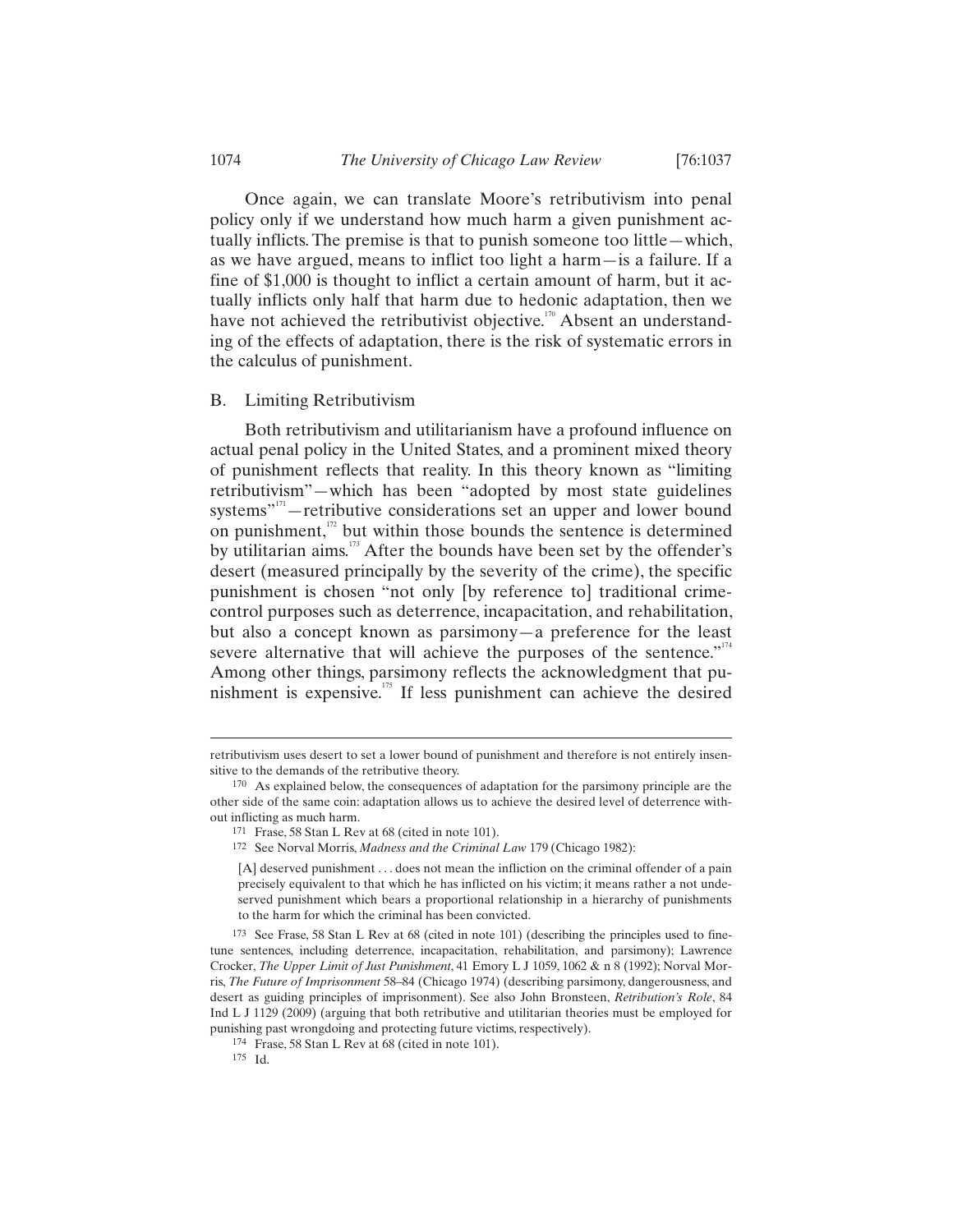end, then society gains monetarily by eschewing a more severe alternative (in particular, a longer prison sentence).

At first blush, it might seem that the effects of adaptation are somewhat less problematic for limiting retributivism than for pure retributivism. The mixed theory does not, after all, require that each offender receive the precise amount of punishment that corresponds to her level of moral desert. But adaptation is relevant to both parts of the mixed theory (setting the bounds and fixing a specific punishment within them) for the same reasons that it is relevant, in turn, to both pure retributivism and pure utilitarianism.

When setting the lower and upper bounds of punishment, a limiting retributivist would (for the reasons we have explained) have to look to the amount of harm that an offender deserves to experience. The harm actually felt at each bound will be influenced by the considerations discussed in Part I: because offenders adapt to fines and imprisonment, they will experience less harm than would otherwise be expected. This must be taken into account when deciding which punishments correspond to the deserved bounds of harm. It also must be considered when deciding how best to fulfill utilitarian goals within the prescribed bounds. As explained in Part II, any quantum of punishment may be expected (all else being equal) to deter more than its actual harm would warrant because adaptation will diminish the actual harm without diminishing the expected harm.

If it were true that the available variations in degrees of punishment are overstated and that, to some extent, two primary levels of punishment predominate (any fine or any imprisonment), $\frac{176}{176}$  then those two levels could be seen as a very rough way of setting the lower and upper bounds prescribed by limiting retributivism. But large problems would still be present. First, would those bounds constitute the bounds for every crime? The theory assumes that the lower and upper bounds of acceptable harm will increase with the severity of the crime, but this would not be feasible if only two main degrees of harm were available. Second, it would not be possible to make the adjustments within the bounds that are needed to fulfill utilitarian goals—a linchpin of the theory. If there were only two punishments, small and large, then there would be no way to carry out a theory predicated upon making adjustments between two bounds. Only the bounds themselves are available as options. This largely denudes the theory of its utilitarian element, leaving only the retributivist part remaining.

<sup>176</sup> We acknowledge of course that longer prison sentences will still impose more harm than shorter ones. We question only the degree of difference, not the existence of any difference.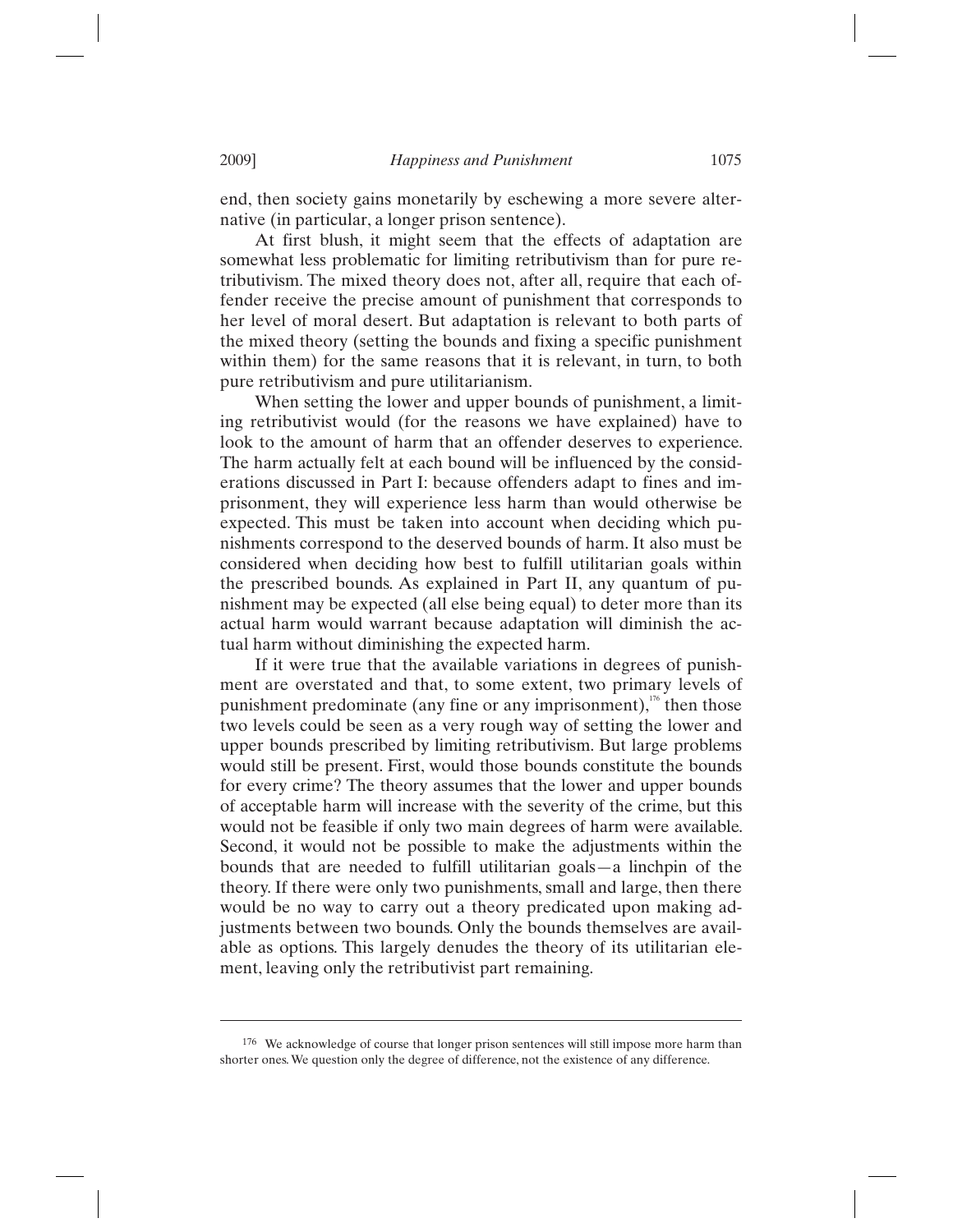Adaptation does, however, make it easier for limiting retributivism to achieve one of its principal goals: parsimony. Because would-be offenders will overlook their own abilities to adapt, less punishment is needed to achieve the deterrent aim, thereby saving money and avoiding unnecessary (on this account) suffering. Just as adaptation affects the analysis of utilitarian theories of punishment, it affects the analysis of utilitarian elements within mixed theories.

## C. Expressive Theories

Throughout this Part, we have equated punishment with the infliction of harm on an offender. If that is what punishment means, then it follows almost by definition that a theory of punishment must be sensitive to the connection between a sentence and the harm it actually inflicts. If the goal of a sentence is to inflict the desired (that is, deserved, or optimal) amount of harm, then the state can craft appropriate sentences only if it understands the amount of harm they will generate.

Our position is that the standard retributivist account, discussed above, makes sense only if punishment means the infliction of negative experience (harm) on an offender. But understanding the connection between punishment and harm might be less important for a theory that can more plausibly deemphasize harm. Expressive theories of punishment aim to do just that. As Dan Kahan wrote in one of the leading early papers challenging the retributive/utilitarian dichotomy, "Punishment is *not* just a way to make offenders suffer; it is a special social convention that signifies moral condemnation."<sup>177</sup> On this view, the important feature of punishment is its expression of societal disapproval of the criminal act.<sup>178</sup> The harm inflicted on the offender is not the focus, either for purposes of deterring crime or of meting out that which is deserved.

An initial response that might be provoked by the expressive theory is that the theory would presumably rely on harm at least as a means of differentiating between the levels of disapproval expressed in reaction to different crimes. If the purpose of punishment is to express disapproval, then how does the state express more disapproval for murder than for shoplifting? The most natural answer is to punish murder more severely, as defined by inflicting more harm on a murderer. This would suggest that the way in which punishment actually causes

<sup>177</sup> Kahan, 63 U Chi L Rev at 593 (cited in note 10). See also, for example, Dan M. Kahan, *The Secret Ambition of Deterrence*, 113 Harv L Rev 413, 419–35 (1999) (favoring the expressive theory of punishment over deterrence-based rationales).

<sup>178</sup> See Jens David Ohlin, *Applying the Death Penalty to Crimes of Genocide*, 99 Am J Intl L 747, 768 (2005) (arguing that under the expressive theory of punishment, the factors of the penal system all "boil down to elaborate practices of praising and blaming").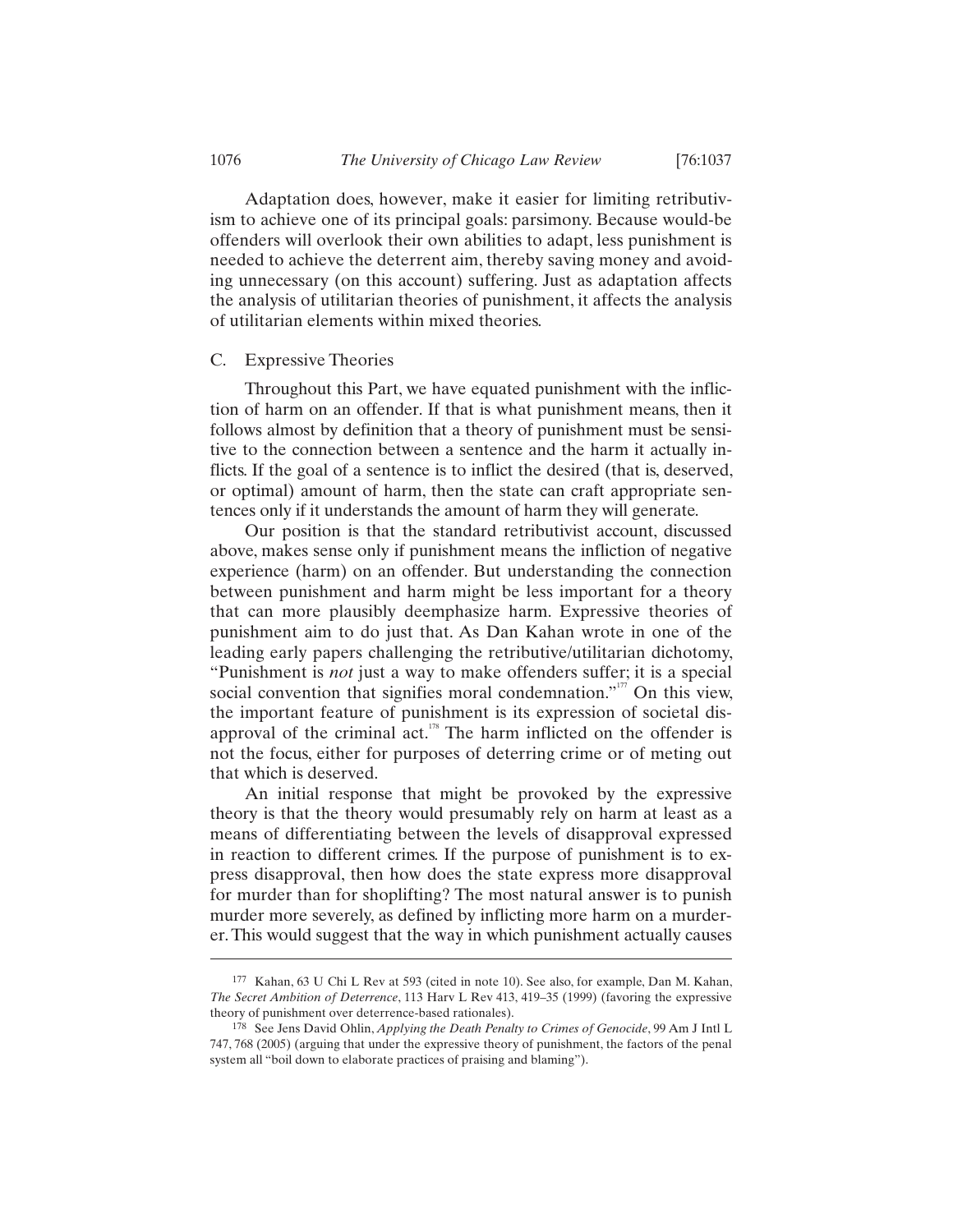harm would matter to expressive theories, even if its importance were less direct than in the context of retributivism or utilitarianism.

But the story is not so simple. First, when the goal is to use punishment to express condemnation, what matters might be perceived harm rather than actual harm. If policymakers, offenders, and the public alike believe that greater fines and prison sentences will harm criminals more than smaller ones, then the state has at its disposal a wide array of punishments with which to express the appropriate level of condemnation in each case. Even if offenders are actually harmed very differently from the way in which they are believed to be harmed, the level of condemnation is unaffected because it depends upon perception rather than reality. Second, and perhaps more importantly, an expressivist might take the position that harm, perceived or actual, is irrelevant to punishment because expression of disapproval need not be tied to harm. If an individual views incarceration as a badge of honor, she is nonetheless punished by it because it still expresses the majority's condemnation of her criminal act. If society could express disapproval convincingly without imposing harm, that would still constitute punishment.

We acknowledge that the behavioral insights about punishment decline in importance as one focuses less on actual harm to an offender and more on something else—either disapproval that is independent of harm, or disapproval that depends on perceived rather than actual harm. A thoroughgoing expressivist theory holding that punishment involves *only* considerations of such disapproval would be unaffected by the phenomena we have emphasized in this Article.

We believe, however, that few if any scholars endorse that immoderate version of expressivism. Someone who cares nothing about actual harm would see no need to rule out torture, punishment of the innocent, or punishments that inflict heavy suffering in response to petty crimes.<sup>179</sup> One can emphasize the importance or even the centrality of expressivism without denying that actual harm also matters. Indeed, actual harm typically correlates with the degree of expressed disapproval, and perhaps not by coincidence: we express disapproval principally by imposing harm, and more or less disapproval via more or less harm. Even if disapproval and harm can be disentangled in principle, they are closely linked in practice.

<sup>179</sup> It would not be enough for an expressivist to deny the possibility of those outcomes on the ground that they would violate the expressive purpose of punishment—for example, to say that punishing an innocent would not happen in an expressivist system because it would send the wrong message. First, sending the right message would depend solely on the public's belief that the accused was guilty, not on her actual guilt. And second, the wrong of inflicting harm on the innocent or excessive harm on the guilty is not limited to the fact that it would send a bad message.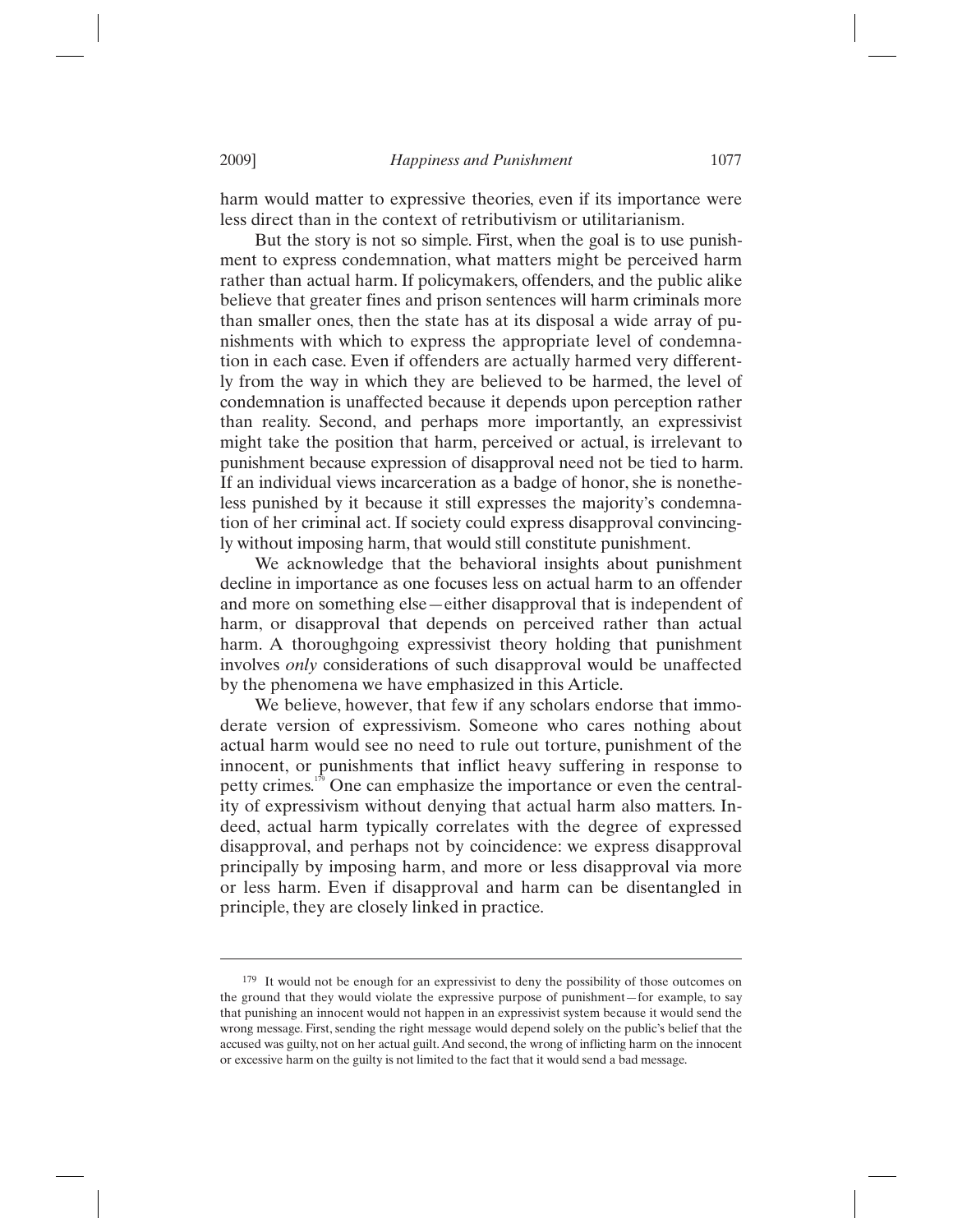So it seems likely that many expressivists would allow that harm has relevance to punishment in a way that either links up with condemnation or else overlaps with it. Avoiding the imposition of excessive harm, and generally trying to impose more harm in response to more severe crimes than in response to less severe crimes, would presumably be viewed as a positive feature of a penal system even by those who endorse expressive theories of punishment.

An example that illustrates this compatibility is the clever mixed theory advanced by Paul Robinson and John Darley in their article *The Utility of Desert*.<sup>180</sup> Robinson and Darley argue that punishment can best achieve the aim of encouraging compliance with the law if it embodies the community's desert-based standards of justice. Although this theory in name aims to achieve utility by creating a retributive system, it possesses a central hallmark of the expressive approach in that its goals depend more on the perception of desert-based punishment than on its reality. If people believe that community standards of retribution are being fulfilled, then they will be more likely to comply with the law.<sup>181</sup>

Robinson and Darley, however, do not emphasize the disconnect between perception and reality but rather focus their attention in the opposite direction. One of the most appealing aspects of their theory is that it envisions the law earning its credibility by actually doing justice. The aim is to make people perceive the law as just by having it actually be just.182 Among other things, "[t]he criminal law must *earn* a reputation for [ ] punishing those who deserve it . . . and [ ] where punishment is deserved, imposing the amount of punishment deserved, no more, no less."<sup>183</sup>

Imposing the deserved punishment, no more or less, requires an array of punitive options that inflict varying degrees of harm to match the varying degrees of desert. New understandings of adaptation indicate that those options are more restricted than is commonly believed.

<sup>180</sup> See generally Paul H. Robinson and John M. Darley, *The Utility of Desert*, 91 Nw U L Rev 453 (1997).

<sup>181</sup> Id at 497.

<sup>182</sup> See id at 477:

<sup>[</sup>T]he criminal law can only hope to shape moral thinking . . . if it has earned a reputation as an institution whose focus is morally condemnable conduct and is seen as giving reliable statements of what is and is not truly condemnable. A criminal law that is seen as having a different criterion for criminalization—such as criminalization whenever the greater penalties of criminal law can provide useful deterrents—is not likely to gain such a reputation.

<sup>183</sup> Id (emphasis added).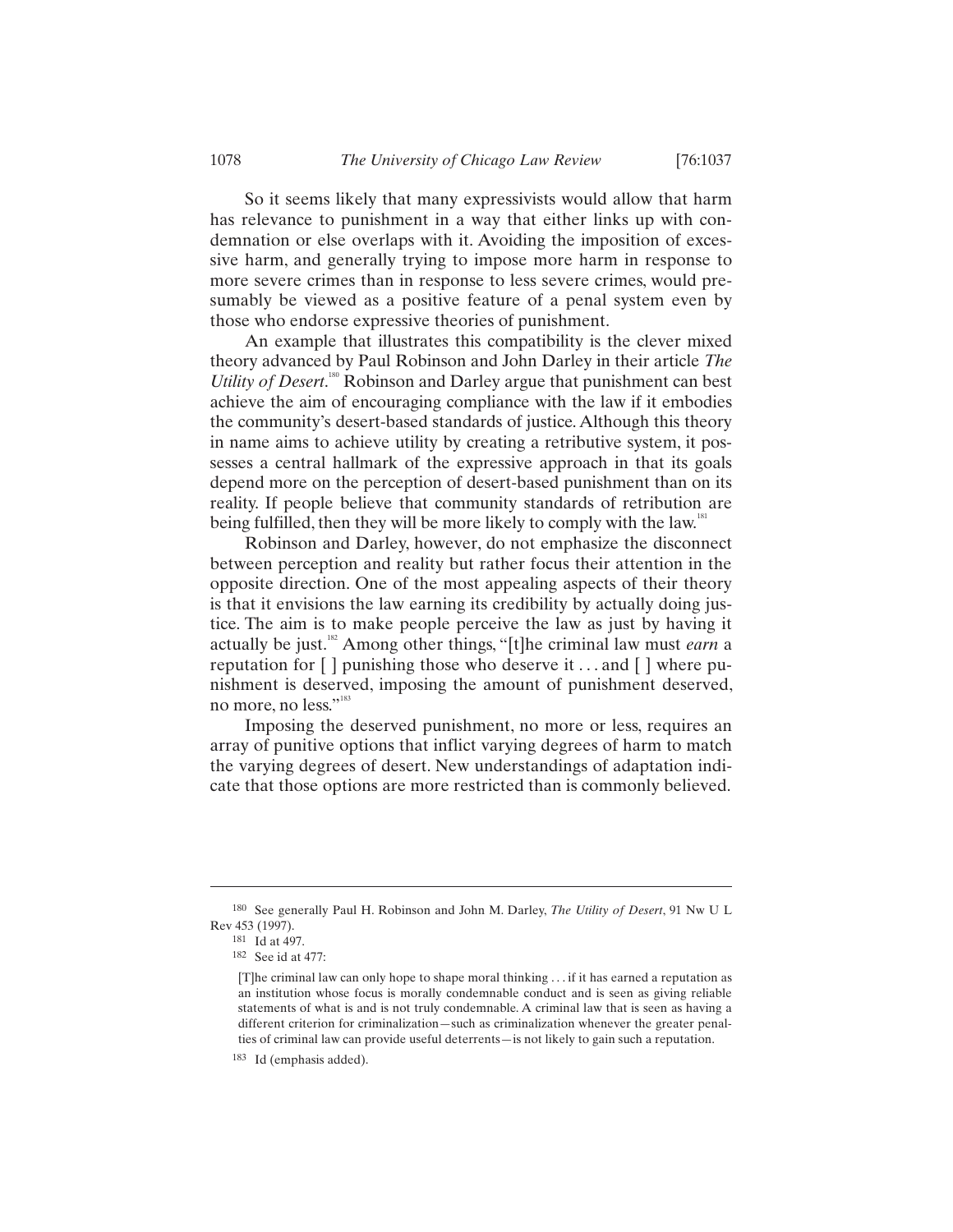# D. Other Approaches to Retribution

In a recent article, Paul Robinson catalogues several different forms of retributive theory.184 In particular, he describes approaches to retribution as falling into three categories: vengeful, deontological, and empirical. The vengeful approach has its roots in the *lex talionis* an eye for an eye—and sets the amount of deserved punishment by reference to the harm suffered by the victim.<sup>185</sup> "The deontological conception ... focuses not on the harm of the offense but rather on the blameworthiness of the offender."<sup>186</sup> Empirical retributivism also emphasizes the offender's blameworthiness but measures it different- $\mathbf{I}$ y:<sup>187</sup> whereas deontological retributivism uses philosophical principles to arrive at the amount of deserved punishment, empirical retributivism uses behavioral studies to learn the community's standards of desert and blameworthiness.<sup>188</sup>

All three forms of retributivism are challenged by the new findings about the effect of punishment on happiness. Vengeful retributivism demands that an offender "should suffer in the same degree as his victim."<sup>189</sup> To make that happen, the state must assess the level of the victim's suffering and then choose a punishment that takes a similar toll on the criminal. This requires factoring in the effect of adaptation on the harm that punishment will cause (as well as its effect on the harm the victim suffered). $190$ 

Deontological and empirical retributivism aim to ensure simply "that the offender is given that amount of punishment that puts him in his proper ordinal rank among all cases of differing degrees of blameworthiness."<sup>191</sup> Although they determine blameworthiness (that is, desert) differently, they both require that more punitive harm be imposed on more serious offenders. As in the case of vengeful desert, this can be accomplished only by accounting for the effects of adaptation on the actual harm created by punishment.

<sup>184</sup> See generally Paul H. Robinson, *Competing Conceptions of Modern Desert: Vengeful, Deontological, and Empirical*, 67 Camb L J 145 (2008).

<sup>185</sup> Id at 147.

<sup>186</sup> Id at 148. See also Aaron J. Rappaport, *Rationalizing the Commission: The Philosophical Premises of the U.S. Sentencing Guidelines*, 52 Emory L J 557, 568 (2003) ("[P]unishment is justified based on some inherent moral quality of the act or actor himself.").

<sup>187</sup> Robinson, 67 Camb L J at 149 (cited in note 184).

<sup>188</sup> Id. 189 Id at 147, quoting Edmund L. Pincoffs, *Classical Retributivism*, in Joel Feinberg and Hyman Gross, eds, *Philosophy of Law* 541 (Belmont 2d ed 1980).

<sup>190</sup> Consider Bronsteen, Buccafusco, and Masur, 108 Colum L Rev at 1537–38 (cited in note 2) (explaining that as a result of the long delays in civil litigation, harmed plaintiffs will be willing to settle for lower amounts as they adapt to their injuries).

<sup>191</sup> Robinson, 67 Camb L J at 151 (cited in note 184).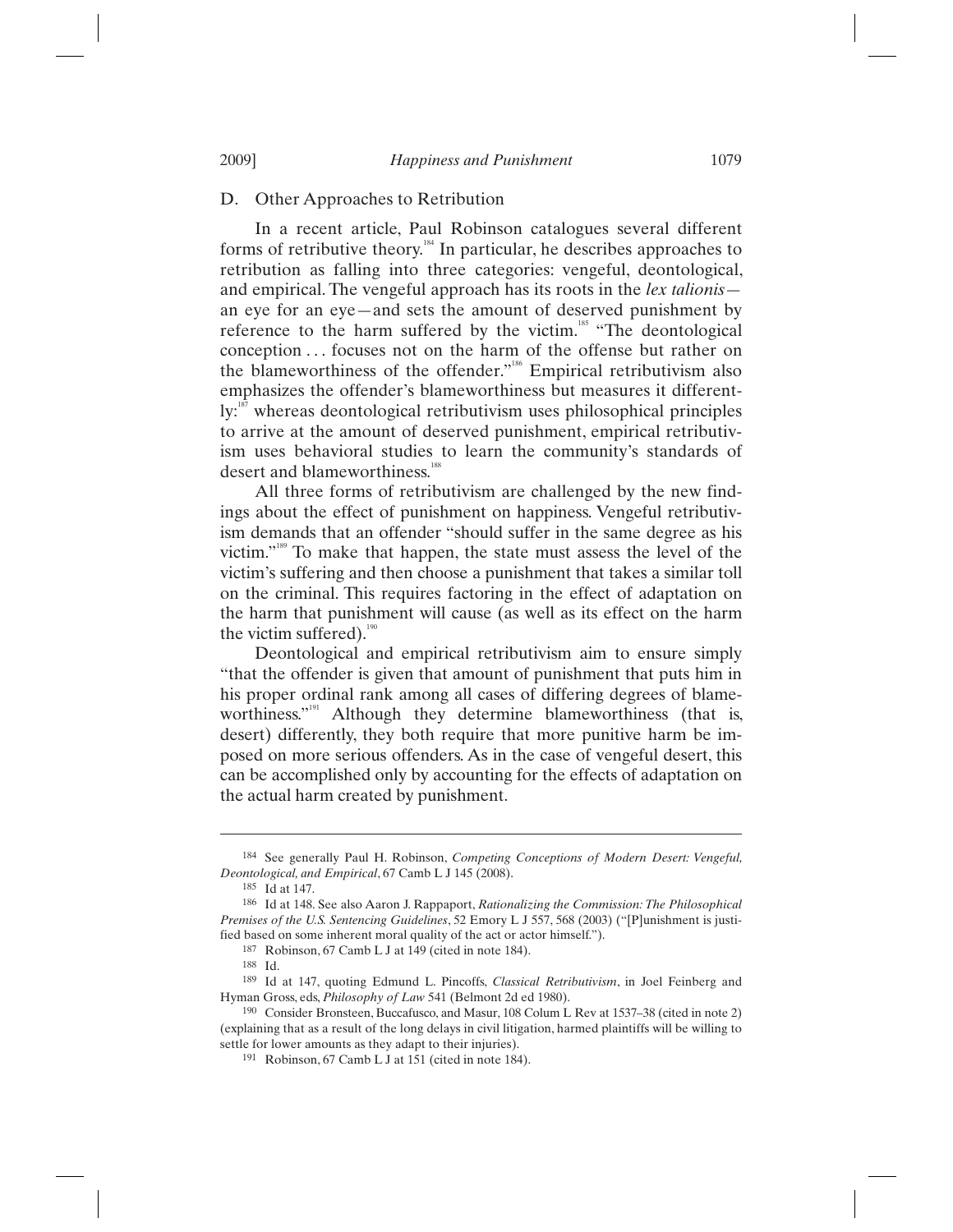One last retributive theory that merits mention is "consequentialist retributivism."<sup>192</sup> This is the idea that a state should "maximiz[e] the *total* amount of desert-based punishment."<sup>193</sup> Police and prosecutors with limited resources would aim to use those resources efficiently, punishing as much as possible where warranted. The police would "focus[] on the per-unit cost of deserved punishment,"<sup>194</sup> pursuing offenders with the highest ratio of desert<sup>195</sup> to resources necessary for apprehension. Prosecutors would plea bargain extensively to conserve time, making it possible to punish as many offenders as much as possible, within the bounds of the punishment they deserve.<sup>196</sup>

This approach is an attempt to operationalize retributive theory, and as such it relates particularly well to our project of identifying factors that determine the way in which theory can be put into practice. As with all retributive theories, it limits punishment to that which is deserved. Imposing harm above that limit in response to any particular crime would be out of bounds, and so the theory must be supplemented with an account of the way in which punishment translates into harm. Our contribution is to add one aspect of nuance to that account.

# **CONCLUSION**

More serious crimes should receive greater punishment than less serious crimes, but the human capacity to adapt complicates the pursuit of this core requirement of any criminal justice system. Neither a large nor a small fine will much diminish an offender's happiness, and the amount of extra suffering inflicted by a long prison sentence rather than a short one will be smaller than commonly believed. The state thus cannot change, as easily as is assumed, the severity of a punishment by adjusting the size of a fine or the length of an incarceration.

By decreasing the prospects for proportional punishment, adaptation restricts the penal system's potential to achieve either utilitarian or retributive goals. Instead of being able to tailor punishments precisely so as to increase utility or to reflect desert, the state wields a relatively blunt instrument that offers less rosy prospects of avoiding similar punishments for dissimilar crimes.

<sup>192</sup> For a discussion of consequentialist retributivism, see Michael T. Cahill, *Retributive Justice in the Real World*, 85 Wash U L Rev 815, 833–35, 861–69 (2007) (explaining consequentialist retributivism as a belief that emphasizes aggregate levels of overall deserved punishment, rather than focusing on punishing any given deserving individual).

<sup>193</sup> Id at 833 (emphasis added).

<sup>194</sup> Id at 851.

<sup>195</sup> Here, desert is linked closely with the severity of the crime committed and the amount of punishment deserved.

<sup>196</sup> Cahill, 85 Wash U L Rev at 855 (cited in note 192).